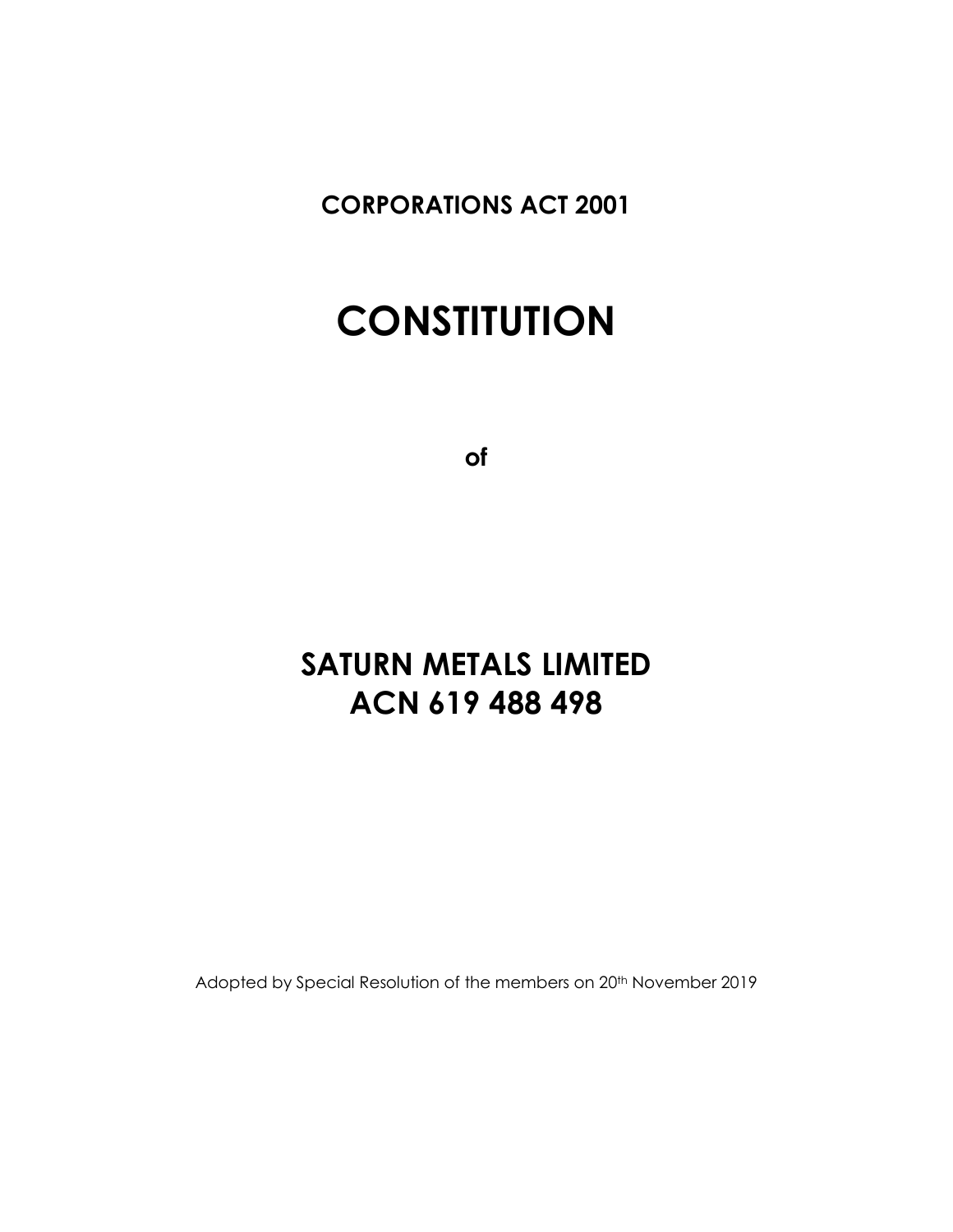## **CONTENTS**

| 1. |      |  |
|----|------|--|
|    | 1.1  |  |
|    | 1.2  |  |
|    | 1.3  |  |
|    | 1.4  |  |
|    | 1.5  |  |
|    | 1.6  |  |
|    | 1.7  |  |
|    | 1.8  |  |
| 2. |      |  |
|    | 2.1  |  |
|    | 2.2  |  |
|    | 2.3  |  |
|    | 2.4  |  |
|    | 2.5  |  |
|    | 2.6  |  |
|    | 2.7  |  |
|    | 2.8  |  |
|    | 2.9  |  |
|    | 2.10 |  |
|    | 2.11 |  |
|    | 2.12 |  |
|    | 2.13 |  |
|    | 2.14 |  |
|    | 2.15 |  |
| 3. |      |  |
|    | 3.1  |  |
|    | 3.2  |  |
|    | 3.3  |  |
|    | 3.4  |  |
|    | 3.5  |  |
|    | 3.6  |  |
|    | 3.7  |  |
|    | 3.8  |  |
|    | 3.9  |  |
|    | 3.10 |  |
|    | 3.11 |  |
|    | 3.12 |  |
|    | 3.13 |  |
|    | 3.14 |  |
|    | 3.15 |  |
|    | 3.16 |  |
|    | 3.17 |  |
| 4. |      |  |
|    |      |  |
|    | 4.1  |  |
|    | 4.2  |  |
|    | 4.3  |  |
|    | 4.4  |  |
|    |      |  |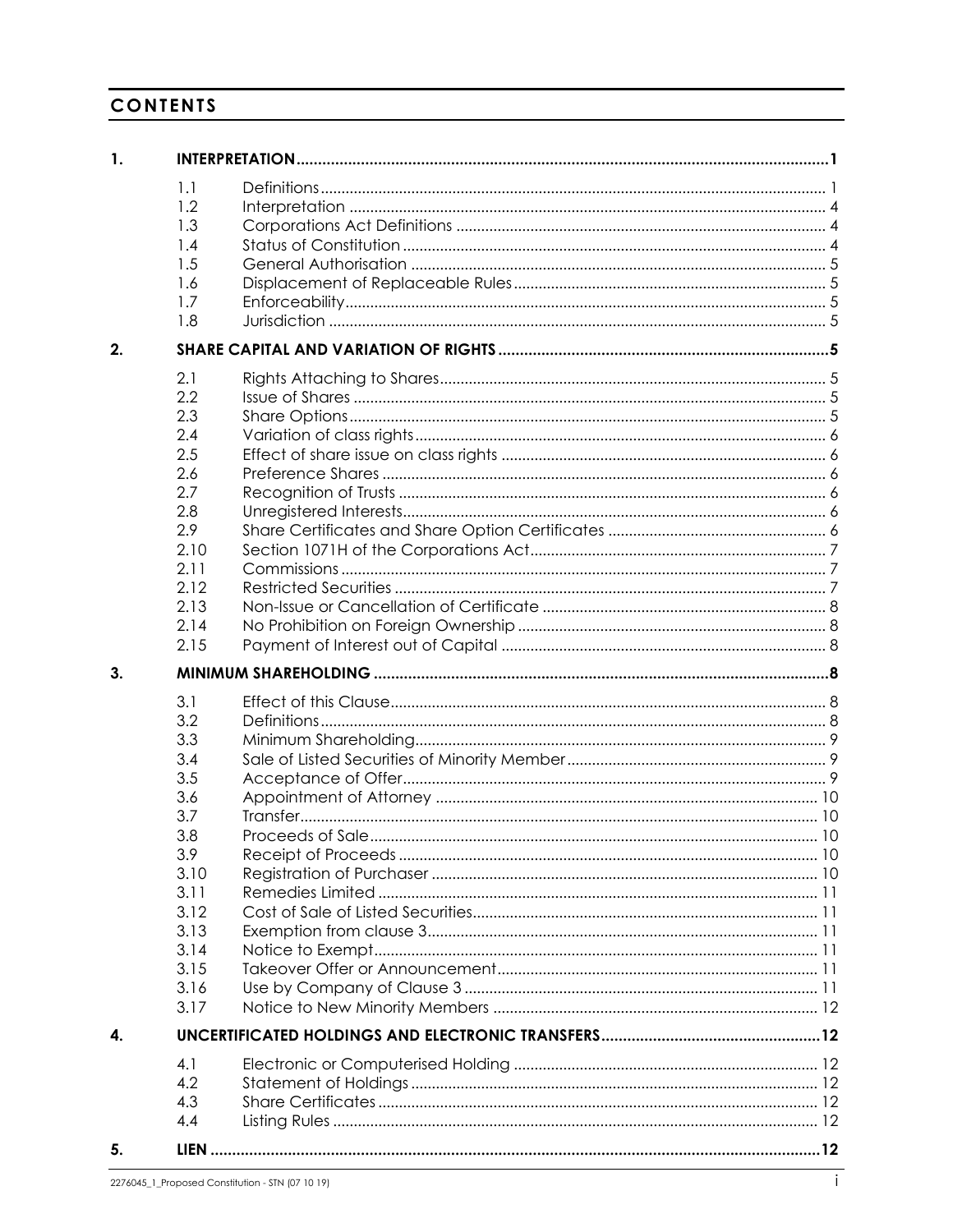|    | 5.1  |                                                                          |  |
|----|------|--------------------------------------------------------------------------|--|
|    | 5.2  |                                                                          |  |
|    | 5.3  |                                                                          |  |
|    | 5.4  |                                                                          |  |
|    | 5.5  |                                                                          |  |
|    | 5.6  |                                                                          |  |
|    | 5.7  |                                                                          |  |
|    | 5.8  |                                                                          |  |
|    | 5.9  | Protection of Lien under ASX Settlement Operating Rules  15              |  |
|    | 5.10 |                                                                          |  |
|    |      |                                                                          |  |
| 6. |      |                                                                          |  |
|    | 6.1  |                                                                          |  |
|    | 6.2  |                                                                          |  |
|    | 6.3  |                                                                          |  |
|    | 6.4  |                                                                          |  |
|    | 6.5  |                                                                          |  |
|    | 6.6  |                                                                          |  |
|    | 6.7  |                                                                          |  |
|    | 6.8  |                                                                          |  |
|    | 6.9  |                                                                          |  |
|    | 6.10 |                                                                          |  |
|    | 6.11 |                                                                          |  |
|    | 6.12 |                                                                          |  |
| 7. |      |                                                                          |  |
|    |      |                                                                          |  |
|    | 7.1  |                                                                          |  |
|    | 7.2  |                                                                          |  |
|    | 7.3  |                                                                          |  |
|    | 7.4  |                                                                          |  |
|    | 7.5  |                                                                          |  |
|    | 7.6  |                                                                          |  |
|    | 7.7  |                                                                          |  |
|    | 7.8  |                                                                          |  |
| 8. |      |                                                                          |  |
|    | 8.1  |                                                                          |  |
|    | 8.2  |                                                                          |  |
|    | 8.3  |                                                                          |  |
|    | 8.4  |                                                                          |  |
|    | 8.5  |                                                                          |  |
|    | 8.6  |                                                                          |  |
|    | 8.7  |                                                                          |  |
|    | 8.8  |                                                                          |  |
|    | 8.9  |                                                                          |  |
|    | 8.10 |                                                                          |  |
|    | 8.11 |                                                                          |  |
|    | 8.12 |                                                                          |  |
|    | 8.13 |                                                                          |  |
|    |      |                                                                          |  |
|    | 8.14 |                                                                          |  |
|    | 8.15 |                                                                          |  |
| 9. |      |                                                                          |  |
|    | 9.1  |                                                                          |  |
|    | 9.2  | Death or Bankruptcy of Shareholder or the Shareholder becomes of unsound |  |
|    |      |                                                                          |  |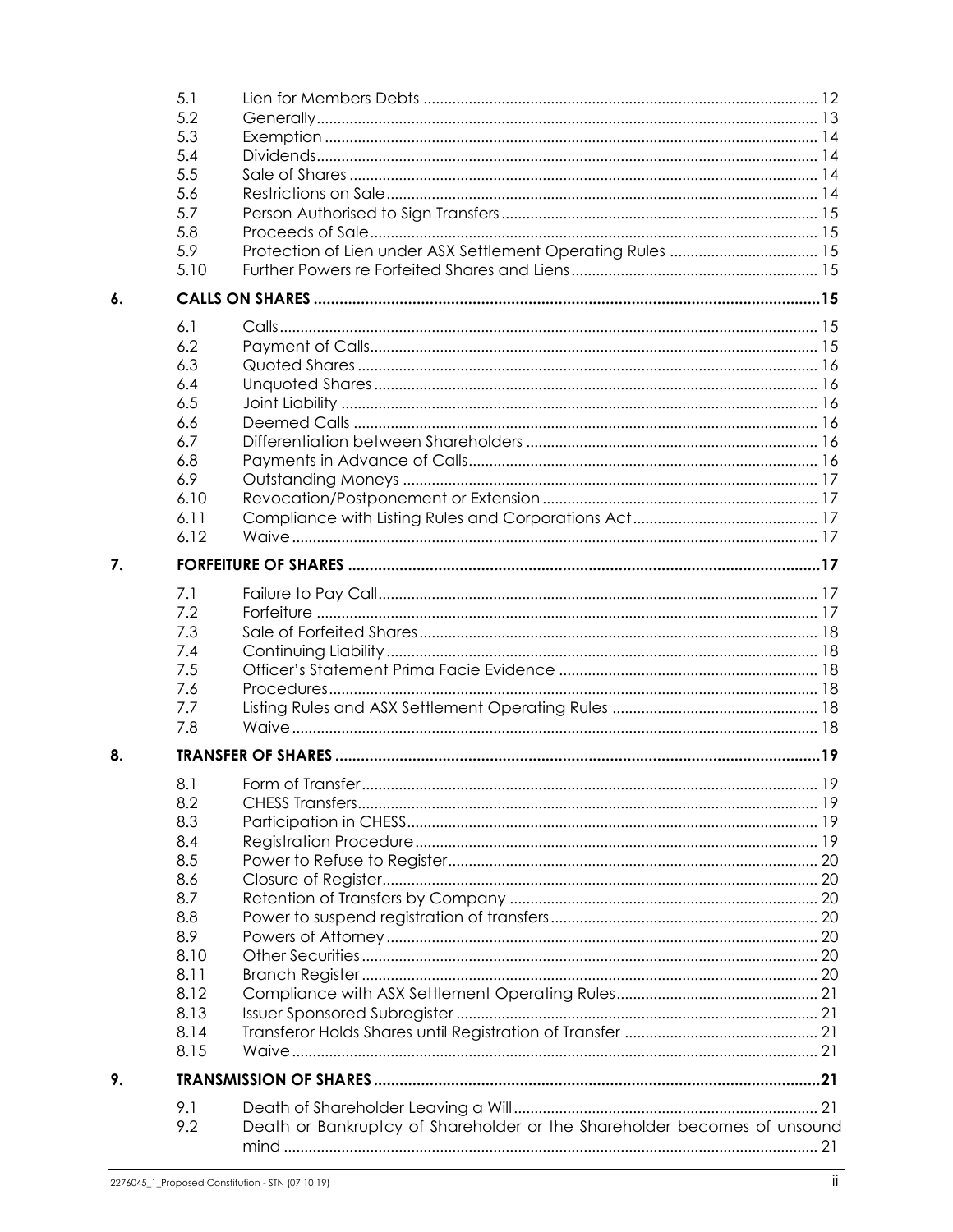|     | 9.3   |                                                                                |  |
|-----|-------|--------------------------------------------------------------------------------|--|
|     | 9.4   |                                                                                |  |
|     | 9.5   |                                                                                |  |
|     | 9.6   |                                                                                |  |
|     | 9.7   |                                                                                |  |
|     | 9.8   |                                                                                |  |
|     |       |                                                                                |  |
| 10. |       |                                                                                |  |
|     | 10.1  |                                                                                |  |
|     | 10.2  |                                                                                |  |
|     | 10.3  |                                                                                |  |
|     | 10.4  |                                                                                |  |
| 11. |       |                                                                                |  |
|     |       |                                                                                |  |
| 12. |       |                                                                                |  |
|     | 12.1  | Convening of General Meetings of Shareholders by Directors' Resolution  24     |  |
|     | 12.2  | Change of place or postponement of a General Meeting of Shareholders  24       |  |
|     | 12.3  | Convening of General Meetings of Shareholders by a Director or requisition  24 |  |
|     | 12.4  |                                                                                |  |
|     | 12.5  |                                                                                |  |
|     | 12.6  |                                                                                |  |
|     | 12.7  |                                                                                |  |
|     | 12.8  |                                                                                |  |
|     | 12.9  |                                                                                |  |
|     |       |                                                                                |  |
| 13. |       |                                                                                |  |
|     | 13.1  |                                                                                |  |
|     | 13.2  |                                                                                |  |
|     | 13.3  |                                                                                |  |
|     | 13.4  |                                                                                |  |
|     | 13.5  |                                                                                |  |
|     | 13.6  |                                                                                |  |
|     | 13.7  |                                                                                |  |
|     | 13.8  |                                                                                |  |
|     | 13.9  |                                                                                |  |
|     | 13.10 |                                                                                |  |
|     | 13.11 |                                                                                |  |
|     | 13.12 |                                                                                |  |
|     | 13.13 |                                                                                |  |
|     | 13.14 |                                                                                |  |
|     | 13.15 |                                                                                |  |
|     |       |                                                                                |  |
|     | 13.16 |                                                                                |  |
|     | 13.17 |                                                                                |  |
|     | 13.18 |                                                                                |  |
|     | 13.19 |                                                                                |  |
|     | 13.20 |                                                                                |  |
|     | 13.21 |                                                                                |  |
|     | 13.22 |                                                                                |  |
|     | 13.23 |                                                                                |  |
|     | 13.24 |                                                                                |  |
|     | 13.25 |                                                                                |  |
|     | 13.26 |                                                                                |  |
|     | 13.27 |                                                                                |  |
|     | 13.28 |                                                                                |  |
|     | 13.29 |                                                                                |  |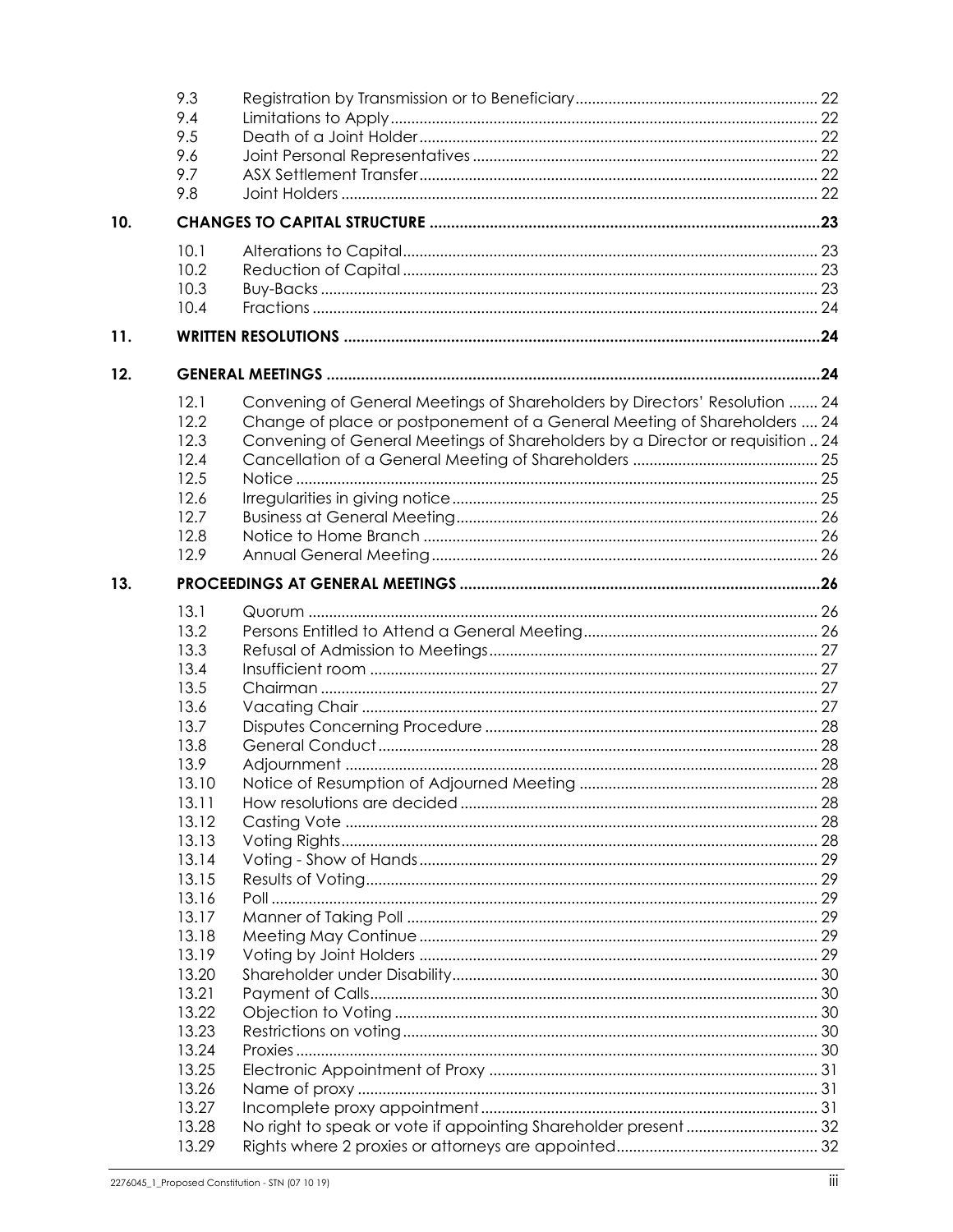|     | 13.30 |  |
|-----|-------|--|
|     | 13.31 |  |
|     | 13.32 |  |
|     | 13.33 |  |
|     | 13.34 |  |
|     | 13.35 |  |
|     | 13.36 |  |
|     | 13.37 |  |
|     | 13.38 |  |
|     |       |  |
|     | 13.39 |  |
|     | 13.40 |  |
| 14. |       |  |
|     | 14.1  |  |
|     | 14.2  |  |
|     | 14.3  |  |
|     | 14.4  |  |
|     | 14.5  |  |
|     | 14.6  |  |
|     | 14.7  |  |
|     | 14.8  |  |
|     | 14.9  |  |
|     | 14.10 |  |
|     |       |  |
| 15. |       |  |
|     | 15.1  |  |
|     | 15.2  |  |
|     | 15.3  |  |
|     | 15.4  |  |
|     | 15.5  |  |
|     | 15.6  |  |
| 16. |       |  |
|     |       |  |
|     | 16.1  |  |
|     | 16.2  |  |
|     | 16.3  |  |
|     | 16.4  |  |
|     | 16.5  |  |
|     | 16.6  |  |
|     | 16.7  |  |
|     | 16.8  |  |
|     | 16.9  |  |
|     | 16.10 |  |
|     | 16.11 |  |
|     | 16.12 |  |
|     | 16.13 |  |
|     | 16.14 |  |
|     | 16.15 |  |
|     | 16.16 |  |
|     |       |  |
|     | 16.17 |  |
|     | 16.18 |  |
|     | 16.19 |  |
|     | 16.20 |  |
| 17. |       |  |
|     | 17.1  |  |
|     |       |  |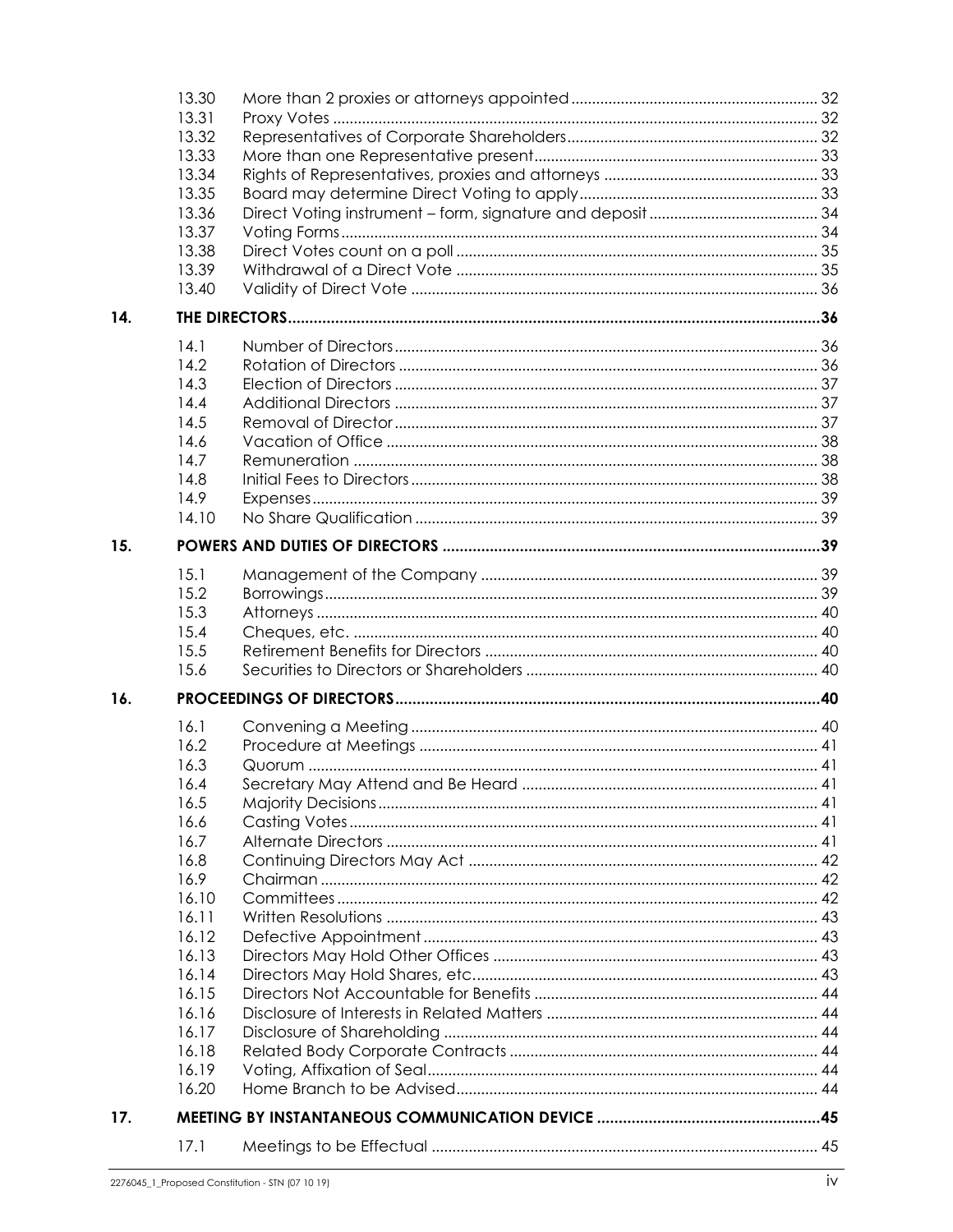|     | 17.2<br>17.3<br>17.4                                                          |                                                                              |  |
|-----|-------------------------------------------------------------------------------|------------------------------------------------------------------------------|--|
| 18. |                                                                               |                                                                              |  |
|     | 18.1<br>18.2<br>18.3<br>18.4<br>18.5                                          |                                                                              |  |
| 19. |                                                                               |                                                                              |  |
|     | 19.1<br>19.2<br>19.3                                                          |                                                                              |  |
| 20. |                                                                               |                                                                              |  |
|     | 20.1<br>20.2<br>20.3                                                          |                                                                              |  |
| 21. |                                                                               |                                                                              |  |
|     | 21.1<br>21.2<br>21.3                                                          |                                                                              |  |
| 22. |                                                                               |                                                                              |  |
|     | 22.1<br>22.2<br>22.3<br>22.4<br>22.5<br>22.6<br>22.7<br>22.8<br>22.9<br>22.10 |                                                                              |  |
| 23. |                                                                               |                                                                              |  |
|     | 23.1<br>23.2<br>23.3                                                          |                                                                              |  |
| 24. |                                                                               |                                                                              |  |
|     | 24.1<br>24.2                                                                  |                                                                              |  |
| 25. |                                                                               |                                                                              |  |
|     | 25.1<br>25.2                                                                  |                                                                              |  |
| 26. |                                                                               |                                                                              |  |
|     | 26.1<br>26.2<br>26.3                                                          | Service of notices by Directors, Alternate Directors and Shareholders to the |  |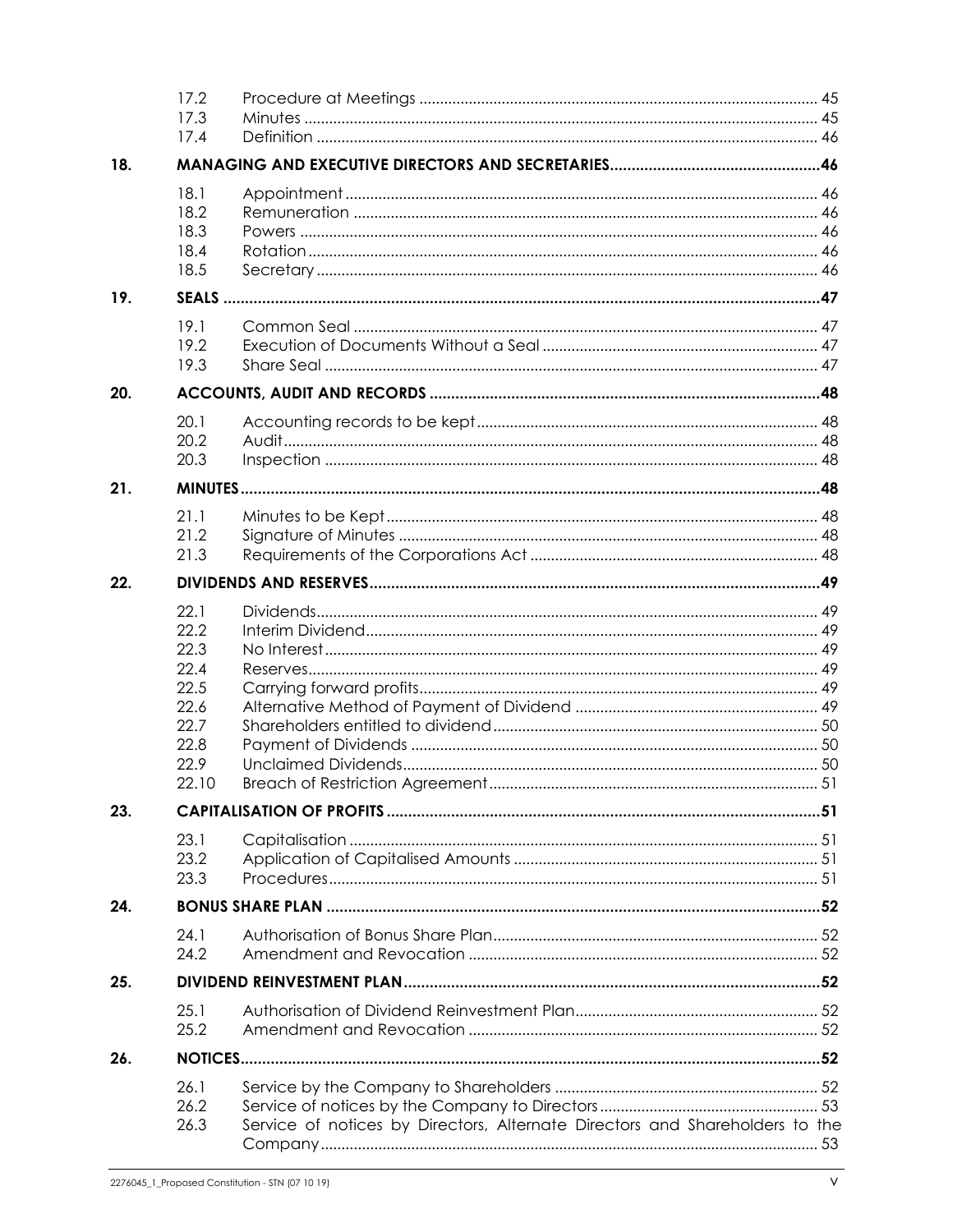|     | 26.4<br>26.5 |  |
|-----|--------------|--|
|     | 26.6         |  |
|     | 26.7         |  |
|     | 26.8         |  |
|     | 26.9         |  |
| 27. |              |  |
|     | 27.1         |  |
|     | 27.2         |  |
|     | 27.3         |  |
| 28. |              |  |
|     | 28.1         |  |
|     | 28.2         |  |
|     | 28.3         |  |
|     | 28.4<br>28.5 |  |
|     |              |  |
| 29. |              |  |
| 30. |              |  |
| 31. |              |  |
|     | 31.1         |  |
|     | 31.2         |  |
|     | 31.3         |  |
|     | 31.4         |  |
| 32. |              |  |
| 33. |              |  |
| 34. |              |  |
|     | 34.1         |  |
|     | 34.2         |  |
| 35. |              |  |
| 36. |              |  |
|     | 36.1         |  |
|     | 36.2         |  |
|     | 36.3         |  |
|     | 36.4         |  |
|     | 36.5         |  |
|     | 36.6         |  |
| 37. |              |  |
|     | 37.1         |  |
|     | 37.2         |  |
|     |              |  |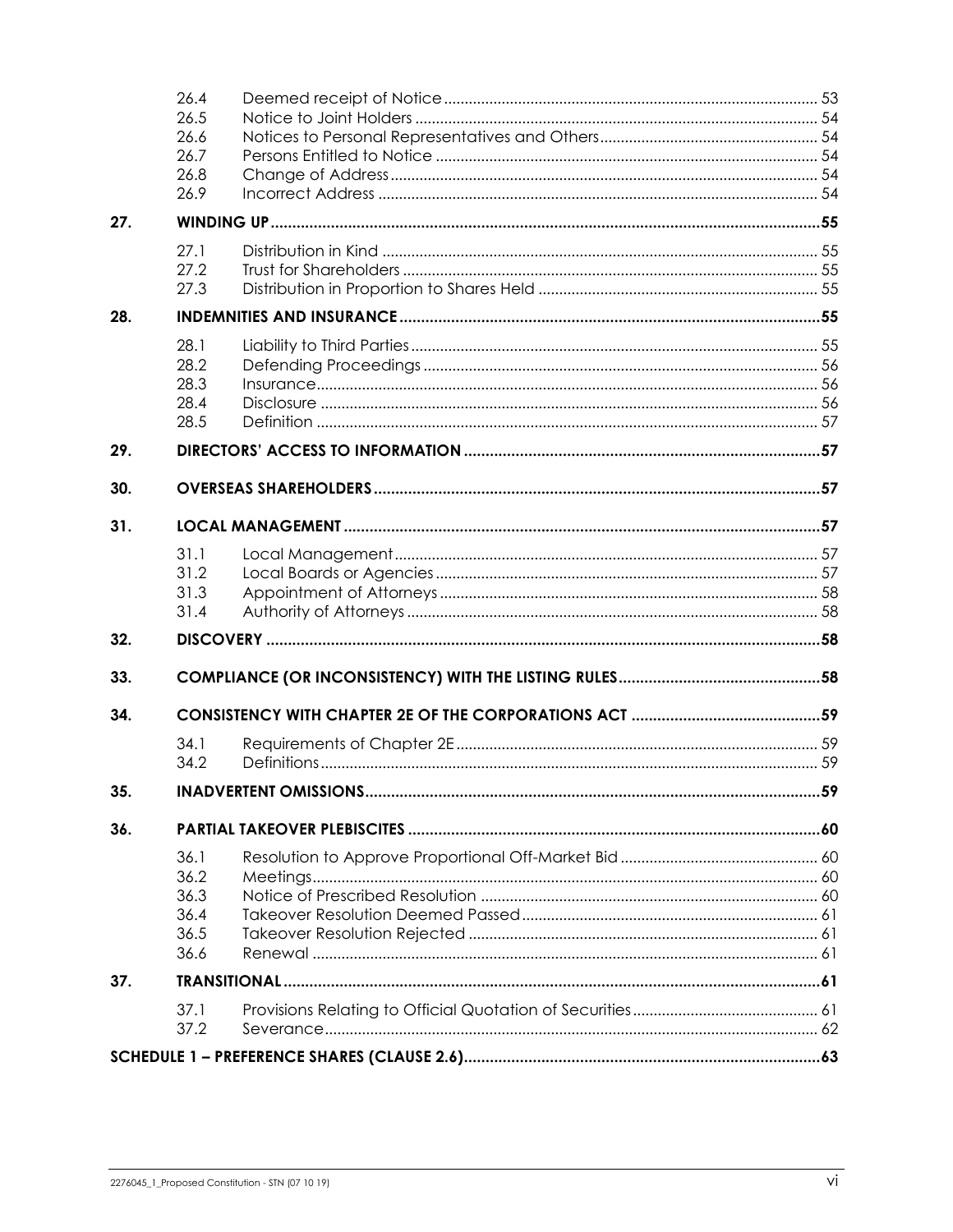#### **CORPORATIONS ACT**

#### **CONSTITUTION**

**of**

#### **SATURN METALS LIMITED ACN 619 488 498**

## **1. INTERPRETATION**

#### <span id="page-7-0"></span>**1.1 Definitions**

In this Constitution:

**Alternate Director** means a person appointed as an alternate director under clause [16.7.](#page-47-0)

**ASIC** means Australian Securities and Investments Commission.

**ASX** means ASX Limited (ACN 008 624 691) or the Australian Securities Exchange, as the context requires.

**ASX Settlement** means ASX Settlement Pty Ltd (ACN 008 504 532).

**ASX Settlement Operating Rules** means the operating rules of ASX Settlement.

**ASX Settlement Transfer** means a transfer of quoted securities or quoted rights effected in:

- (a) accordance with the ASX Settlement Operating Rules; or
- (b) substantial accordance with the ASX Settlement Operating Rules and determined by ASX Settlement to be an effective transfer.

**Auditor** means the Company's auditor.

**Bonus Share Plan** means a plan implemented under clause [24.](#page-58-0)

**Business Day** means a day other than a Saturday, a Sunday, New Year's Day, Australia Day, Good Friday, Easter Monday, Anzac Day, Christmas Day, Boxing Day and any other day declared and published by ASX to be a day which is not a business day.

**CHESS Approved Securities** means securities of the Company for which CHESS approval has been given in accordance with the ASX Settlement Operating Rules, or such amended definition as may be prescribed by the Listing Rules from time to time.

**CHESS System** means the Clearing House Electronic Subregister System operated by ASX Settlement or such other securities clearing house as is approved pursuant to the Corporations Act and to which the Listing Rules apply.

**Company** means Saturn Metals Limited (ACN 619 488 498) or as it is from time to time named in accordance with the Corporations Act of this jurisdiction.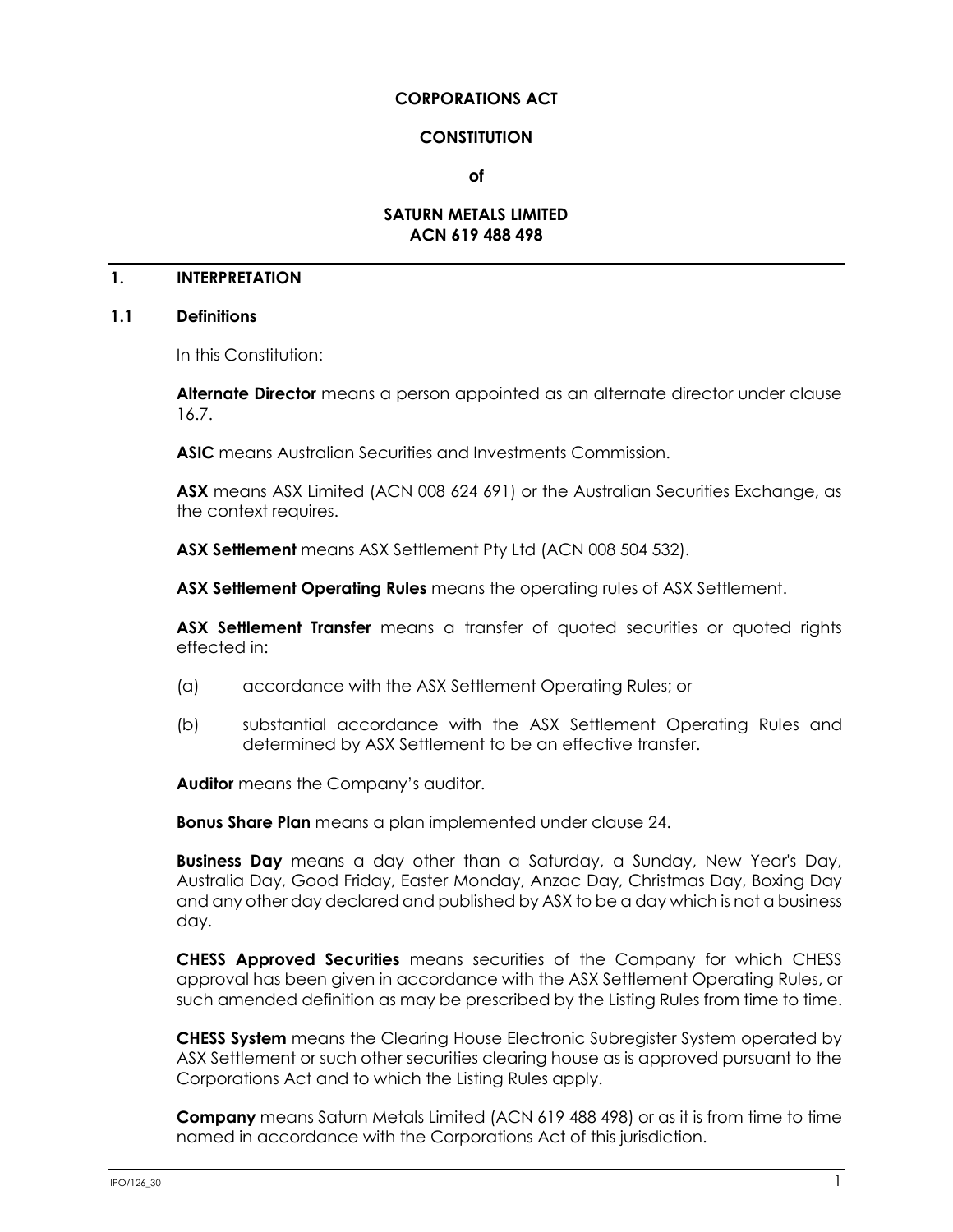**Constitution** means this Constitution as altered or amended from time to time.

**Corporations Act** means the *Corporations Act 2001* (Cth).

**Corporations Regulations** means the *Corporations Regulations 2001* (Cth).

**Director** means a person appointed to the position of a director of the Company and where appropriate, includes an Alternate Director.

**Directors** means all or some of the Directors acting as a board.

**Direct Vote** means a notice of a Shareholder's voting intention delivered to the Company by post, fax, electronic or other means approved by the Board and otherwise in accordance with this Constitution and regulations, rules and procedures made by the Board in accordance with clause [13.35.](#page-39-0)

**Dispose** has the meaning ascribed to it by the Listing Rules.

**Dividend Reinvestment Plan** means a plan implemented under clause [25.](#page-58-1)

**Duty** means any transfer, transaction or registration duty or similar charge imposed by any Government Authority and includes any interest, fine, penalty, charge or other amount imposed in respect of any of them.

**Government Authority** means a government or government department, a governmental or semi-governmental or judicial person (whether autonomous or not) charged with the administration of any applicable law.

**Holding Lock** has the meaning ascribed to it by the Listing Rules.

**Home Branch** means the state branch of ASX designated as such in relation to the Company by ASX.

**Listed Securities** means any Shares, Share Options, stock, debentures, debenture stock or other securities for the time being issued by the Company and officially quoted by ASX on its stock market.

**Listing Rules** means the listing rules of ASX and any other rules of ASX which are applicable while the Company is admitted to the official list of ASX, each as amended or replaced from time to time, except to the extent of any express written waiver by ASX.

#### **Loan Securities** includes:

- (a) unsecured notes or unsecured deposit notes;
- (b) mortgage debentures or mortgage debenture stock;
- (c) debentures or debenture stock; and
- (d) for the purposes of the Listing Rules, convertible loan securities.

**Office** means the registered office of the Company.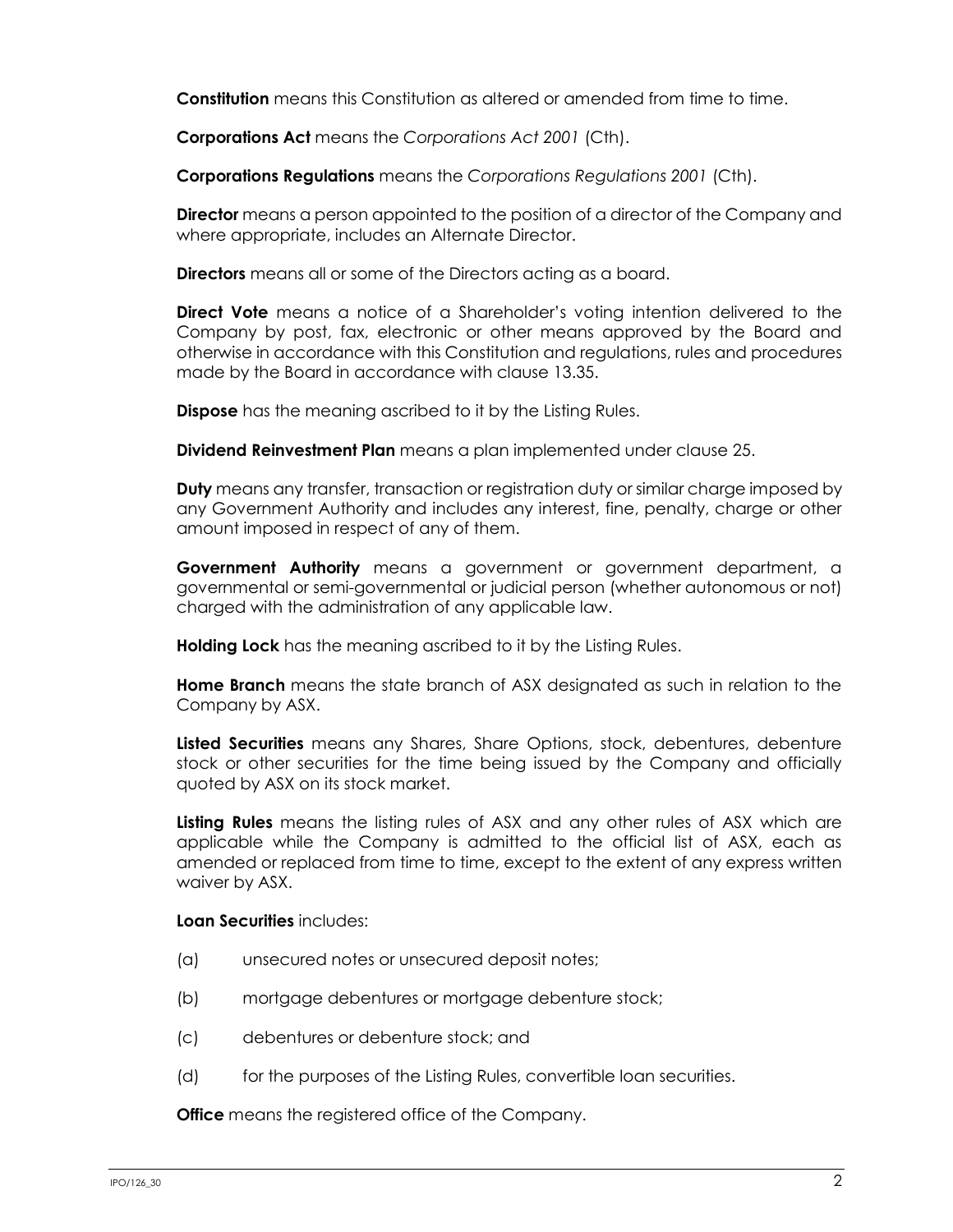**Officer** means any Director or Secretary of the Company or such other person within the meaning of that term as defined by the Corporations Act.

**Official List** means the Official List of the ASX.

**Prescribed Rate** means the interest rate which is 2% above the Reserve Bank of Australia cash rate as published or quoted from time to time, or such other rate as may from time to time be fixed by the Directors, calculated daily.

**Registered Office** means the registered office of the Company in the State.

**Register of Shareholders** means the register of Shareholders kept by the Company in accordance with section 169 of the Corporations Act (including any branch register and any computerised or electronic subregister established and administered under the ASX Settlement Operating Rules).

**Related Body Corporate** means a corporation which by virtue of the provisions of section 50 of the Corporations Act is deemed to be related to the relevant corporation and **related** has a corresponding meaning.

**Representative** means a person authorised to act as a representative of a corporation under clause [13.32.](#page-38-0)

**Restricted Securities** has the meaning ascribed to it by the Listing Rules.

**Restriction Deed** has the meaning ascribed to it by the Listing Rules.

**Seal** means the common seal of the Company and includes any official seal and, where the context so admits, the Share Seal of the Company.

**Secretary** means any person appointed to perform the duties of a secretary of the Company.

**Securities** has the meaning ascribed to it by the Listing Rules.

**Share** means a share in the capital of the Company.

**Shareholder** means a person or company registered in the Register of Shareholders as the holder of one or more Shares and includes any person or company who is a member of the Company in accordance with or for the purposes of the Corporations Act.

**Shareholding Account** means an entry in the Register of Shareholders in respect of a Shareholder for the purpose of providing a separate identification of some or all of the ordinary Shares registered from time to time in the name of that Shareholder and **Securities Account** has an equivalent meaning in relation to Listed Securities of all kinds, including ordinary Shares.

**Share Option** means an option to require the Company to allot and issue a Share.

**Share Seal** means the duplicate common seal referred to in clause [19.3.](#page-53-0)

**State** means Western Australia.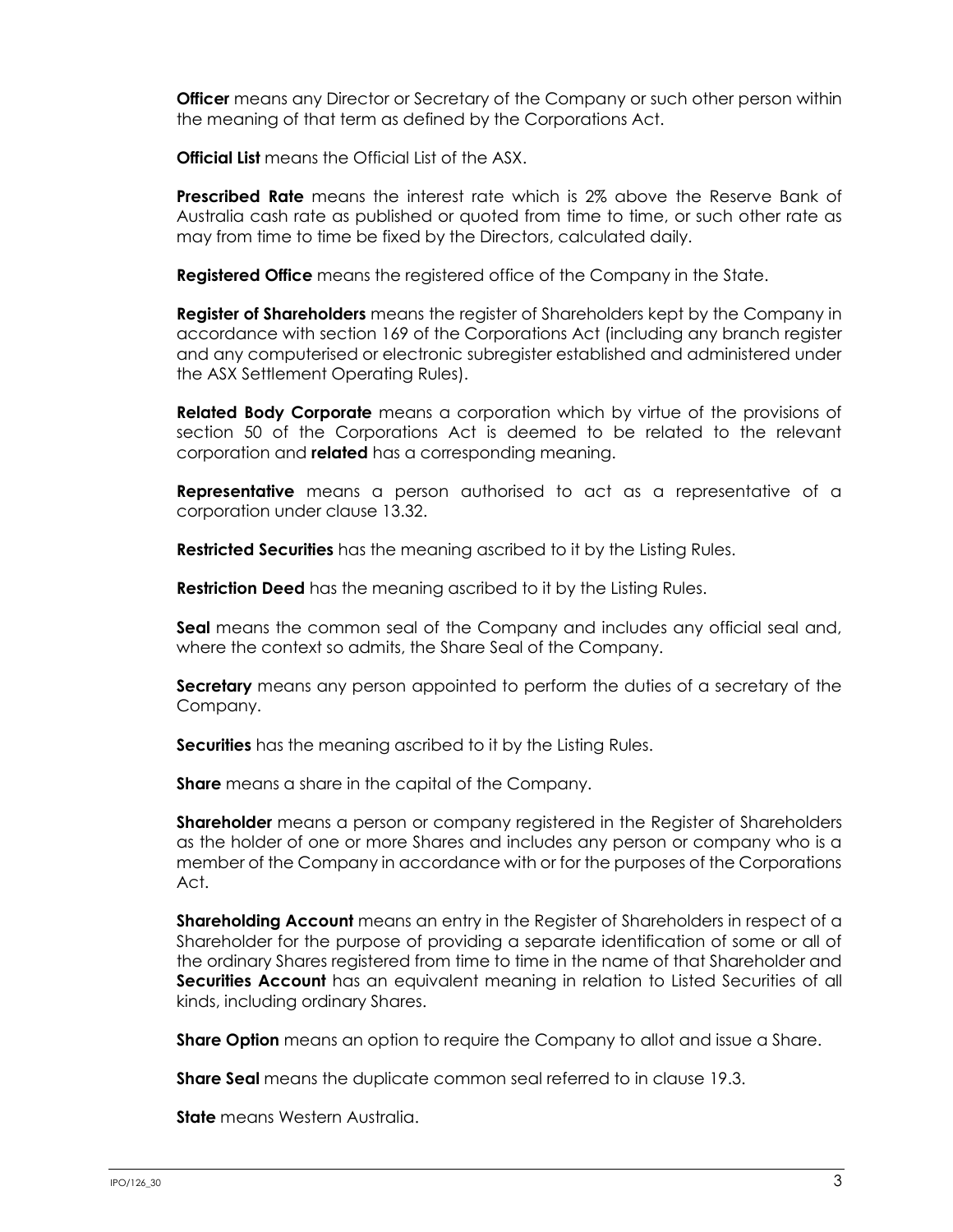## **1.2 Interpretation**

- (a) A reference in this Constitution to a partly paid share is a reference to a share on which there is an amount unpaid.
- (b) A reference in this Constitution to an amount unpaid on a share includes a reference to any amount of the issue price which is unpaid.
- (c) Unless the contrary intention appears, in this Constitution:
	- (i) the singular includes the plural and the plural includes the singular;
	- (ii) words that refer to any gender include all genders;
	- (iii) words used to refer to persons generally or to refer to a natural person include a body corporate, body politic, partnership, joint venture, association, board, group or other body (whether or not the body is incorporated);
	- (iv) a reference to a person includes that person's successors and legal personal representatives;
	- (v) a reference to a statute or regulation, or a provision of any of them includes all statutes, regulations or provisions amending, consolidating or replacing them, and a reference to a statute includes all regulations, proclamations, ordinances and by-laws issued under that statute;
	- (vi) a reference to the Listing Rules or the ASX Settlement Operating Rules includes any variation, consolidation or replacement of those rules and is to be taken to be subject to any applicable waiver or exemption; and
	- (vii) a reference to writing includes any method of reproducing words in a visible form.
- (d) In this Constitution, headings and body type are only for convenience and do not affect the meaning of this Constitution.

## **1.3 Corporations Act Definitions**

Any word or expression defined in or for the purposes of the Corporations Act shall, unless otherwise defined in clause [1.1](#page-7-0) or the context otherwise requires, have the same meaning when used in this Constitution, and the rules of interpretation specified in or otherwise applicable to the Corporations Act shall, unless the context otherwise requires, apply in the interpretation of this Constitution.

## **1.4 Status of Constitution**

This Constitution is adopted by the Company in substitution for any former memorandum and articles of association or other consistent documents of the Company. To the extent permitted by law, the replaceable rules provided for in the Corporations Act do not apply to the Company.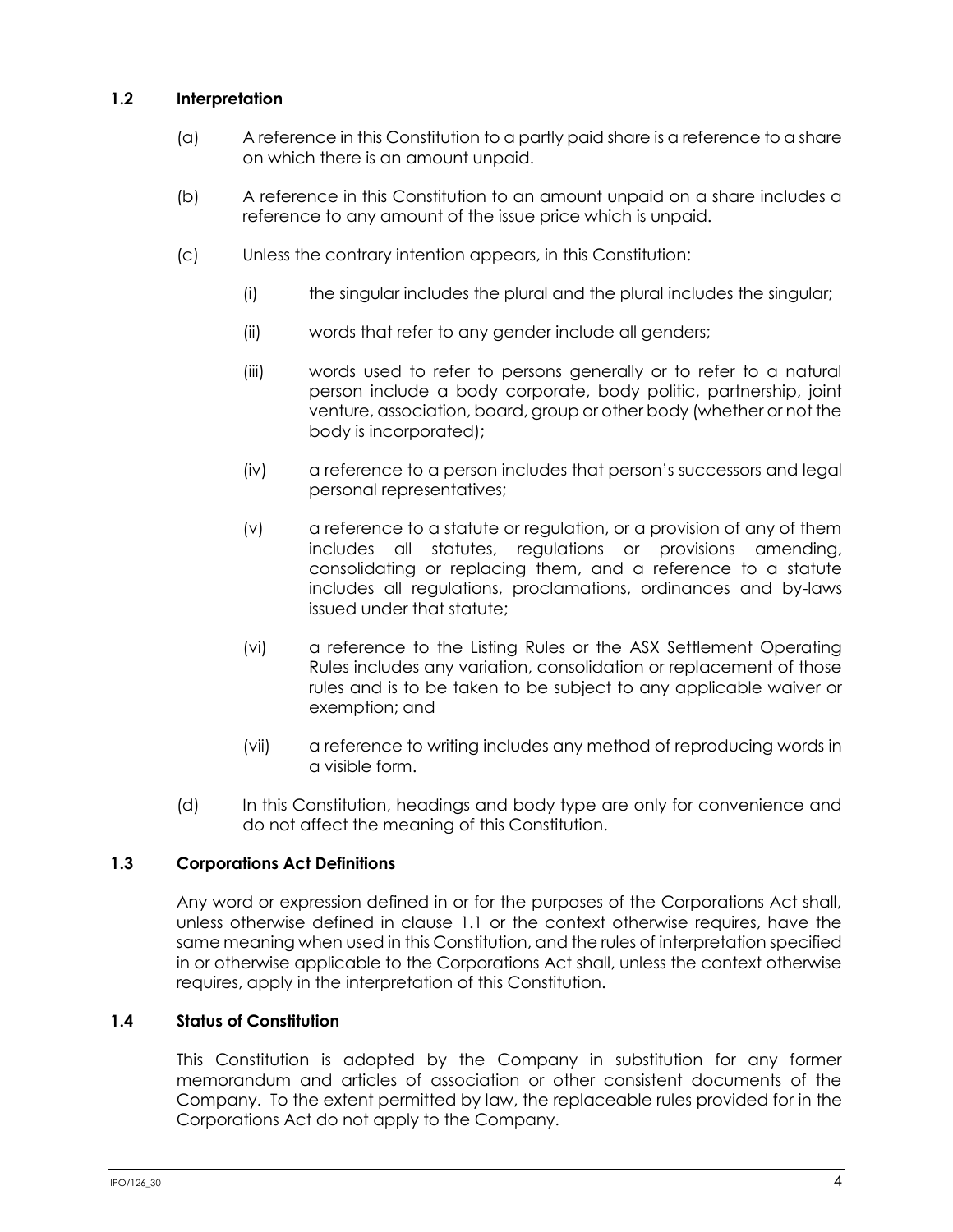## **1.5 General Authorisation**

Where the Corporations Act authorises or permits a company to do any thing, if so authorised by its constitution, the Company is authorised by this rule to do that thing.

## **1.6 Displacement of Replaceable Rules**

The provisions of the Corporations Act that apply to public companies as replaceable rules are displaced completely by this Constitution in relation to the Company except to the extent they are repeated in this Constitution.

## **1.7 Enforceability**

If any provision of this Constitution is or becomes illegal, invalid or unenforceable in any jurisdiction then that illegality, invalidity or unenforceability does not affect the legality, validity or enforceability in that jurisdiction of any other provision of this Constitution or the legality, validity or enforceability in any other jurisdiction of that provision or any other provision of this Constitution.

#### **1.8 Jurisdiction**

The courts having jurisdiction in the state of Western Australia have non-exclusive jurisdiction to settle any dispute arising out of or in connection with this Constitution and each Shareholder irrevocably submits to the jurisdiction of those courts.

## <span id="page-11-0"></span>**2. SHARE CAPITAL AND VARIATION OF RIGHTS**

#### **2.1 Rights Attaching to Shares**

Subject to this Constitution and to the terms of issue of Shares, all Shares attract the right to receive notice of and to attend and vote at all general meetings of the Company, the right to receive dividends, in a winding up or a reduction of capital, the right to participate equally in the distribution of the assets of the Company (both capital and surplus), subject to any amounts unpaid on the Share and, in the case of a reduction, to the terms of the reduction.

## **2.2 Issue of Shares**

Without prejudice to any special rights previously conferred on the holders of any existing Shares or class of Shares, unissued Shares shall be under the control of the Directors and, subject to the Corporations Act, the Listing Rules and this Constitution, the Directors may at any time issue such number of Shares either as ordinary Shares or Shares of a named class or classes (being either an existing class or a new class) at the issue price that the Directors determine and with such preferred, deferred, or other special rights or such restrictions, whether with regard to dividend, voting, return of capital or otherwise, as the Directors shall, in their absolute discretion, determine.

## **2.3 Share Options**

Subject to the Listing Rules, the Directors may at any time and from time to time issue Share Options on such terms and conditions as the Directors shall, in their absolute discretion, determine.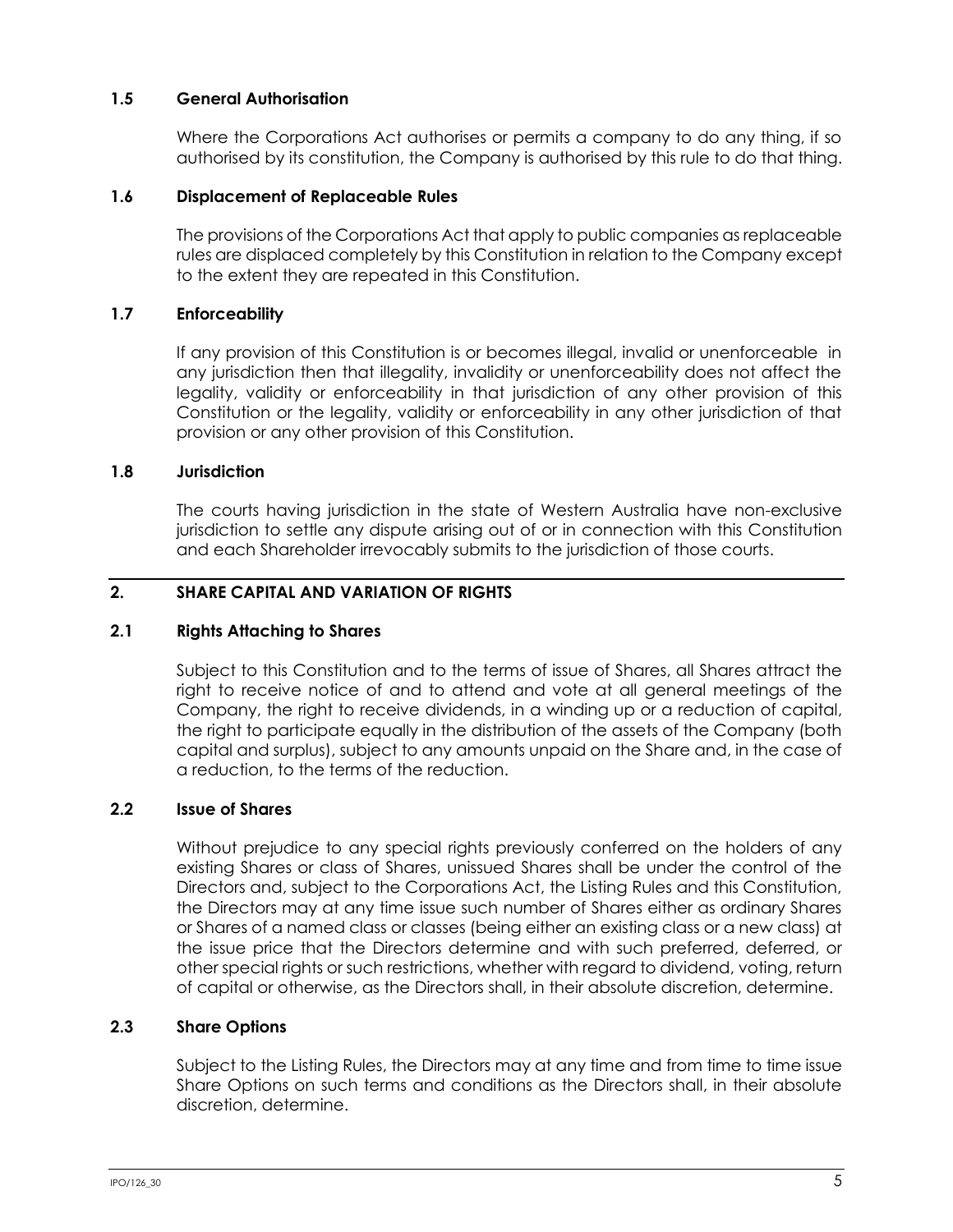## <span id="page-12-0"></span>**2.4 Variation of class rights**

If at any time the share capital of the Company is divided into different classes of Shares, the rights attached to any class (unless otherwise provided by the terms of issue of the Shares of that class) may be varied, whether or not the Company is being wound up, with the consent in writing of the holders of three quarters of the issued Shares of that class, or if authorised by a special resolution passed at a separate meeting of the holders of the Shares of the class. Any variation of rights under this clause [2.4](#page-12-0) shall be subject to Part 2F.2 of Chapter 2F of the Corporations Act. The provisions of this Constitution relating to general meetings shall apply so far as they are capable of application and with necessary alterations to every such separate meeting except that a quorum is constituted by two persons who together hold or represent by proxy not less than one-third of the issued Shares of the class.

## **2.5 Effect of share issue on class rights**

The rights attached to any class of shares are not taken to be varied by the issue or creation of further shares ranking equally with them unless expressly provided by the terms of issue of the shares of that class.

## **2.6 Preference Shares**

Subject to the Listing Rules and the Corporations Act, the Company may issue Preference Shares:

- <span id="page-12-1"></span>(a) that are liable to be redeemed whether at the option of the Company or otherwise; and
- (b) including, without limitation preference shares of the kind described in clause [2.6\(a\)](#page-12-1) in accordance with the terms of [Schedule](#page-69-0) 1.

## **2.7 Recognition of Trusts**

Except as permitted or required by the Corporations Act, the Company shall not recognise a person as holding a Share or Share Option upon any trust.

## **2.8 Unregistered Interests**

The Company is not bound by or compelled in any way to recognise any equitable, contingent, future or partial right or interest in any Share or Share Option (whether or not it has notice of the interest or right concerned) unless otherwise provided by this Constitution or by law, except an absolute right of ownership in the registered holder of the Share or Share Option.

## <span id="page-12-2"></span>**2.9 Share Certificates and Share Option Certificates**

Subject to the ASX Settlement Operating Rules (if applicable), claus[e 4](#page-18-0) and the Listing Rules, a person whose name is entered as a Shareholder in the Register of Shareholders is entitled without payment to receive a Share certificate or notice (as the case may be) in respect of the Share under the Seal in accordance with the Corporations Act but, in respect of a Share or Shares held jointly by several persons, the Company is not bound to issue more than one certificate or notice. Delivery of a certificate or notice for a Share to one of several joint Shareholders is sufficient delivery to all such holders. In addition: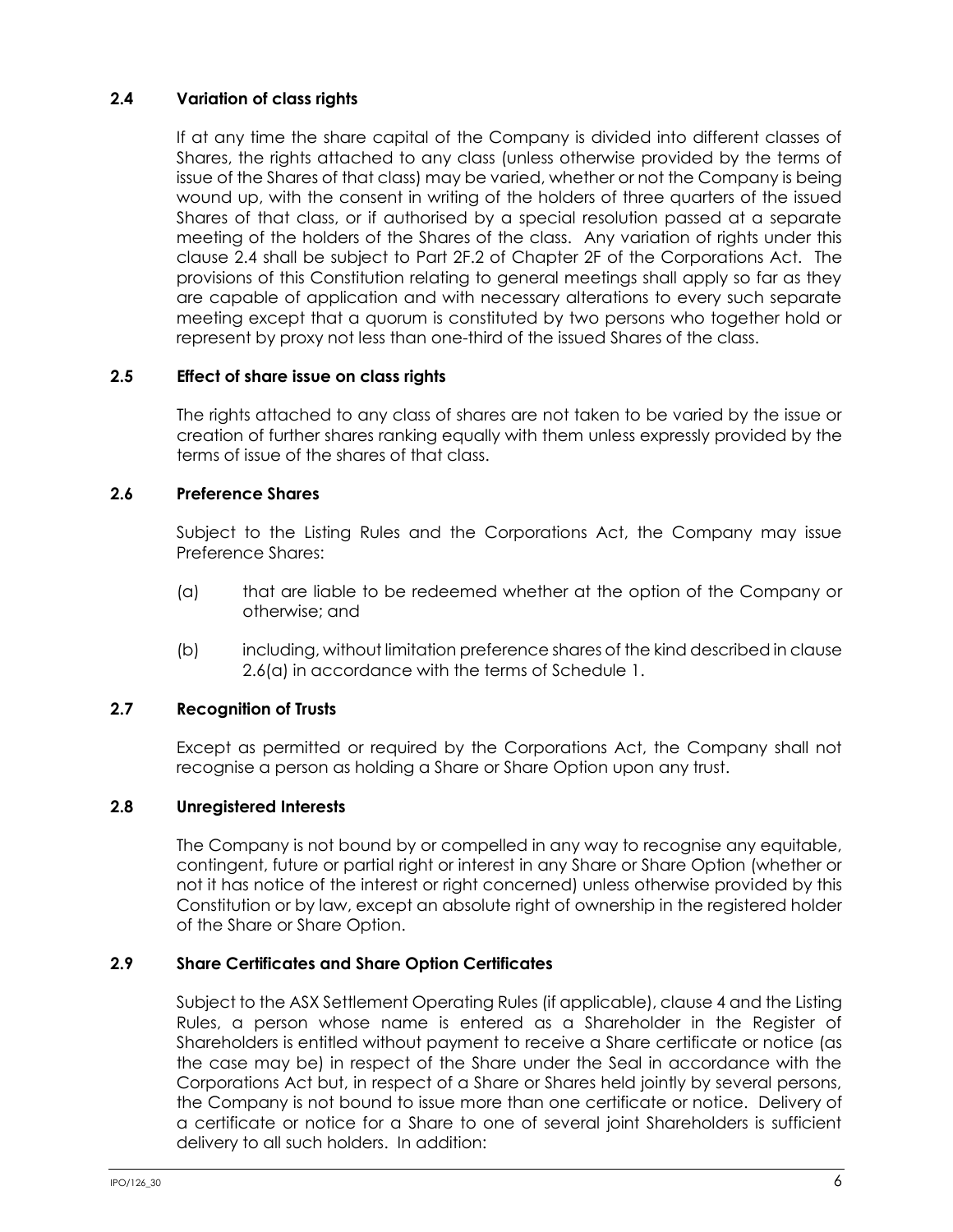- (a) Share certificates or notices in respect of Shares shall only be issued in accordance with the Listing Rules;
- (b) subject to this Constitution, the Company shall dispatch all appropriate Share certificates within one month from the date of issue of any of its Shares and within one month after the date upon which a transfer of any of its Shares is lodged with the Company;
- (c) where a Share certificate is lost, worn out or destroyed, the Company shall issue a duplicate certificate in accordance with the requirements of section 1070D of the Corporations Act and the Listing Rules; and
- (d) the above provisions of this clause [2.9](#page-12-2) shall, with necessary alterations, apply to Share Options.

If securities of the Company are CHESS Approved Securities and held in uncertificated mode, then the preceding provisions of this clause [2.9](#page-12-2) do not apply to those CHESS Approved Securities and the Company shall allot such CHESS Approved Securities and enter those CHESS Approved Securities into the Shareholder's uncertificated holding in accordance with the Listing Rules and the ASX Settlement Operating Rules.

## **2.10 Section 1071H of the Corporations Act**

Clause [2.9](#page-12-2) shall not apply if and to the extent that, on an application by or on behalf of the Company, the ASIC has made a declaration under section 1071H(5) of the Corporations Act published in the Commonwealth of Australia Gazette that the Company is a person in relation to whom section 1071H of the Corporations Act does not apply.

## **2.11 Commissions**

The Company may, subject to the Listing Rules, exercise the powers of paying commission conferred by section 258C of the Corporations Act. Such commission may be satisfied by the payment of cash or the allotment of fully or partly paid Shares or partly in the one way and partly in the other. The Company may also on any issue of Shares pay such brokerage as may be lawful.

## **2.12 Restricted Securities**

The Company shall comply in all respects with the requirements of the Listing Rules with respect to Restricted Securities. Without limiting the generality of the above:

- (a) a holder of Restricted Securities must not Dispose of, or agree or offer to Dispose of, the Securities during the escrow period applicable to those Securities except as permitted by the Listing Rules or the ASX;
- (b) if the Restricted Securities are in the same class as quoted Securities, the holder will be taken to have agreed in writing that the Restricted Securities are to be kept on the Company's issuer sponsored subregister and are to have a Holding Lock applied for the duration of the escrow period applicable to those Securities;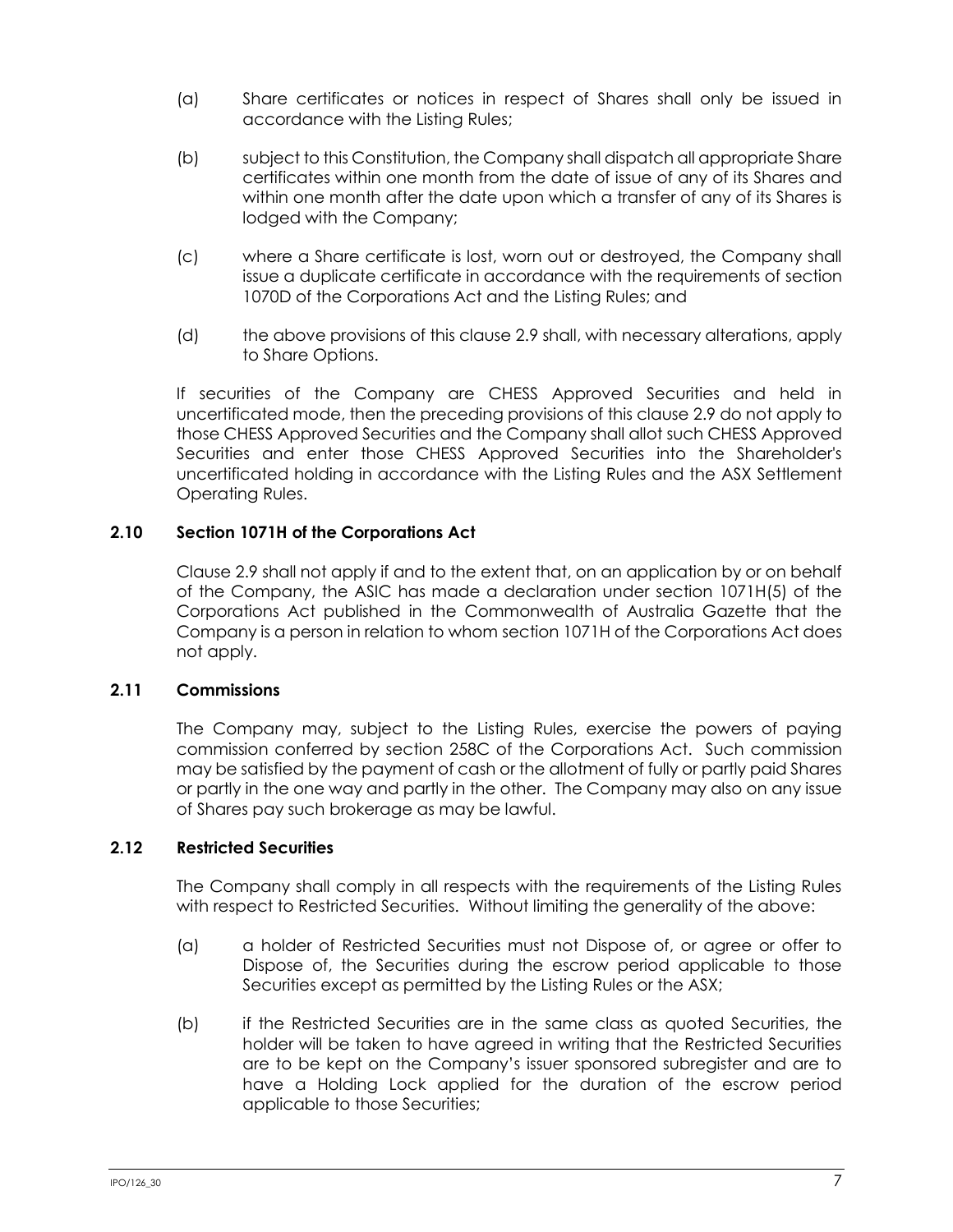- (c) the Company will refuse to acknowledge any Disposal (including, without limitation, to register any transfer) of Restricted Securities during the escrow period applicable to those Securities except as permitted by the Listing Rules or the ASX;
- (d) a holder of Restricted Securities will not be entitled to participate in any return of capital on those Securities during the escrow period applicable to those Securities except as permitted by the Listing Rules or the ASX; and
- (e) if a holder of Restricted Securities breaches a Restriction Deed or a provision of this Constitution restricting a Disposal of those Securities, the holder will not be entitled to any dividend or distribution, or to exercise any voting rights, in respect of those Securities for so long as the breach continues.

## **2.13 Non-Issue or Cancellation of Certificate**

Notwithstanding any other provision of this Constitution, the Company need not issue a certificate, and may cancel any certificate without issuing a certificate in substitution, in respect of any Shares or Share Options of the Company in any circumstances where the non-issue or cancellation of that certificate is permitted by the Corporations Act, the Listing Rules or the ASX Settlement Operating Rules.

## **2.14 No Prohibition on Foreign Ownership**

Nothing in this Constitution shall have the effect of limiting or restricting the ownership of any securities of the Company by foreign persons except where such limits or restrictions are prescribed by Australian law.

#### **2.15 Payment of Interest out of Capital**

Where any Shares are issued for the purpose of raising money to defray the expenses of the construction of any works or buildings or the provision of any plant which cannot be made profitable for a lengthened period the Company may pay interest on so much of such share capital as is paid up for the period and may charge this interest to capital as part of the cost of construction of the works, buildings or plant.

#### <span id="page-14-0"></span>**3. MINIMUM SHAREHOLDING**

#### **3.1 Effect of this Clause**

The provisions of this clause have effect notwithstanding any other provision of this Constitution, except clause [33.](#page-64-0)

#### **3.2 Definitions**

In this clause:

**Authorised Price** means the price per share of the Listed Securities equal to the simple average of the last closing price of the Listed Securities quoted on ASX for each of the ten trading days immediately preceding the date of any offer received by the Company pursuant to clause 3.5.

**Date of Adoption** means the date upon which this clause is inserted in this Constitution by special resolution of the members of the Company.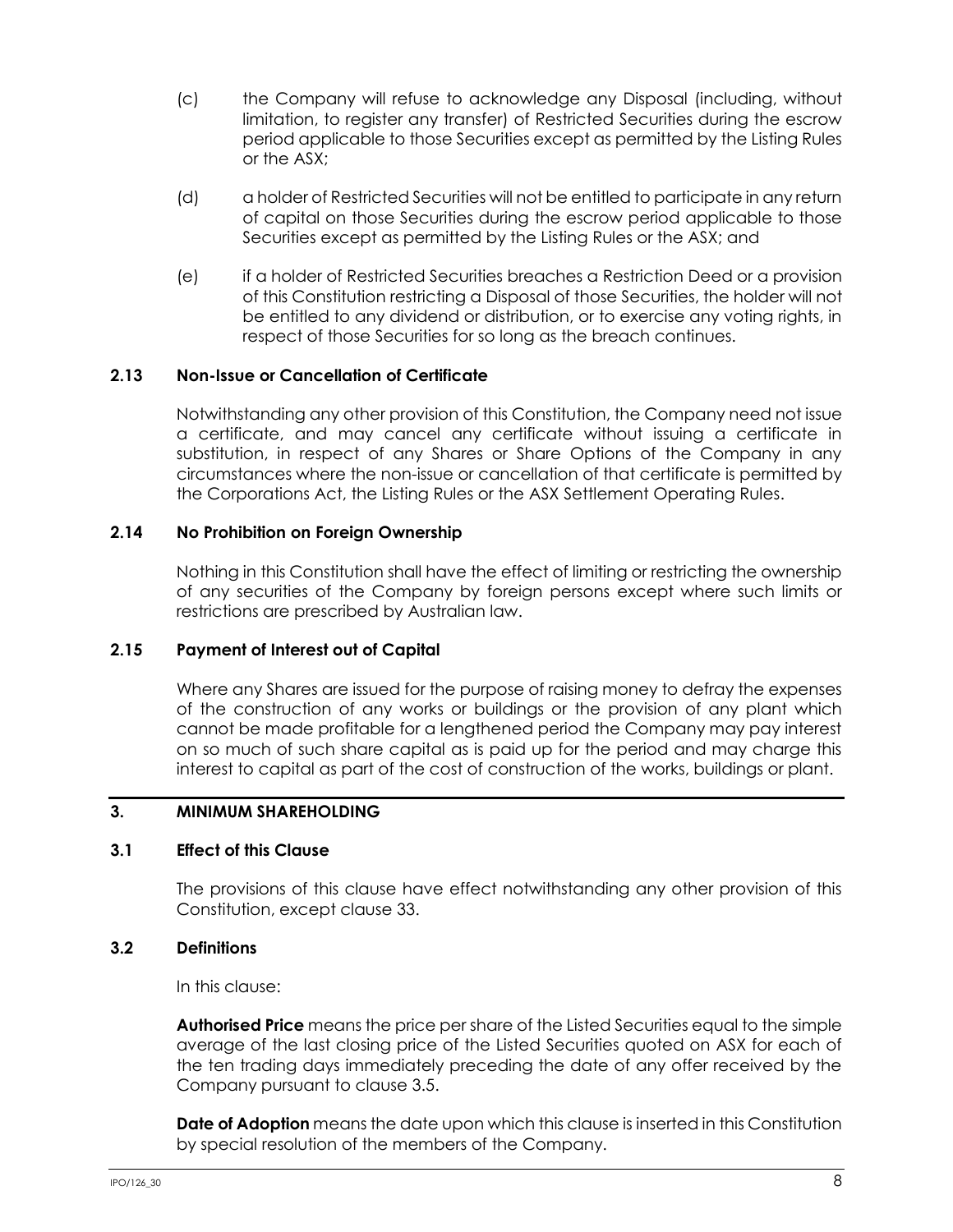**Date of Effect** has the meaning given in clause [3.13.](#page-17-0)

**Minimum Shareholding** means a number of shares equal to a "marketable parcel" of Listed Securities within the meaning of the Listing Rules.

**Minority Member** means a member holding less than the Minimum Shareholding on or at any time after the Date of Adoption.

**New Minority Member** means a member who is the holder or a joint holder of a New Minimum Shareholding.

**New Minimum Shareholding** means a holding of shares in the same class created after the Date of Adoption by the transfer of a parcel of shares the aggregate market price of which, at the time at which a transfer of those Listed Securities was initiated or a paper based transfer of those Listed Securities was lodged with the Company, was less than a marketable parcel.

**Purchaser** means the person or persons (including one or more members) whose offer or offers to purchase Listed Securities is or are accepted by the Company.

#### **3.3 Minimum Shareholding**

Subject to clauses [3.13](#page-17-0) and [3.14,](#page-17-1) on and from the Date of Effect, the shareholding of a member which is less than the Minimum Shareholding may be sold by the Company pursuant to the provisions of this clause [3.](#page-14-0)

#### **3.4 Sale of Listed Securities of Minority Member**

Subject to clauses [3.13](#page-17-0) and [3.14,](#page-17-1) on and from the Date of Effect, each Minority Member shall be deemed to have irrevocably appointed the Company as his agent:

- (a) to sell all the Listed Securities held by him at a price not less than the Authorised Price and without any cost being incurred by the Minority Member;
- (b) to deal with the proceeds of the sale of those Listed Securities in accordance with this clause; and
- (c) where the Listed Securities are CHESS Approved Securities held in uncertificated form, to initiate a Holding Adjustment (as defined in the ASX Settlement Operating Rules) to move the securities from the CHESS Holding (as defined in the ASX Settlement Operating Rules) of the Minority Member to an Issuer Sponsored or Certificated Holding (as defined in the ASX Settlement Operating Rules) for the sale of the Listed Securities.

## **3.5 Acceptance of Offer**

Where the Company receives an offer for the purchase of all the Listed Securities of a Minority Member to whom this clause applies at the date of the offer at a price not less than the Authorised Price, the Company may accept the offer on behalf of that Minority Member.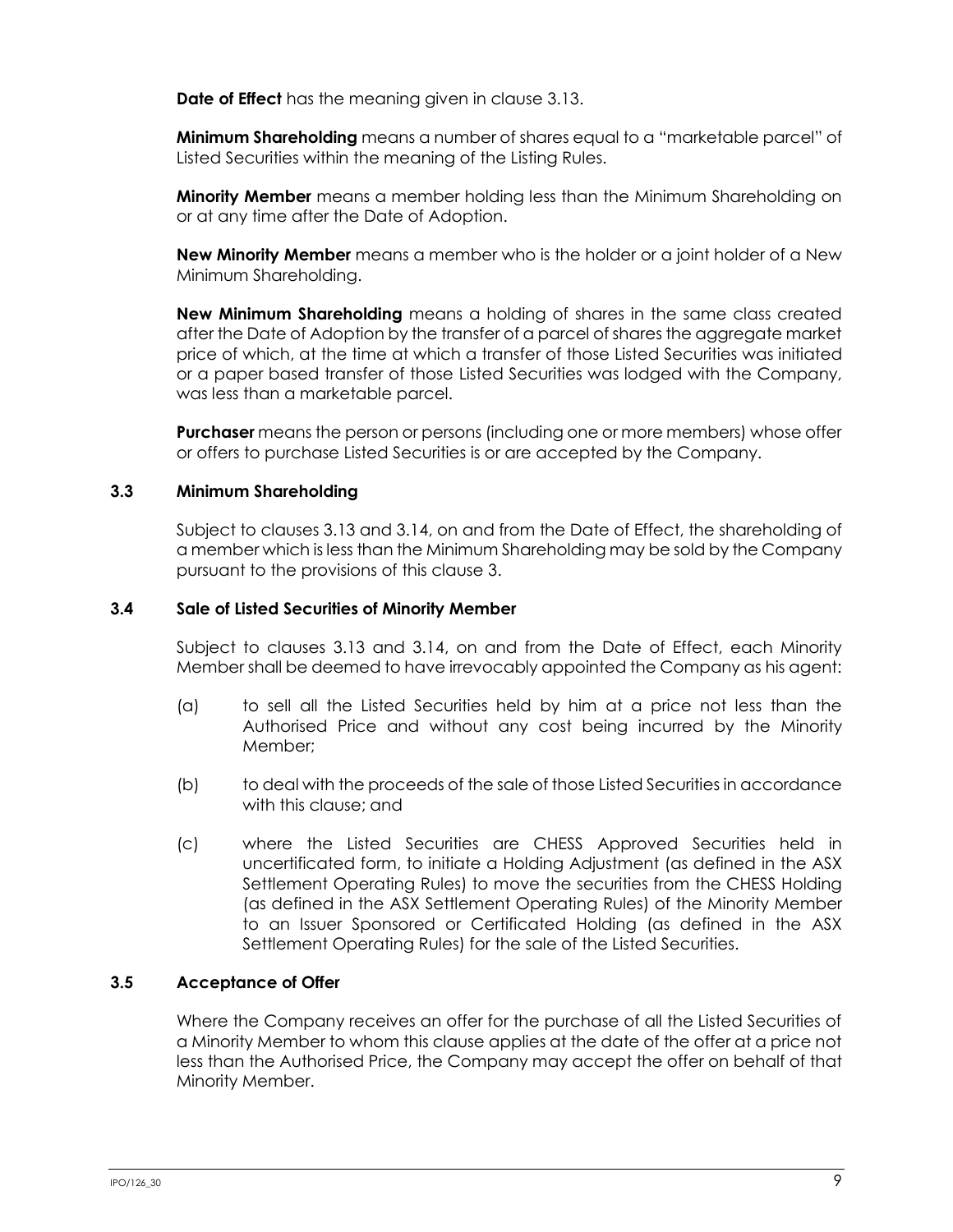## **3.6 Appointment of Attorney**

The Company shall, by instrument in writing, appoint a person or persons to act as attorney or attorneys of each Minority Member to whom this clause applies, to execute an instrument or instruments of transfer of their Listed Securities to the Purchaser.

## **3.7 Transfer**

Where:

- (a) all the Listed Securities of each Minority Member to whom this clause applies at any time are sold to one Purchaser; or
- (b) all the Listed Securities of two or more Minority Members to whom this clause applies at any time are sold to one Purchaser,

the transfer may be effected by one instrument of transfer.

#### <span id="page-16-0"></span>**3.8 Proceeds of Sale**

The Company shall receive the aggregate proceeds of the sale of all of the Listed Securities of each Minority Member to whom this clause applies at any time and shall:

- (a) immediately cause the name of the Purchaser to be entered in the Register of Shareholders as the holder of the Listed Securities sold; and
- (b) within fourteen days of receipt of the relevant share certificate or otherwise as soon as is practicable, cause the pro rata proportions of the proceeds attributable to each Minority Member to be sent to each Minority Member by electronic transfer or cheque mailed to his address in the Register of Shareholders (or in the case of joint holders, to the address of the holder whose name is shown first in the Register of Shareholders), this cheque or electronic transfer to be made payable to the Minority Member (or, in the case of joint holders, to them jointly). In the case where a Minority Member's whereabouts are unknown or where a Minority Member fails to return the share certificate or certificates (where required) relating to the Listed Securities sold, the proceeds of sale shall be applied in accordance with the applicable laws dealing with unclaimed moneys.

## **3.9 Receipt of Proceeds**

The receipt by the Company of the proceeds of sale of Listed Securities of a Minority Member shall be a good discharge to the Purchaser of all liability in respect of the purchase of the Listed Securities.

## **3.10 Registration of Purchaser**

Upon entry of the name of the Purchaser in the Register of Shareholders as the holder of the Listed Securities of a Minority Member to whom this clause applies:

(a) the Purchaser shall not be bound to see to the regularity of the actions and proceedings of the Company pursuant to this Constitution or to the application of the proceeds of sale; and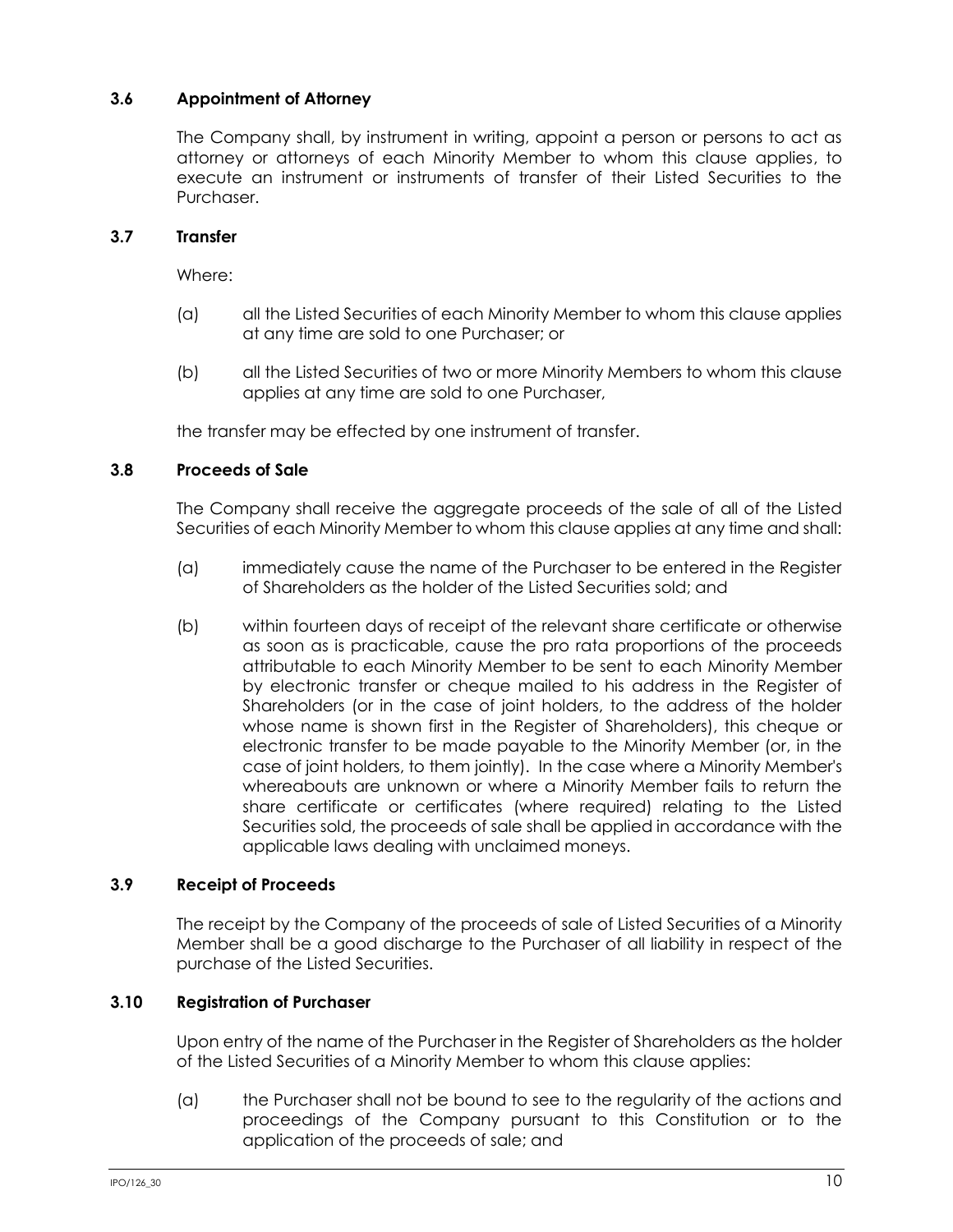(b) the validity of the sale shall not be impeached by any person.

## **3.11 Remedies Limited**

The remedy of any Minority Member to whom this clause applies in respect of the sale of his or her Listed Securities is expressly limited to a right of action in damages against the Company to the exclusion of any other right, remedy or relief against any other person.

## **3.12 Cost of Sale of Listed Securities**

The Company shall bear all the costs of the sale of the Listed Securities.

## <span id="page-17-0"></span>**3.13 Exemption from clause [3](#page-14-0)**

- (a) The Company must give written notice to a Minority Member and, where the Shares are CHESS Approved Securities, to the Controlling Participant (as defined in the ASX Settlement Operating Rules) for the holding of the Minority Member, advising of the Company's intention to sell his or her shareholding pursuant to this clause [3.](#page-14-0)
- (b) Unless the Minority Member, within 6 weeks from the date the notice was sent from the Company in accordance with this clause [3,](#page-14-0) gives written notice to the Company that it desires its shareholding to be exempted from clause [3,](#page-14-0) then the Company will be free to sell the Shares held by the relevant Minority Member immediately following expiry of the 6 week period in accordance with this clause [3](#page-14-0) (**Date of Effect**).
- (c) Where Shares are CHESS Approved Securities, a written notice by the Company in terms of this clause shall comply with the ASX Settlement Operating Rules.

## <span id="page-17-1"></span>**3.14 Notice to Exempt**

Where a Minority Member has given written notice to the Company that it desires its shareholding to be exempted from clause [3](#page-14-0) it may, at any time prior to the sale of the Listed Securities under clause [3.8,](#page-16-0) revoke or withdraw that notice. In that event the provisions of clause [3](#page-14-0) shall apply to the Minority Member.

## <span id="page-17-3"></span>**3.15 Takeover Offer or Announcement**

The Company shall not commence to sell Listed Securities comprising less than a Minimum Shareholding following the announcement of a takeover offer or takeover announcement for the Company. If a takeover bid is announced after a notice is given but before an agreement is entered into for the sale of the Listed Securities, this clause [3](#page-14-0) ceases to operate for those Listed Securities. However, despite clause [3.16,](#page-17-2) a new notice under clause [3.13](#page-17-0) may be given after the offer period if the takeover bid closes.

## <span id="page-17-2"></span>**3.16 Use by Company of Clause [3](#page-14-0)**

Subject to clause [3.15,](#page-17-3) this clause [3](#page-14-0) may be invoked only once in any twelve month period after its adoption or re-adoption.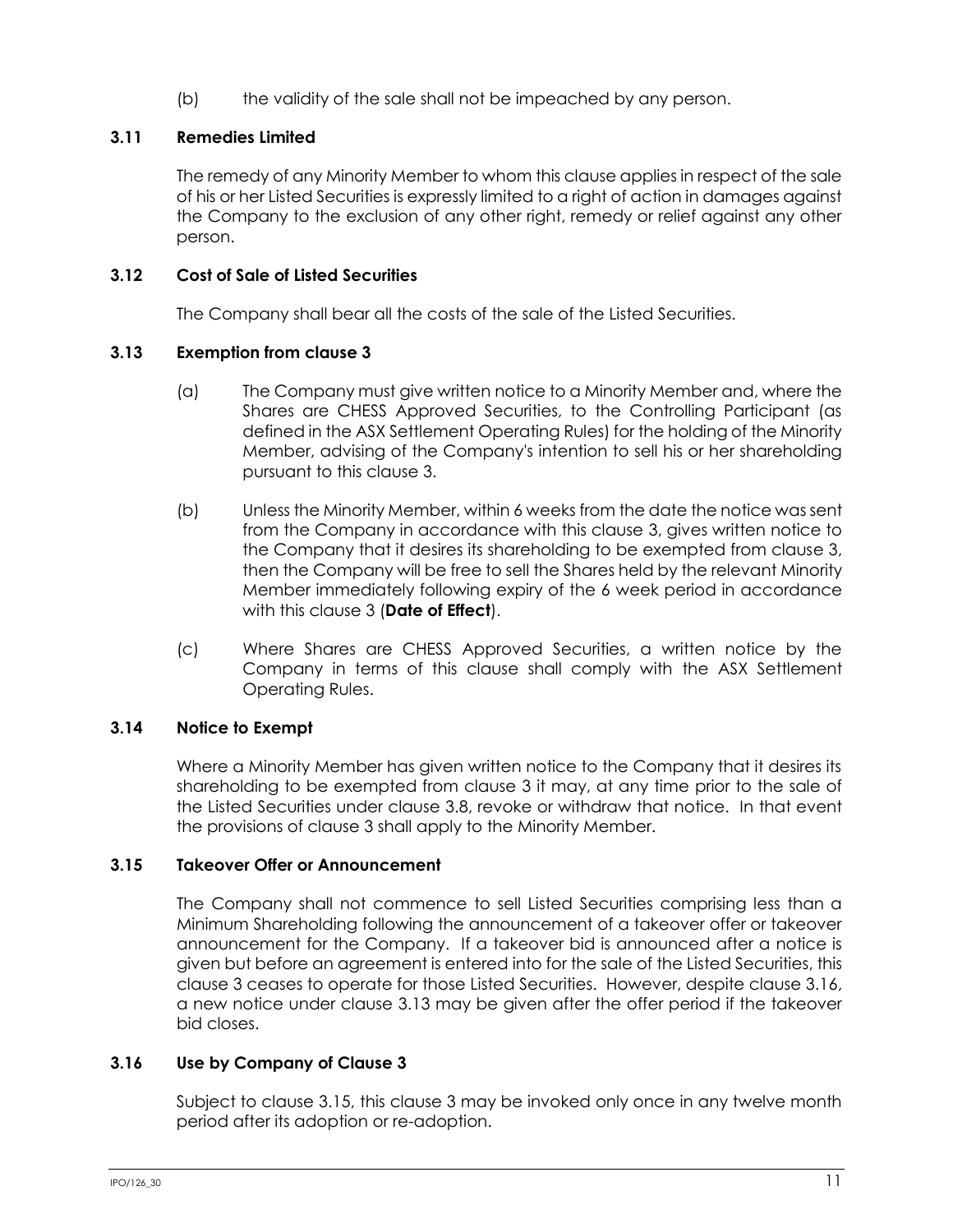## <span id="page-18-1"></span>**3.17 Notice to New Minority Members**

If the Directors determine that a member is a New Minority Member, the Company may give the member notice in writing stating that the member is a New Minority Member, specifying the number of shares making up the New Minimum Shareholding, the market price of those Listed Securities and the date on which the market price was determined and stating that the Company intends to sell the Listed Securities specified in the notice in accordance with the provisions of its Constitution. Unless the Directors determine otherwise, if the Company gives such a notice, all rights of the member to vote and to receive dividends in respect of the shares specified in the notice are suspended until the Listed Securities are sold or that member ceases to be a New Minority Member and any dividends that would, but for this clause [3.17,](#page-18-1) have been paid to that member must be held by the Company and paid to that member within 30 days after the earlier of:

- (a) the date the Listed Securities specified in the notice are transferred; and
- (b) the date that the Company ceases to be entitled to sell those Listed Securities under the sale notice.

## <span id="page-18-0"></span>**4. UNCERTIFICATED HOLDINGS AND ELECTRONIC TRANSFERS**

#### **4.1 Electronic or Computerised Holding**

The Directors may do anything they consider necessary or desirable and which is permitted under the Corporations Act and the Listing Rules to facilitate the participation by the Company in the CHESS System and any other computerised or electronic system established or recognised by the Corporations Act or the Listing Rules for the purposes of facilitating dealings in Shares or securities.

## **4.2 Statement of Holdings**

Where the Directors have determined not to issue share certificates or to cancel existing Share certificates, a Shareholder shall have the right to receive such statements of the holdings of the Shareholder as are required to be distributed to a Shareholder under the Corporations Act or the Listing Rules.

## **4.3 Share Certificates**

If the Directors determine to issue a certificate for Shares held by a Shareholder, the provisions in relation to Share certificates contained in clause [2](#page-11-0) shall apply.

#### **4.4 Listing Rules**

The Company shall comply with the Listing Rules and the ASX Settlement Operating Rules in relation to the CHESS System.

## <span id="page-18-2"></span>**5. LIEN**

## **5.1 Lien for Members Debts**

The Company has a first and paramount lien on each Share (except where the Share is a Listed Security and is fully paid up) registered in a Shareholder's name in respect of all money owed to the Company by the Shareholder (including any money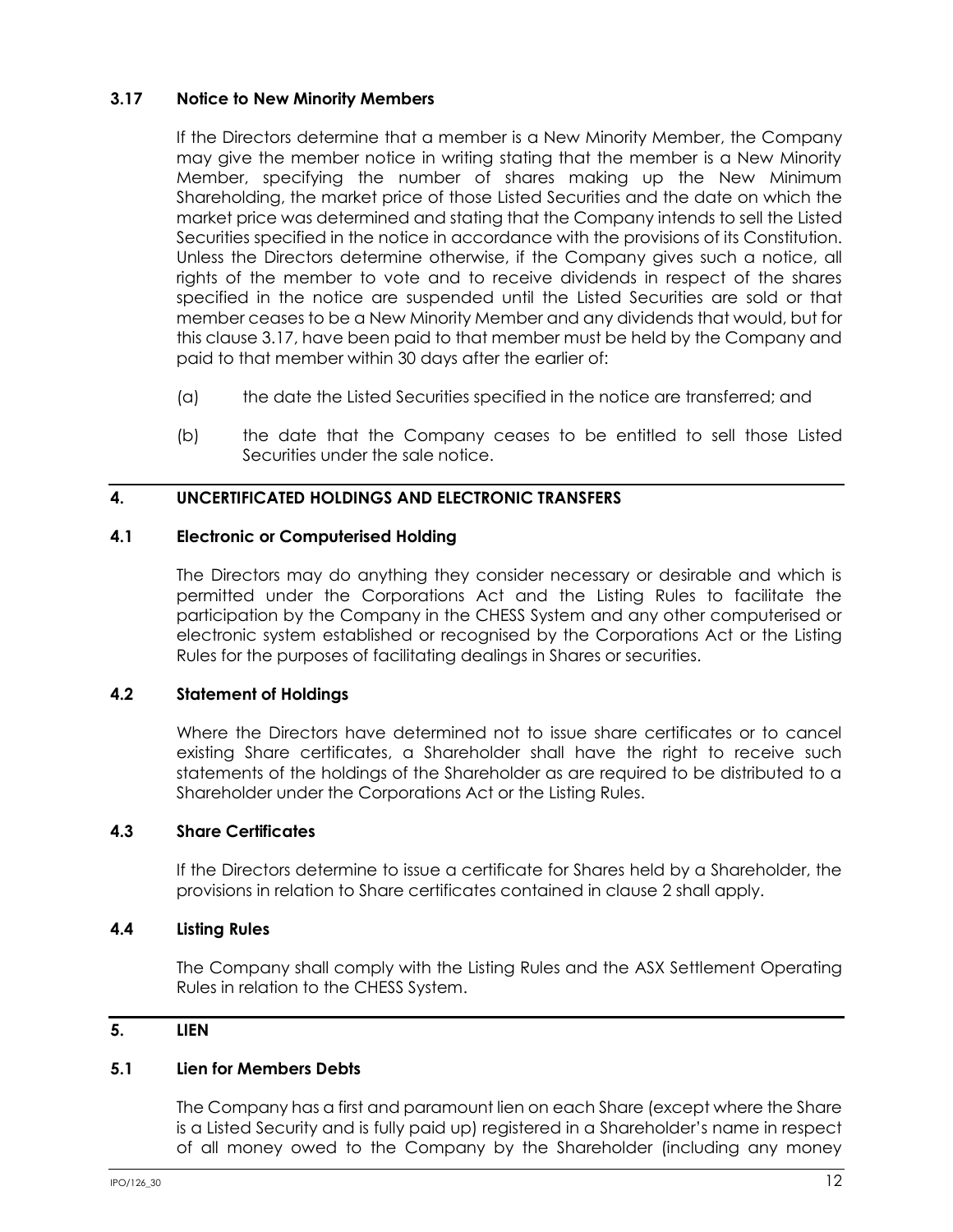payable under clause [5.2](#page-19-0) to the extent that the Company has made a payment in respect of a liability or a requirement referred to in that clause) but not any unpaid call once the Share has been forfeited under section 254Q of the Corporations Act. The lien extends to reasonable interest and expenses incurred because the amount is not paid.

## <span id="page-19-0"></span>**5.2 Generally**

Whenever any law for the time being of any country, state or place imposes or purports to impose any immediate or future possible liability upon the Company to make any payments or empowers any government or taxing authority or governmental official to require the Company to make any payment in respect of any Shares held either jointly or solely by any Shareholder, or in respect of any transfer of Shares, or of any dividends, bonuses or other moneys due or payable or accruing due or which may become due or payable to such Shareholder by the Company on or in respect of any Shares or for or on account or in respect of any Shareholder, and whether in consequence of:

- (a) the death of such Shareholder;
- (b) the non-payment of any income tax or other tax by such Shareholder;
- (c) the non-payments of any estate, probate, succession or death, duty or of any other Duty by the executor or administrator of such Shareholder or by or out of his estate; or
- (d) any other act or thing,

the Company in every case:

- (e) shall be fully indemnified by such Shareholder or his executor or administrator from all liability;
- (f) shall have a lien upon all dividends, bonuses and other moneys payable in respect of the Shares held either jointly or solely by this Shareholder for all moneys paid by the Company in respect of the Shares or in respect of any dividend, bonus or other money or for an account or in respect of this Shareholder under or in consequence of any law, together with interest at the Prescribed Rate from date of payment to date of repayment, and may deduct or set off against any dividend, bonus or other moneys so paid or payable by the Company together with interest at the Prescribed Rate;
- (g) may recover as a debt due from this Shareholder or his or her executor or administrator, wherever constituted or situate, any moneys paid by the Company under or in consequence of any such law and interest on these moneys at the Prescribed Rate and for the period mentioned above in excess of any dividend, bonus or other money as mentioned above then due or payable by the Company to such Shareholder; and
- (h) may, subject to the Listing Rules, if any such money be paid or payable by the Company under any such law, refuse to register a transfer of any Shares by this Shareholder or his executor or administrator until the money and interest mentioned above is set off or deducted or, in case the money and interest exceeds the amount of any dividend, bonus or other money then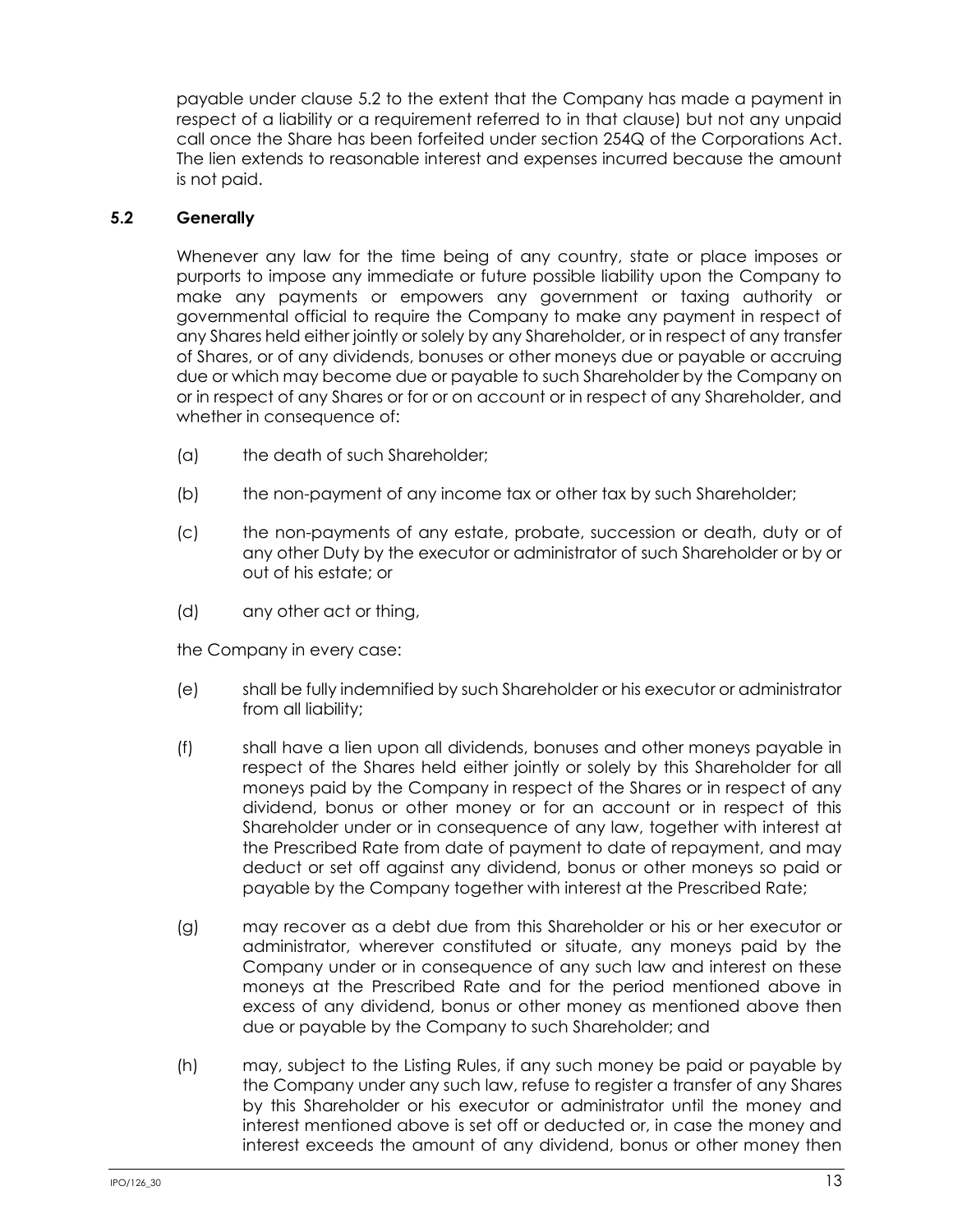due or payable by the Company to the Shareholder, until this excess is paid to the Company.

Nothing contained in this clause shall prejudice or affect any right or remedy which any law may confer or purport to confer on the Company, and, as between the Company and every such Shareholder, his or her executor, administrator and estate, wherever constituted or situate, any right or remedy which this law shall confer on the Company shall be enforceable by the Company.

## **5.3 Exemption**

The Directors may at any time exempt a Share wholly or in part from the provisions of this clause [5.](#page-18-2)

## **5.4 Dividends**

Whenever the Company has a lien on a Share, the lien extends to all dividends payable in respect of the Share.

## <span id="page-20-1"></span>**5.5 Sale of Shares**

Subject to clause [5.6,](#page-20-0) the Company may sell, in such manner as the Directors think fit, any Shares on which the Company has a lien.

## <span id="page-20-0"></span>**5.6 Restrictions on Sale**

A Share on which the Company has a lien shall not be sold unless:

- (a) the sum in respect of which the lien exists is presently payable; and
- (b) the Company has, not less than 14 days before the date of the sale, given to the registered holder for the time being of the Share or the person entitled to the Share by reason of the death or bankruptcy of the registered holder a notice in writing setting out, and demanding payment of, that part of the amount in respect of which the lien exists as is presently payable.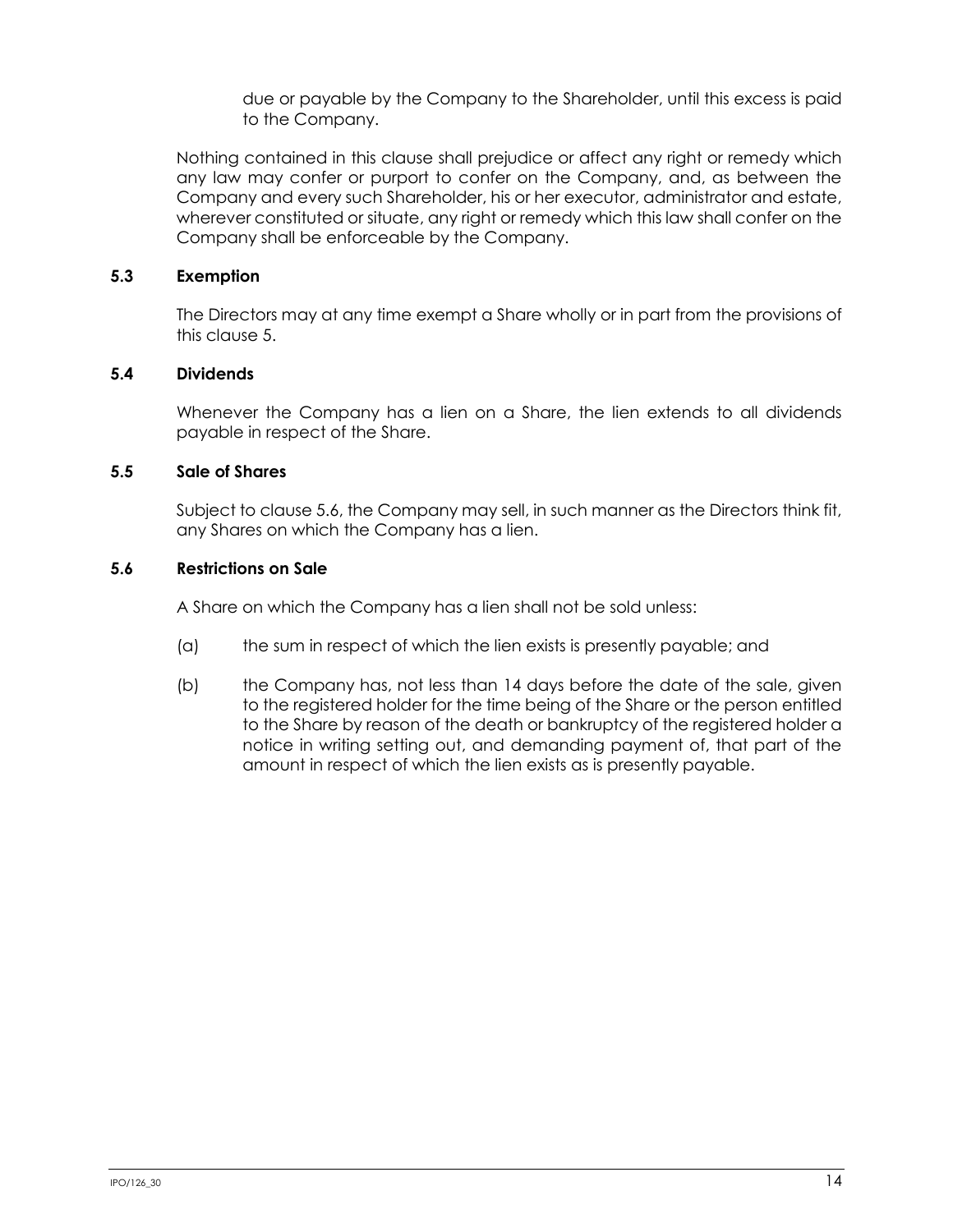## **5.7 Person Authorised to Sign Transfers**

For the purpose of giving effect to a sale of a Share under clause [5.5,](#page-20-1) the Directors may authorise a person to transfer the Shares sold to the purchaser of the Shares. The Company shall register the purchaser as the holder of the Shares comprised in any such transfer and he or she is not bound to see to the application of the purchase money. The title of the purchaser to the Shares is not affected by any irregularity or invalidity in connection with the sale.

## **5.8 Proceeds of Sale**

The proceeds of a sale under claus[e 5.5](#page-20-1) shall be applied by the Company in payment of that part of the amount in respect of which the lien exists as is presently payable, and the residue (if any) shall (subject to any like lien for sums not presently payable that existed upon the Shares before the sale) be paid to the person entitled to the Shares at the date of the sale.

#### **5.9 Protection of Lien under ASX Settlement Operating Rules**

The Company may do all such things as may be necessary or appropriate for it to do under the ASX Settlement Operating Rules to protect any lien, charge or other right to which it may be entitled under any law or this Constitution.

#### **5.10 Further Powers re Forfeited Shares and Liens**

Where a transfer following the sale of any Shares after forfeiture or for enforcing a lien, charge or right to which the Company is entitled under any law or under this Constitution is effected by an ASX Settlement Transfer, the Company may do all things necessary or desirable for it to do under the ASX Settlement Operating Rules in relation to that transfer.

## <span id="page-21-0"></span>**6. CALLS ON SHARES**

## **6.1 Calls**

- (a) The Directors may by resolution make calls on Shareholders of partly paid Shares to satisfy the whole or part of the debt owing on those Shares provided that the dates for payment of those Shares were not fixed at the time of issue.
- (b) A call shall be deemed to have been made at the time when the resolution of the Directors authorising the call was passed.
- (c) A call may be required or permitted to be paid by instalments.
- (d) Failure to send a notice of a call to any Shareholder or the non-receipt of a notice by any Shareholder does not invalidate the call.

## **6.2 Payment of Calls**

A Shareholder to whom notice of a call is given in accordance with this Constitution must pay to the Company the amount called in accordance with the notice.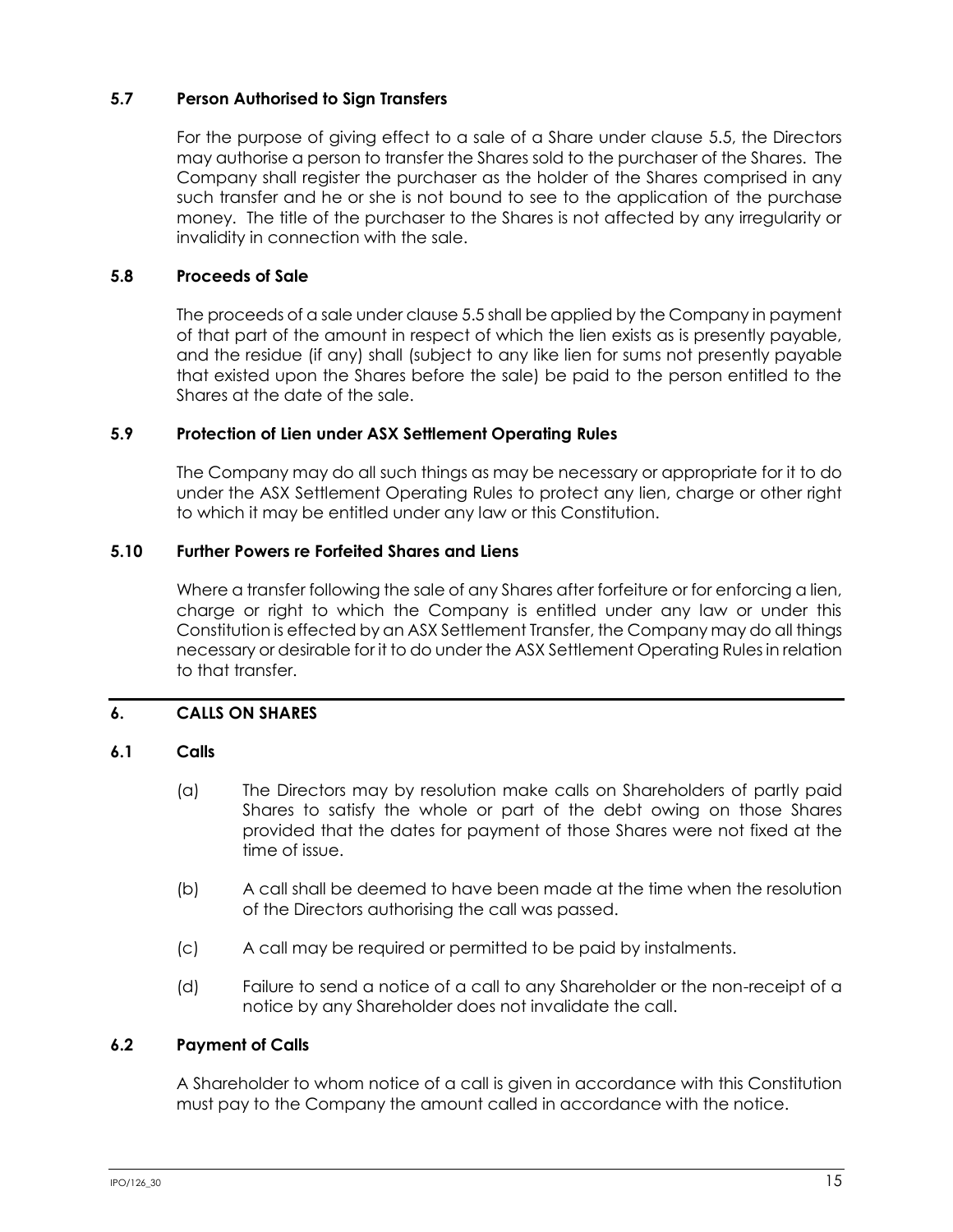## **6.3 Quoted Shares**

- (a) The Directors must not make the date for payment of calls, (**Due Date**), for Shareholders who hold quoted partly paid Shares, less than 30 Business Days and no more than 40 Business Days from the date the Company dispatches notices to relevant Shareholders that a call is made.
- (b) If after a call is made, new Shareholders purchase the same class of Share subject to the call, or if the holdings of the original Shareholders on whom the call was made change, Directors must dispatch a notice informing these Shareholders that a call has been made at least 4 days before the Due Date.
- (c) The Company must enter a call payment on the Company register no more than 5 Business Days after the Due Date.

## **6.4 Unquoted Shares**

The Directors must not make the Due Date for Shareholders who hold unquoted partly paid Shares, less than 5 Business Days from the date the Company dispatches notices to relevant Shareholders that a call is made.

## **6.5 Joint Liability**

The joint holders of a Share are jointly and severally liable to pay all calls in respect of the Share.

#### **6.6 Deemed Calls**

Any amount that, by the terms of issue of a Share, becomes payable on allotment or at a fixed date, shall for the purposes of this Constitution be deemed to be a call duly made and payable, and, in case of non-payment, all the relevant provisions of this Constitution as to payment of interest and expenses, forfeiture or otherwise apply as if the amount had become payable by virtue of a call duly made and notified.

## **6.7 Differentiation between Shareholders**

The Directors may, on the issue of Shares, differentiate between the holders as to the amount of calls to be paid and the times of payment.

## **6.8 Payments in Advance of Calls**

The Directors may accept from a Shareholder the whole or any part of the amount unpaid on a Share even if no part of that amount has been called up, in which case the Directors shall nominate whether the amount so paid is to be treated as capital or a loan to the Company by the Shareholder, and:

- (a) if the amount paid is nominated to be capital, it shall be deemed as from the date of the nomination to have been applied in paying up (so far as it will extend) the unpaid balance of the total issue price of the Share, but the dividend entitlement attaching to the Share shall remain as it was prior to the payment so made until there is a call in respect of the Share under this clause [6](#page-21-0) of an amount equal to or greater than the amount so paid; or
- (b) if the amount paid is nominated to be a loan to the Company, it shall carry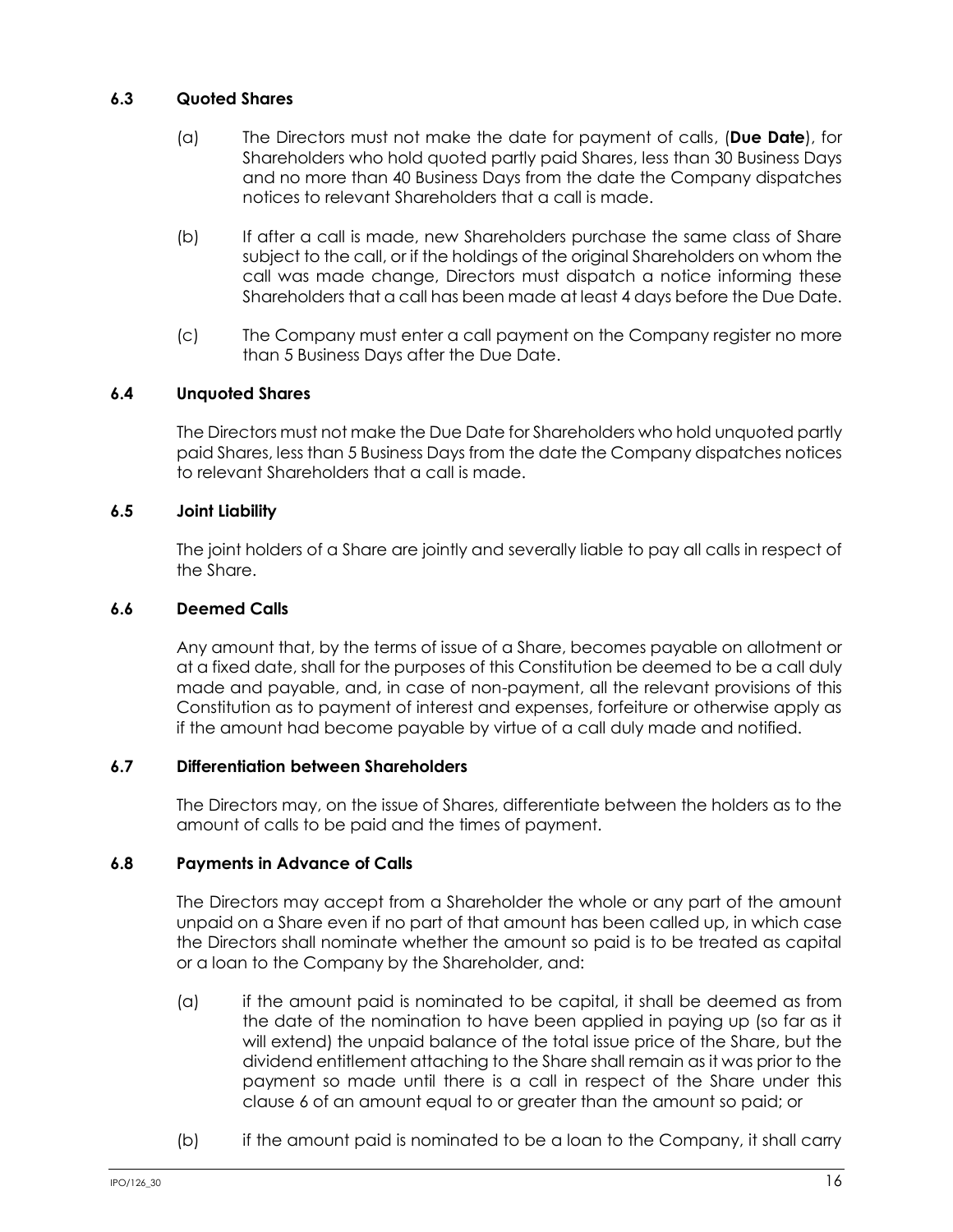interest at a rate, not exceeding the Prescribed Rate, as is agreed between the Directors and the Shareholder, shall not be repayable unless the Directors so determine, shall not confer on the Shareholder any rights attributable to subscribed capital, and shall, unless so repaid, be applied in payment of calls on the Share as and when the calls become due.

## **6.9 Outstanding Moneys**

Any moneys payable in respect of a call made in accordance with this Constitution which remain outstanding shall from and including the day for payment until the date payment is received bear interest at the Prescribed Rate.

## **6.10 Revocation/Postponement or Extension**

The Directors may revoke or postpone a call or extend time for payment in accordance with the Listing Rules and/or the Corporations Act, if revocation or postponement is not prohibited by either.

## **6.11 Compliance with Listing Rules and Corporations Act**

The Company shall comply with the Listing Rules and the Corporations Act in relation to calls. All Listing Rule requirements in relation to calls are not covered in this Constitution.

## **6.12 Waive**

The Directors may, to the extent the law permits, waive or compromise all or part of any payment due to the Company under the terms of issue of a Share under this claus[e 6.](#page-21-0)

## <span id="page-23-1"></span>**7. FORFEITURE OF SHARES**

## <span id="page-23-0"></span>**7.1 Failure to Pay Call**

If a Shareholder fails to pay a call or instalment of a call on the day appointed for payment of the call or instalment, the Directors may, at any time after this day during the time any part of the call or instalment remains unpaid (but subject to this clause [7.1\)](#page-23-0) serve a notice on such Shareholder requiring payment of so much of the call or instalment as is unpaid, together with any interest that has accrued and all costs and expenses incurred by the Company as a result of the non-payment. The notice shall name a further day being not less than 14 days after the date of notice on or before which the payment required by the notice is to be made and shall state that, in the event of non-payment at or before the time appointed, the Shares in respect of which the call was made will be liable to be forfeited.

## **7.2 Forfeiture**

If the requirements of a notice served under clause [7.1](#page-23-0) are not complied with, any Share in respect of which a call is unpaid at the expiration of 14 days after the day for its payment may be forfeited by a resolution of the Directors to that effect. Such a forfeiture shall include all dividends and other distributions declared in respect of the forfeited Shares and not actually paid or distributed before the forfeiture.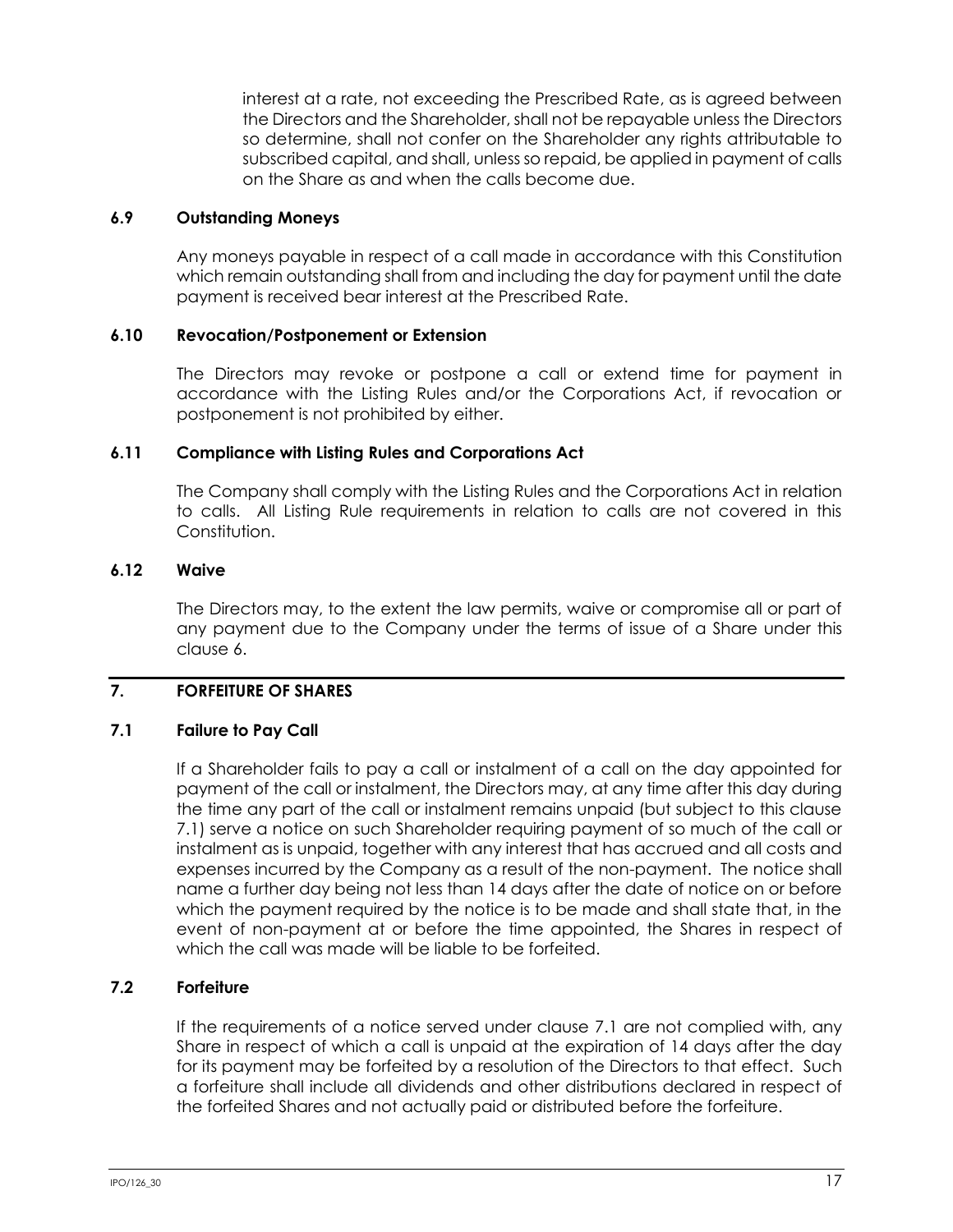## **7.3 Sale of Forfeited Shares**

Subject to the Corporations Act and the Listing Rules, a forfeited Share may be sold or otherwise disposed of on the terms and in the manner that the Directors determine and, at any time before a sale or disposition, the forfeiture may be cancelled on the terms the Directors determine.

## **7.4 Continuing Liability**

A person whose Shares have been forfeited ceases to be a Shareholder in respect of the forfeited Shares, but remains liable to pay the Company all money that, at the date of forfeiture, was payable by him to the Company in respect of the Shares (including interest at the Prescribed Rate from the date of forfeiture on the money for the time being unpaid if the Directors decide to enforce payment of the interest), but his or her liability ceases if and when the Company receives payment in full of all the money (including interest) payable in respect of the Shares.

## **7.5 Officer's Statement Prima Facie Evidence**

A statement in writing declaring that the person making the statement is a Director or a Secretary of the Company, and that a Share in the Company has been duly forfeited on a date stated in the statement, is prima facie evidence of the facts stated in the statement as against all persons claiming to be entitled to the Share.

## **7.6 Procedures**

The Company may receive the consideration (if any) given for a forfeited Share on any sale or disposition of the Share, execute a transfer of the Share in favour of the person to whom the Share is sold or disposed of and take all other steps necessary or desirable to transfer or dispose of those shares to the relevant transferee. Upon the execution of the transfer, the transferee shall be registered as the holder of the Share and is not bound to see to the application of any money paid as consideration. The title of the transferee to the Share is not affected by any irregularity or invalidity in connection with the forfeiture, sale or disposal of the Share.

## **7.7 Listing Rules and ASX Settlement Operating Rules**

The Company shall comply with the Listing Rules with respect to forfeited Shares and may do all such things as may be necessary or appropriate for it to do under the ASX Settlement Operating Rules to protect any lien, charge or other right to which it may be entitled under any law or this Constitution.

#### **7.8 Waive**

The Directors may:

- (a) exempt a Share from all or part of this clause [7;](#page-23-1)
- (b) waive or compromise all or part of any payment due to the Company under this clause [7;](#page-23-1) and
- (c) before a forfeited Share has been sold, reissued and otherwise disposed of, cancel the forfeiture on the conditions they decide.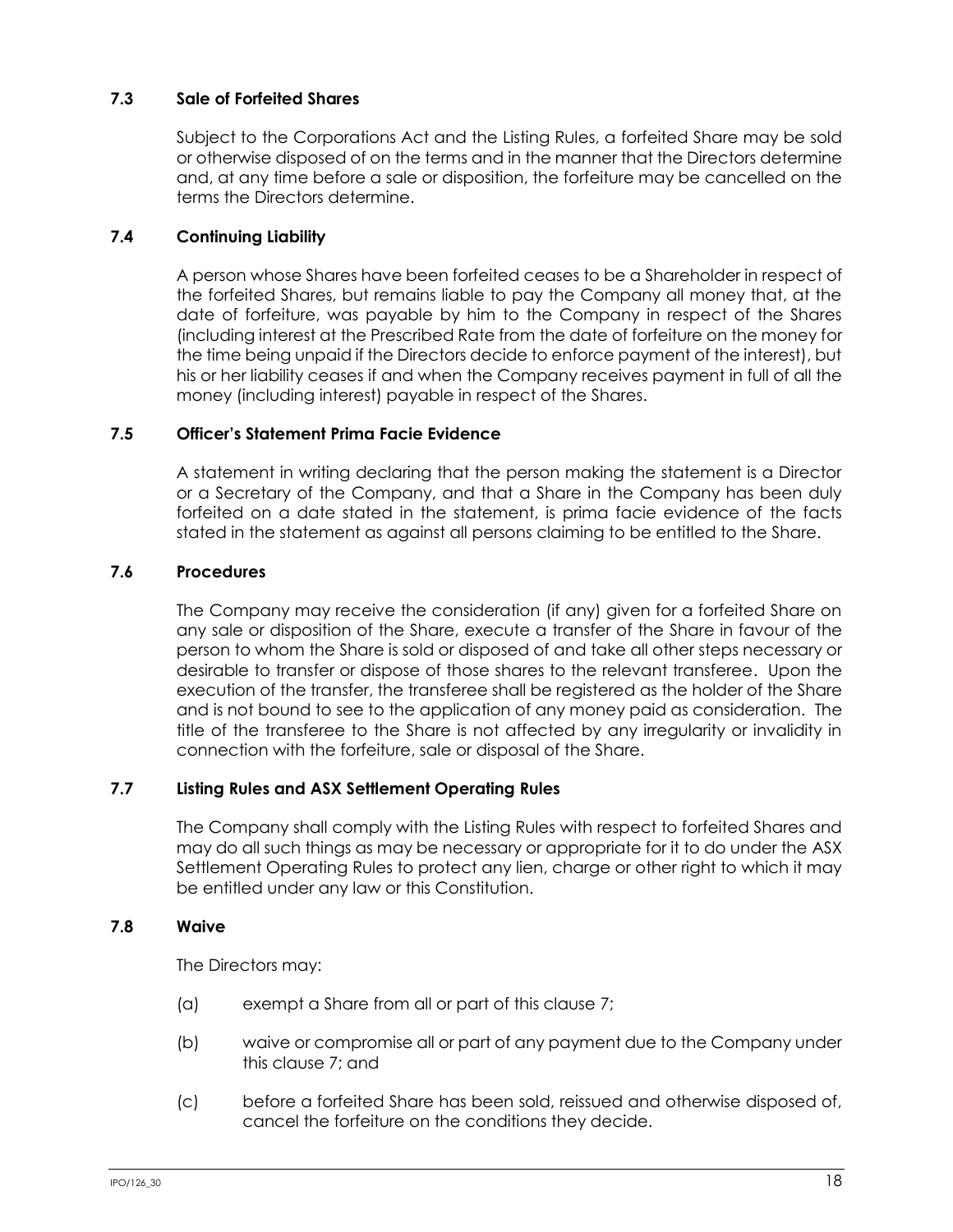## <span id="page-25-1"></span>**8. TRANSFER OF SHARES**

#### **8.1 Form of Transfer**

Subject to this Constitution, Shareholders may transfer any Share held by them by:

- (a) an ASX Settlement Transfer or any other method of transferring or dealing in Shares introduced by ASX or operated in accordance with the ASX Settlement Operating Rules or Listing Rules and in any such case recognised under the Corporations Act; or
- (b) an instrument in writing in any usual or common form or in any other form that the Directors approve.

#### <span id="page-25-0"></span>**8.2 CHESS Transfers**

- (a) The Company must comply with all obligations imposed on the Company under the Corporations Act, the Listing Rules and the ASX Settlement Operating Rules in respect of an ASX Settlement Transfer or any other transfer of Shares.
- (b) Notwithstanding any other provision in this Constitution, the Company must not prevent, delay or interfere with the registration of an ASX Settlement Transfer or any other transfer of Shares.

#### **8.3 Participation in CHESS**

The Directors may do anything they consider necessary or desirable and which is permitted under the Corporations Act, the Listing Rules and the ASX Settlement Operating Rules to facilitate participation by the Company in any system established or recognised by the Corporations Act and the Listing Rules or the ASX Settlement Operating Rules in respect of transfers of or dealings in marketable securities.

#### **8.4 Registration Procedure**

Where an instrument of transfer referred to in clause [8.1\(b\)](#page-25-0) is to be used by a Shareholder to transfer Shares, the following provisions apply:

- (a) the instrument of transfer must be executed by or on behalf of both the transferor and the transferee unless it is a sufficient transfer of marketable securities within the meaning of the Corporations Act and any Duty duly paid if required by law;
- (b) the instrument of transfer shall be left at the Registered Office for registration accompanied by the certificate for the Shares to be transferred (if any) and such other evidence as the Directors may require to prove the title of the transferor and his right to transfer the shares;
- (c) subject to clause [33,](#page-64-0) a reasonable fee may be charged on the registration of a transfer of Shares or other securities; and
- (d) on registration of a transfer of Shares, the Company must cancel the old certificate (if any).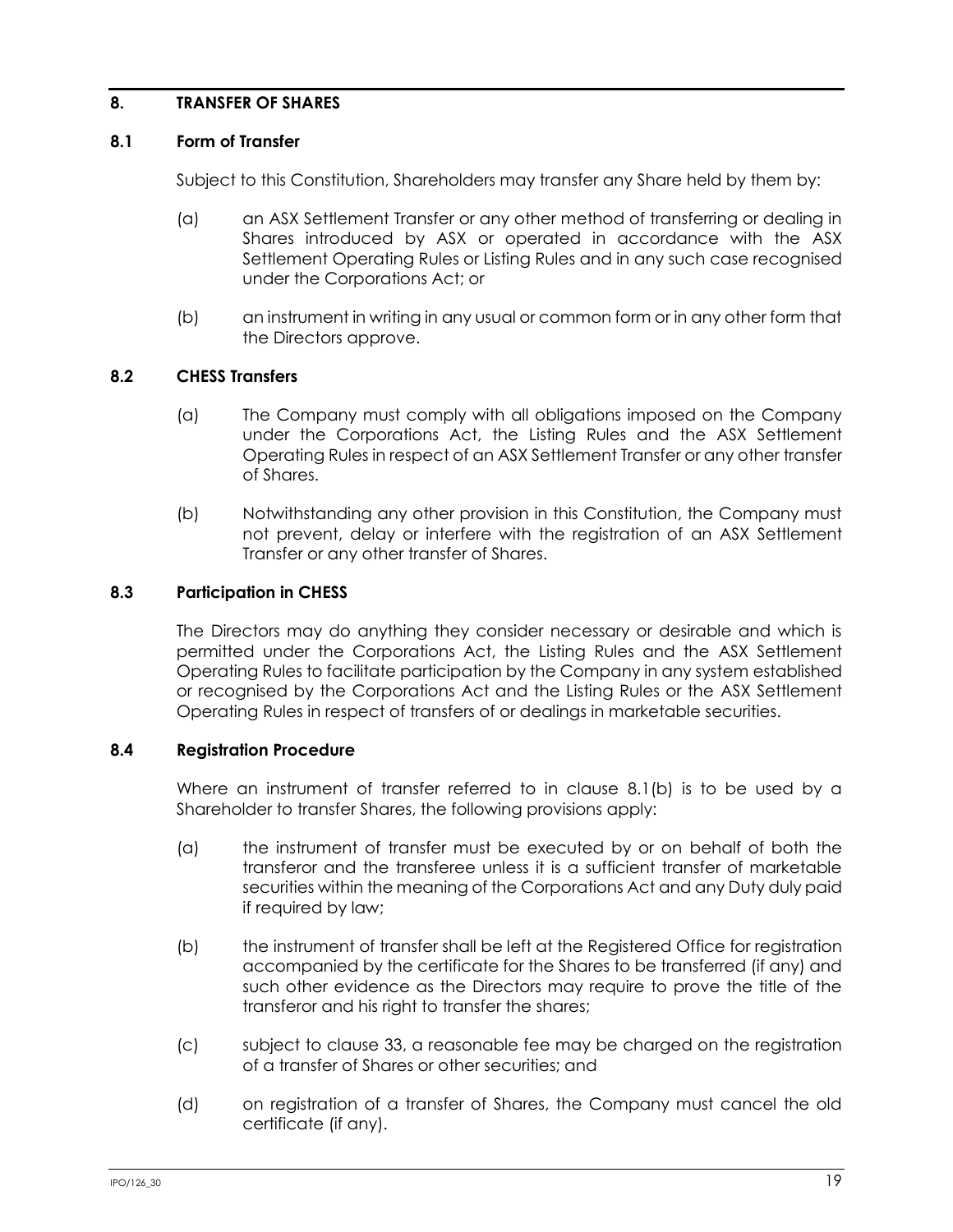## **8.5 Power to Refuse to Register**

The Directors may refuse to register any transfer of Shares (other than an ASX Settlement Transfer) where:

- (a) the Listing Rules permit the Company to do so;
- (b) the Listing Rules require the Company to do so; or
- (c) the transfer is a transfer of Restricted Securities which is or might be in breach of the Listing Rules or any escrow agreement entered into by the Company in relation to such Restricted Securities pursuant to the Listing Rules.

Where the Directors refuse to register a transfer in accordance with this clause, they shall send notice of the refusal and the precise reasons for the refusal to the transferee and the lodging broker (if any) in accordance with the Listing Rules.

## **8.6 Closure of Register**

Subject to the Listing Rules and the ASX Settlement Operating Rules, the Register of Shareholders may be closed during such time as the Directors may determine, not exceeding 30 days in each calendar year or any one period of more than 5 consecutive Business Days.

## **8.7 Retention of Transfers by Company**

All instruments of transfer which are registered will be retained by the Company, but any instrument of transfer which the Directors decline or refuse to register (except in the case of fraud) shall on demand be returned to the transferee.

## **8.8 Power to suspend registration of transfers**

The Directors may suspend the registration of transfers at any times, and for any periods, permitted by the ASX Settlement Operating Rules that they decide.

## **8.9 Powers of Attorney**

Any power of attorney granted by a Shareholder empowering the recipient to transfer Shares which may be lodged, produced or exhibited to the Company or any Officer of the Company will be taken and deemed to continue and remain in full force and effect, as between the Company and the grantor of that power, and the power of attorney may be acted on, until express notice in writing that it has been revoked or notice of the death of the grantor has been given and lodged at the Office or at the place where the Register of Shareholders is kept.

## **8.10 Other Securities**

The provisions of this clause [8](#page-25-1) shall apply, with necessary alterations, to any other Listed Securities for the time being issued by the Company.

## **8.11 Branch Register**

The Company may cause a Register of Shareholders to be kept in any place (including without limitation, a branch register) and the Directors may from time to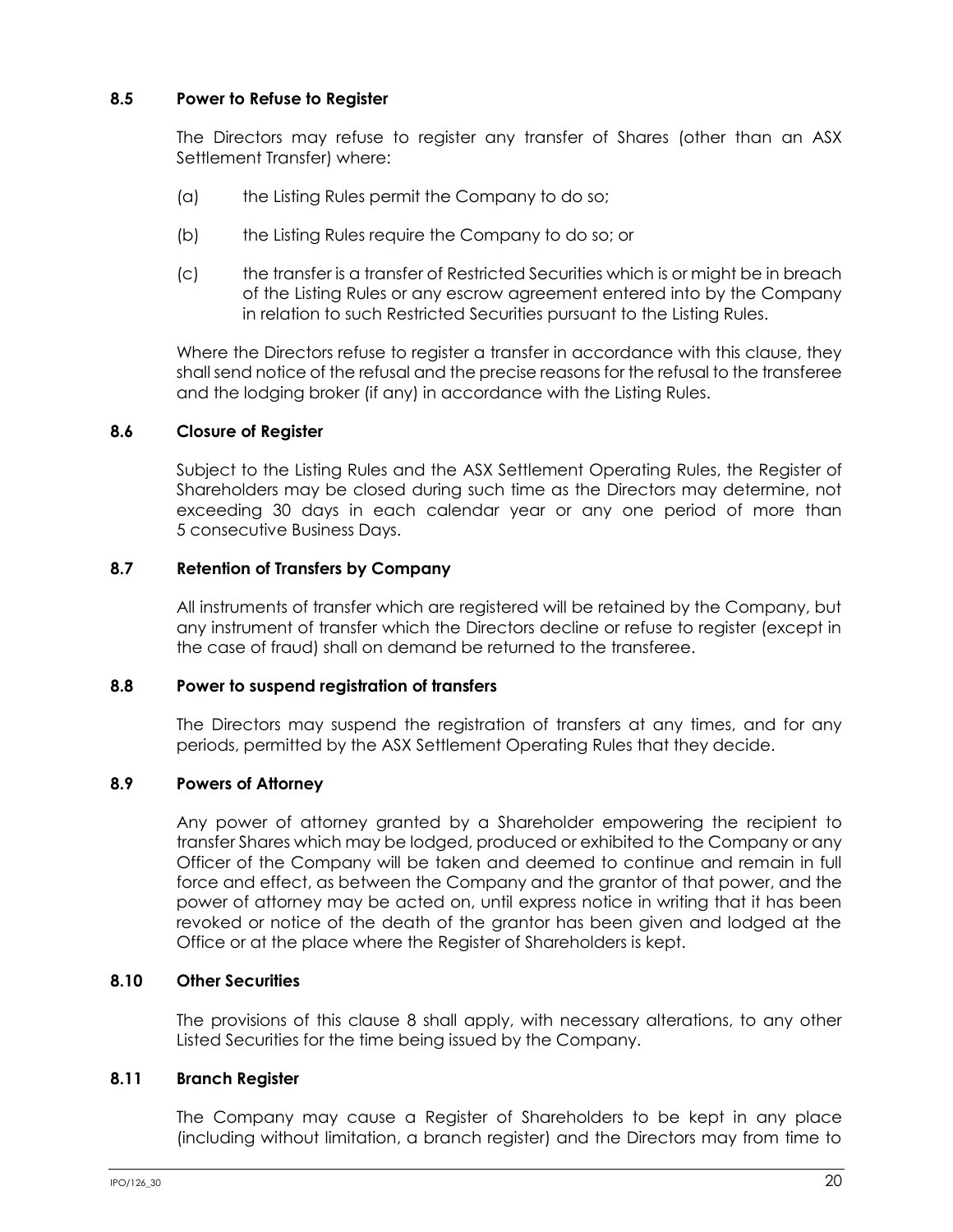time make such provisions as they (subject to the Corporations Act, the Listing Rules and the ASX Settlement Operating Rules) may think fit with respect to the keeping of any such Register.

## **8.12 Compliance with ASX Settlement Operating Rules**

The Company shall comply with the ASX Settlement Operating Rules and the Listing Rules in relation to all matters covered by those rules.

#### **8.13 Issuer Sponsored Subregister**

The Company may establish and maintain an issuer sponsored subregister in compliance with any relevant provisions of the Corporations Act, the Listing Rules or the ASX Settlement Operating Rules.

#### **8.14 Transferor Holds Shares until Registration of Transfer**

A transferor of Shares remains the registered holder of the Shares transferred until an ASX Settlement Transfer has taken effect in accordance with the ASX Settlement Operating Rules or the transfer is registered in the name of the transferee and is entered in the Register of Shareholders in respect of them, whichever is the earlier.

#### **8.15 Waive**

The Directors may, to the extent the law permits, waive any of the requirements of this clause [8](#page-25-1) and prescribe alternative requirements instead.

#### <span id="page-27-0"></span>**9. TRANSMISSION OF SHARES**

#### <span id="page-27-2"></span>**9.1 Death of Shareholder Leaving a Will**

On the death of a Shareholder who leaves a will appointing an executor, the executor shall be entitled as from the date of death, and on behalf of the deceased Shareholder's estate, to the same dividends and other advantages and to the same rights whether in relation to meetings of the Company, or voting or otherwise, as the Shareholder would have been entitled to if he or she had not died, whether or not probate of the will has been granted. Nevertheless, if probate of the will is granted to a person or persons other than the executor first referred to in this clause [9,](#page-27-0) his or her executor's rights shall cease, and these rights shall only be exercisable by the person or persons to whom probate is granted as provided in clauses [9.2](#page-27-1) and [9.3.](#page-28-0) The estate of a deceased Shareholder will not be released from any liability to the Company in respect of the Shares.

## <span id="page-27-1"></span>**9.2 Death or Bankruptcy of Shareholder or the Shareholder becomes of unsound mind**

Subject to clause [9.1,](#page-27-2) where the registered holder of a Share dies, becomes bankrupt, or the Shareholder becomes of unsound mind, his or her personal representative or the trustee of his or her estate, as the case may be, shall be entitled upon the production of such information as is properly required by the Directors, to the same dividends and other advantages, and to the same rights (whether in relation to meetings of the Company, or to voting or otherwise), as the registered holder would have been entitled to if he or she had not died or become bankrupt.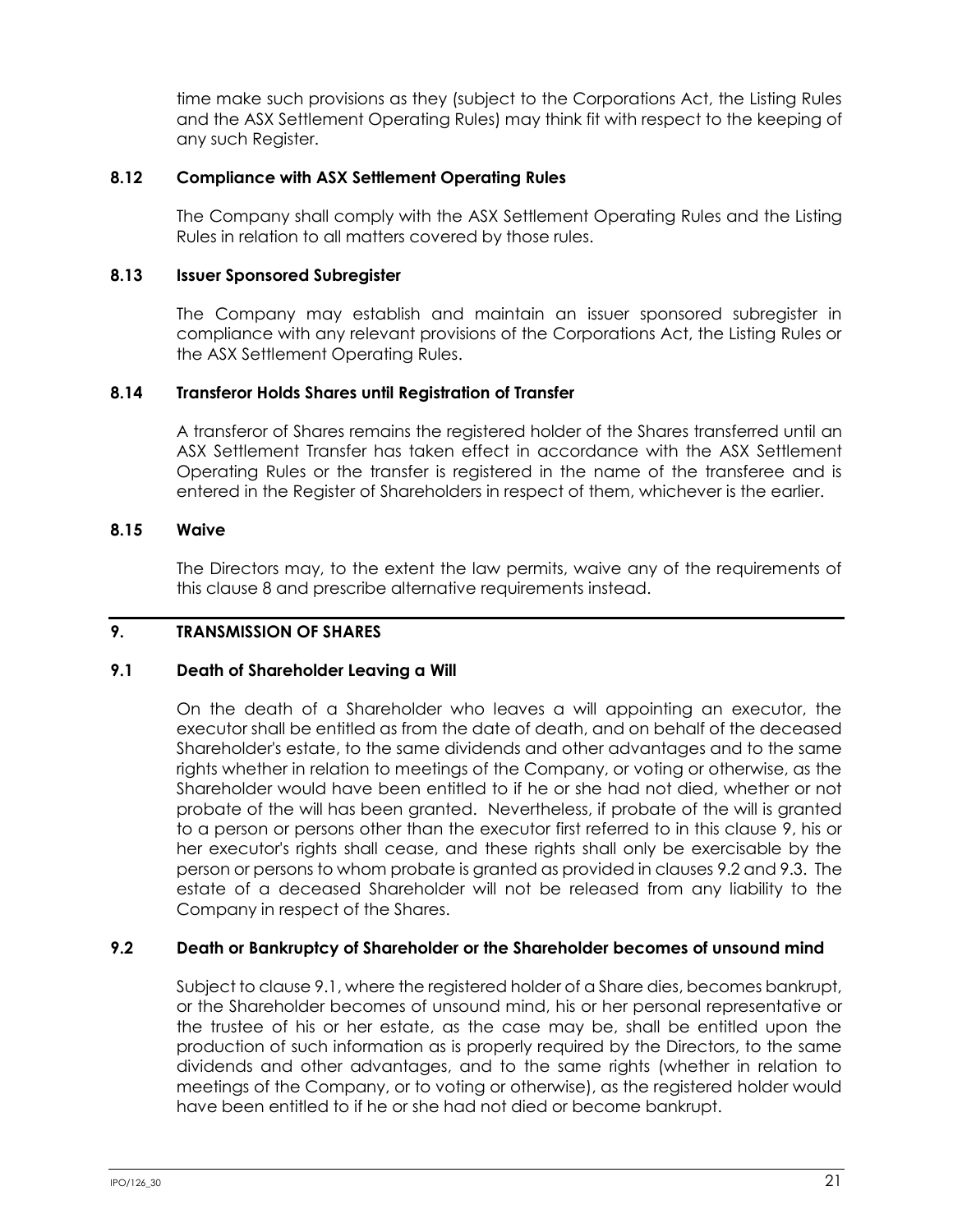## <span id="page-28-0"></span>**9.3 Registration by Transmission or to Beneficiary**

A person becoming entitled to a Share in consequence of the death or, subject to the *Bankruptcy Act 1966*, the bankruptcy of a Shareholder or the Shareholder becoming of an unsound mind may, upon information being produced that is properly required by the Directors, elect by written notice to the Company either to be registered himself or herself as holder of the Share or to have some other person nominated by the person registered as the transferee of the Share. If this person elects to have another person registered, he or she shall execute a transfer of the Share to that other person.

## **9.4 Limitations to Apply**

All the limitations, restrictions and provisions of this Constitution relating to the right to transfer Shares and the registration of a transfer of Shares are applicable to any notice or transfer as if the death, bankruptcy of the Shareholder or on the Shareholder becoming of unsound mind had not occurred and the notice or transfer were a transfer signed by that Shareholder.

## <span id="page-28-1"></span>**9.5 Death of a Joint Holder**

In the case of the death of a Shareholder who was a joint holder, the survivor or survivors shall be the only persons recognised by the Company as having any title to the deceased's interest in the Shares, but this clause [9.5](#page-28-1) does not release the estate of a deceased joint holder from any liability in respect of a Share that had been jointly held by this person with one or more other persons.

## **9.6 Joint Personal Representatives**

Where two or more persons are jointly entitled to any Share in consequence of the death of the registered holder, they shall, for the purpose of this Constitution, be deemed to be joint holders of the Share.

## **9.7 ASX Settlement Transfer**

In the case of an ASX Settlement Transfer the provisions of this clause [9](#page-27-0) are subject to any obligation imposed on the Company or the person entitled to the relevant Shares on the death or bankruptcy of a member by the Listing Rules, the ASX Settlement Operating Rules or any law.

## **9.8 Joint Holders**

If more than three persons are registered as holders of Shares in the Company in the Register of Shareholders (or a request is made to register more than three persons), then only the first three persons will be regarded as holders of Shares in the Company and all other names will be disregarded by the Company for all purposes.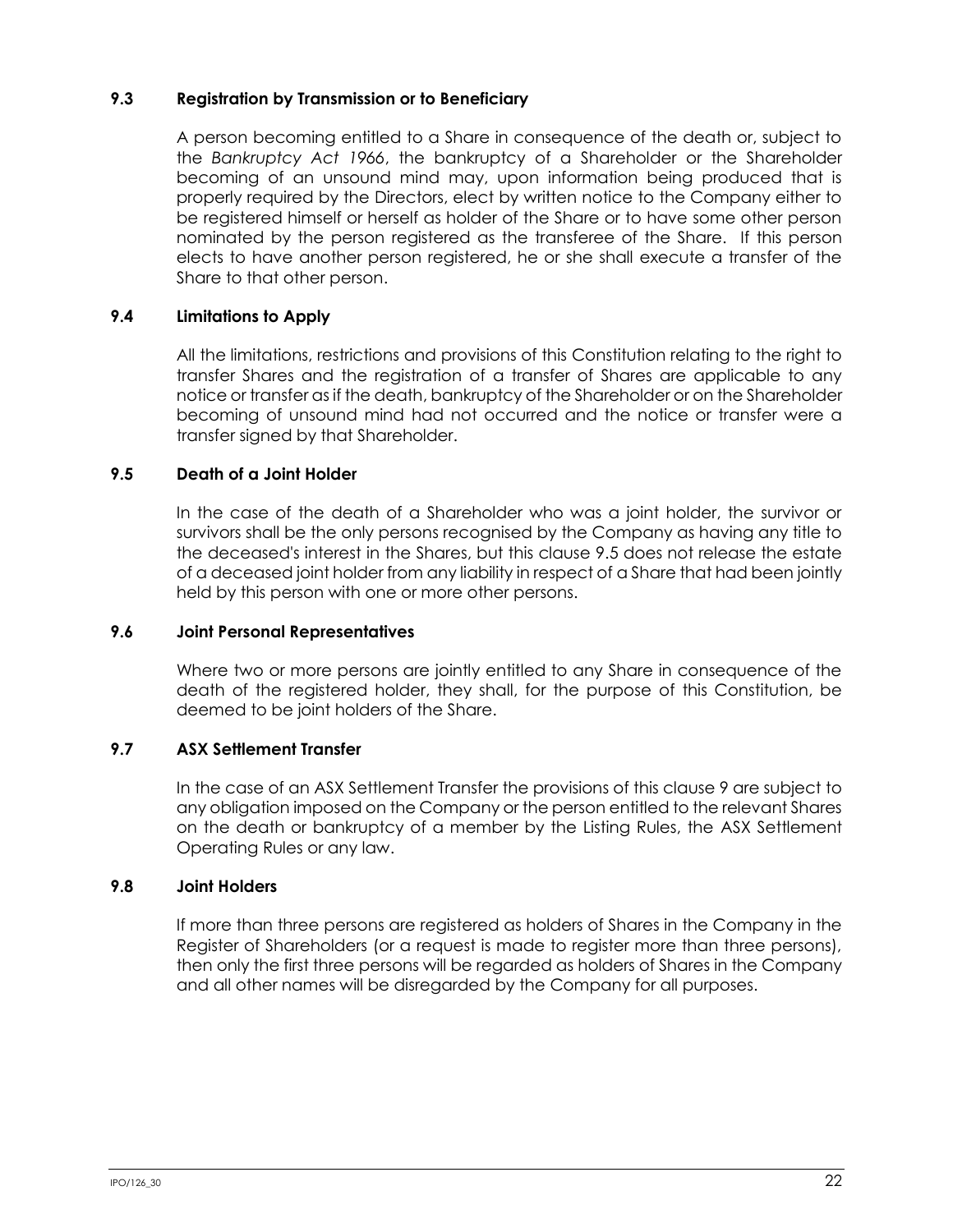## **10. CHANGES TO CAPITAL STRUCTURE**

#### **10.1 Alterations to Capital**

Subject to the Corporations Act and the Listing Rules, the Company may, by ordinary resolution:

- (a) issue new Shares of such amount specified in the resolution;
- (b) consolidate and divide all or any of its Shares into Shares of larger amount than its existing Shares;
- (c) subject to the Listing Rules, sub-divide all or any of its Shares into Shares of smaller amount, but so that in the sub-division the proportion between the amount paid and the amount (if any) unpaid on each such Share of a smaller amount remains the same; and
- (d) cancel Shares that, at the date of the passing of the resolution, have not been taken or agreed to be taken by any person or have been forfeited and, subject to the Corporations Act, reduce the amount of its share capital by the amount of the Shares so cancelled,

and the Directors may take such action as the Directors think fit to give effect to any resolution altering the Company's share capital.

#### **10.2 Reduction of Capital**

Subject to the Corporations Act and the Listing Rules, the Company may reduce its share capital in any way including, but not limited to, distributing to shareholders securities of any other body corporate and, on behalf of the shareholders, consenting to each shareholder becoming a member of that body corporate and agreeing to be bound by the constitution of that body corporate.

## **10.3 Buy-Backs**

- (a) In this clause "Buy-Back Provisions" means the provisions of Part 2J.1 Division 2 of the Corporations Act.
- (b) The Company may, subject to the Corporations Act and the Listing Rules and in accordance with the Buy-Back Provisions, purchase its own Shares on such terms and at such times as may be determined by the Directors from time to time.
- (c) The Company may give financial assistance to any person or entity for the purchase of its own Shares in accordance with the Buy-Back Provisions on such terms and at such times as may be determined by the Directors from time to time.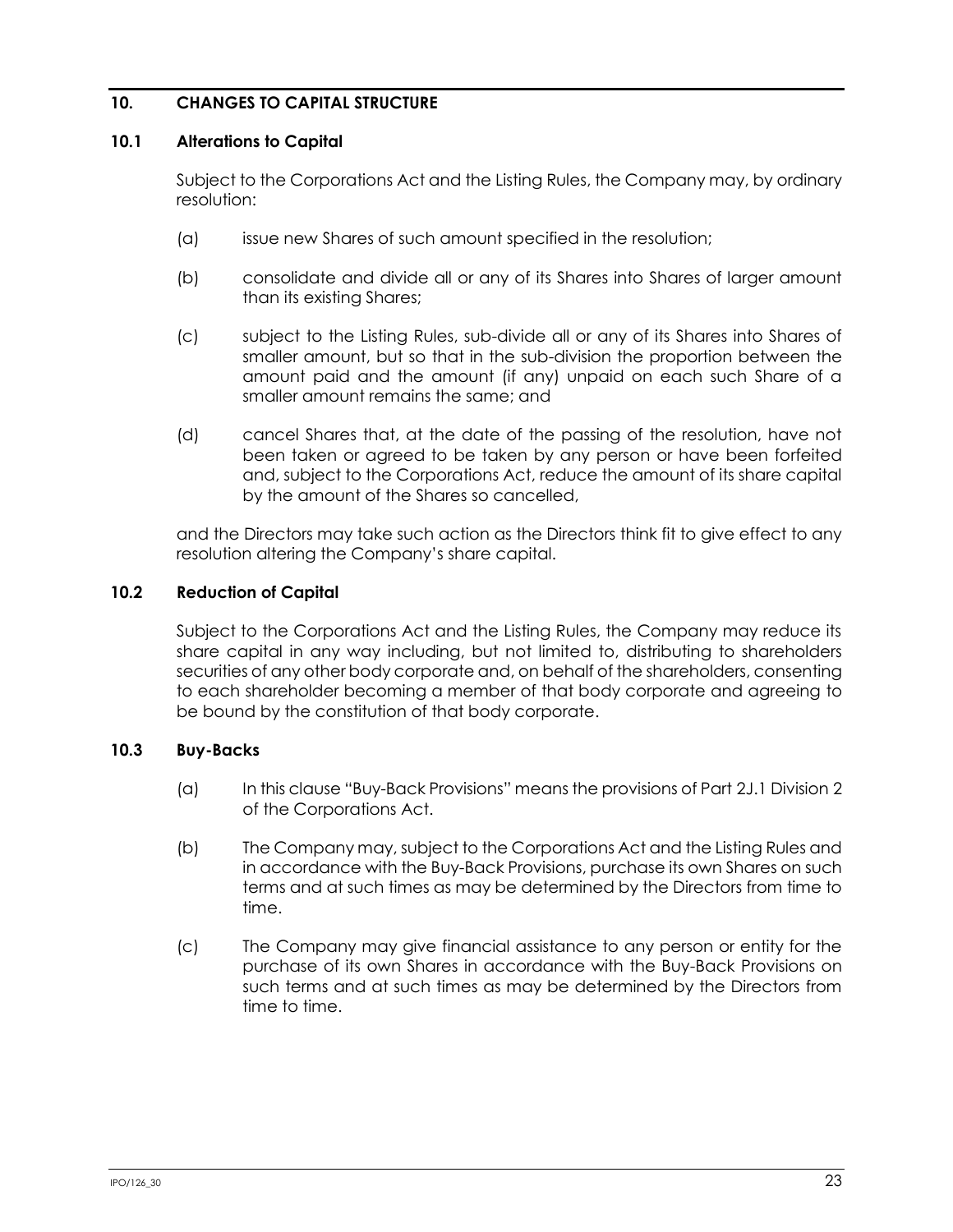## **10.4 Fractions**

If as a result of any issue of shares or any alteration to the Company's share capital any Shareholders would become entitled to fractions of a share, the Directors may deal with those fractions as the Directors think fit including by:

- (a) ignoring fractional entitlements or making cash payments in lieu of fractional entitlements;
- (b) appointing a trustee to deal with any fractions on behalf of Shareholders; and
- (c) rounding up each fractional entitlement to the nearest whole share by capitalising any amount available for capitalisation under clause [23.1](#page-57-0) even though only some of the Shareholders participate in the capitalisation.

### <span id="page-30-0"></span>**11. WRITTEN RESOLUTIONS**

Where the Company has only one Shareholder, to the extent permitted by law, a resolution in writing signed by that Shareholder, shall be as valid and effectual as if it had been passed at a meeting of Shareholders duly convened and held. A facsimile transmission, an email bearing the signature of the Shareholder or an email of the Shareholder addressed to an officer of the Company confirming agreement with the resolution and undertaking to sign the resolution as soon as practicable shall be deemed to be a document in writing signed by the Shareholder.

#### **12. GENERAL MEETINGS**

## <span id="page-30-1"></span>**12.1 Convening of General Meetings of Shareholders by Directors' Resolution**

The Directors may, by a resolution passed by a majority of Directors, convene a general meeting of Shareholders in accordance with this clause [11](#page-30-0) and the requirements of the Corporations Act.

## **12.2 Change of place or postponement of a General Meeting of Shareholders**

The Directors may, subject to the Corporations Act and the Listing Rules, postpone a meeting of Shareholders or change the place for a general meeting of Shareholders by giving written notice to ASX. If a meeting of Shareholders is postponed for one month or more, the Company must give new notice of the postponed meeting. The only business that may be transacted at a general meeting the holding of which is postponed is the business specified at the original meeting.

## **12.3 Convening of General Meetings of Shareholders by a Director or requisition**

Any Director may, whenever he or she thinks fit, convene a general meeting of Shareholders, and a general meeting shall also be convened on requisition as is provided for by the Corporations Act, or in default, may be convened by such requisitions as empowered to do so by the Corporations Act. If there are no Directors for the time being, a Secretary may convene a general meeting of Shareholders for the purpose of enabling the election of Directors but for no other purpose. A general meeting may be held at two or more venues simultaneously using any technology that gives the Shareholders as a whole a reasonable opportunity to participate.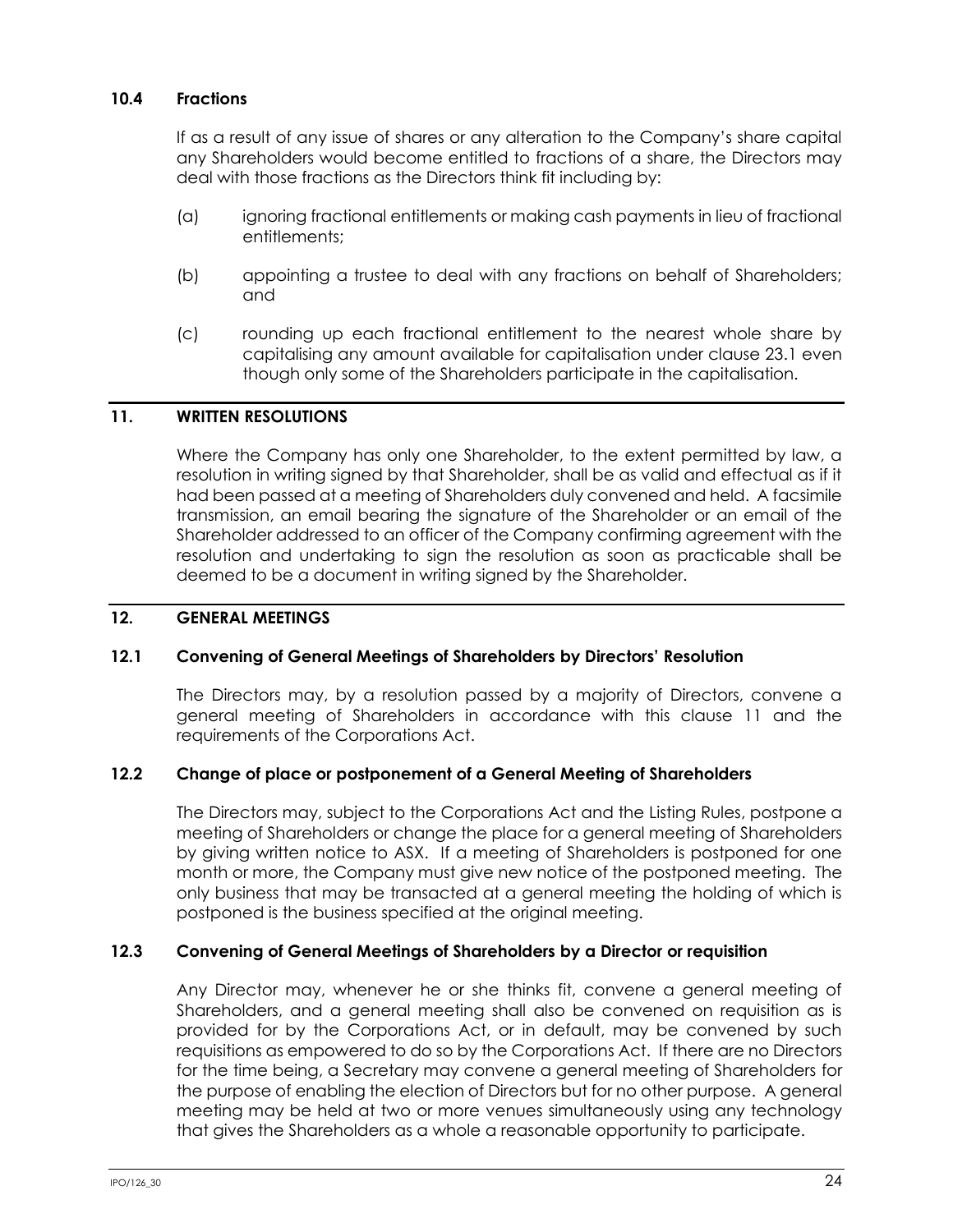## **12.4 Cancellation of a General Meeting of Shareholders**

- (a) A general meeting of Shareholders convened by the Directors in accordance with clause [12.1](#page-30-1) may be cancelled by a resolution passed by a majority of Directors.
- (b) A general meeting of shareholders convened on a requisition as provided for by the Corporations Act, may, if the application for requisition is withdrawn in writing, be cancelled by a resolution passed by a majority of Directors.
- (c) Notice of the cancellation of a general meeting of Shareholders must be given to the Shareholders in accordance with clause [26,](#page-58-2) but notice of such cancellation must be given to each Shareholder not less than two (2) days prior to the date on which the meeting was proposed to be held.

## **12.5 Notice**

A notice of a general meeting shall be given in accordance with the requirements of the Corporations Act, clause [26](#page-58-2) and the Listing Rules, and:

- (a) must specify the place, the day and the time of the meeting;
- (b) must state the general nature of the business to be transacted at the meeting;
- (c) must, if a special resolution is proposed at the meeting, set out an intention to propose the special resolution and state the resolution;
- (d) must include such statements about the appointment of proxies as are required by the Corporations Act;
- (e) must specify a place and fax number for the purposes of receipt of proxy appointments; and
- (f) may specify an electronic address for the purposes of receipt of proxy appointments,

and shall include any other information required to be included in the notice by the Listing Rules. The non-receipt of a notice of a general meeting by a Shareholder or the accidental omission to give this notice to a Shareholder shall not invalidate any resolution passed at the meeting.

## **12.6 Irregularities in giving notice**

A person who attends any general meeting waives any objection that the person may have to any failure to give notice or any other irregularity in the notice of that meeting unless that person objects to the holding of the meeting at the start of the meeting. The accidental failure to give notice of a general meeting to, or the nonreceipt of the notice by, any person entitled to receive notice of that meeting does not invalidate the proceedings at the meeting or any resolution passed at that meeting.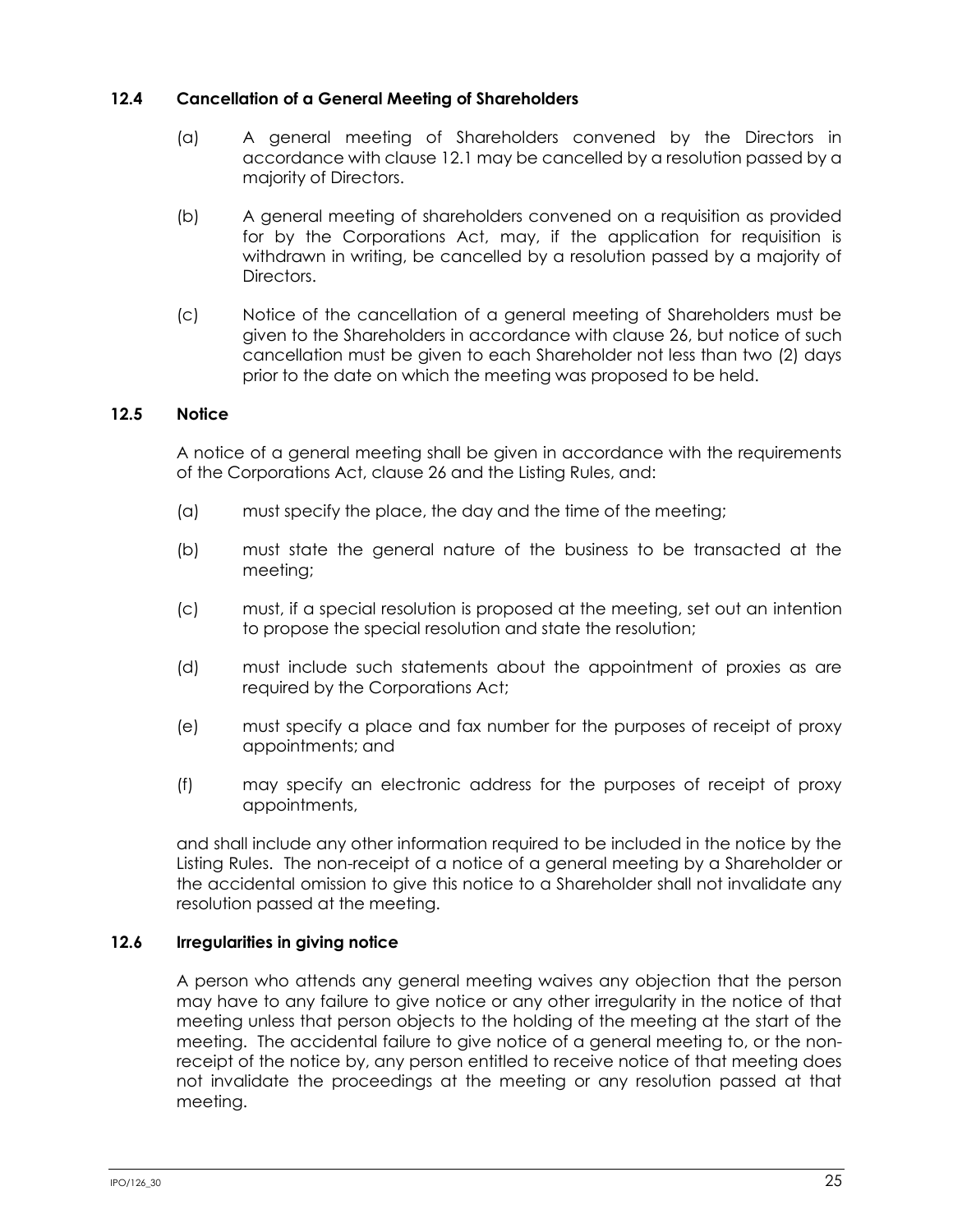## **12.7 Business at General Meeting**

Subject to the Corporations Act, only matters that appear in a notice of meeting shall be dealt with at a general meeting or an annual general meeting, as the case may be.

## **12.8 Notice to Home Branch**

- (a) The Company shall notify the Home Branch of any meeting at which Directors are to be elected at least 5 Business Days before the closing day for receipt of nominations for Directors, and in any other case (other than a meeting to pass a special resolution) at least 10 Business Days before the meeting is held, and in the case of a meeting convened to pass a special resolution, at least 15 Business Days before the meeting is held. All notices convening meetings shall specify the place, date and hour of the meeting, and shall set out all resolutions to be put to the meeting.
- (b) The Company shall notify the Home Branch as soon as is practicable after any general meeting in the case of special business as to whether or not the resolutions were carried and in the case of ordinary business as to which of those resolutions were not carried or were amended or were withdrawn.

## **12.9 Annual General Meeting**

An annual general meeting shall be held in accordance with the requirements of the Corporations Act.

## **13. PROCEEDINGS AT GENERAL MEETINGS**

#### **13.1 Quorum**

No business, the election of a chairman and the adjournment of the meeting, shall be transacted at any general meeting unless a quorum is present comprising two Shareholders present in person, by proxy, attorney or Representative. For the purpose of determining whether a quorum is present, a person attending as a proxy, attorney or Representative, shall be deemed to be the Shareholder present in person. If a quorum is not present within 30 minutes after the time appointed for a general meeting, the meeting, if convened upon a requisition shall be dissolved, but in any other case, it shall stand adjourned to a date and at the time and place to be fixed by the Directors. If at such adjourned meeting a quorum is not present within 30 minutes after the time appointed for the adjourned meeting, the meeting is dissolved.

#### **13.2 Persons Entitled to Attend a General Meeting**

The persons entitled to attend a general meeting shall be:

- (a) Shareholders, in person, by proxy, attorney or Representative;
- (b) Directors and public officers of the Company;
- (c) the Company's auditor; and
- (d) any other person or persons as the chairman may approve.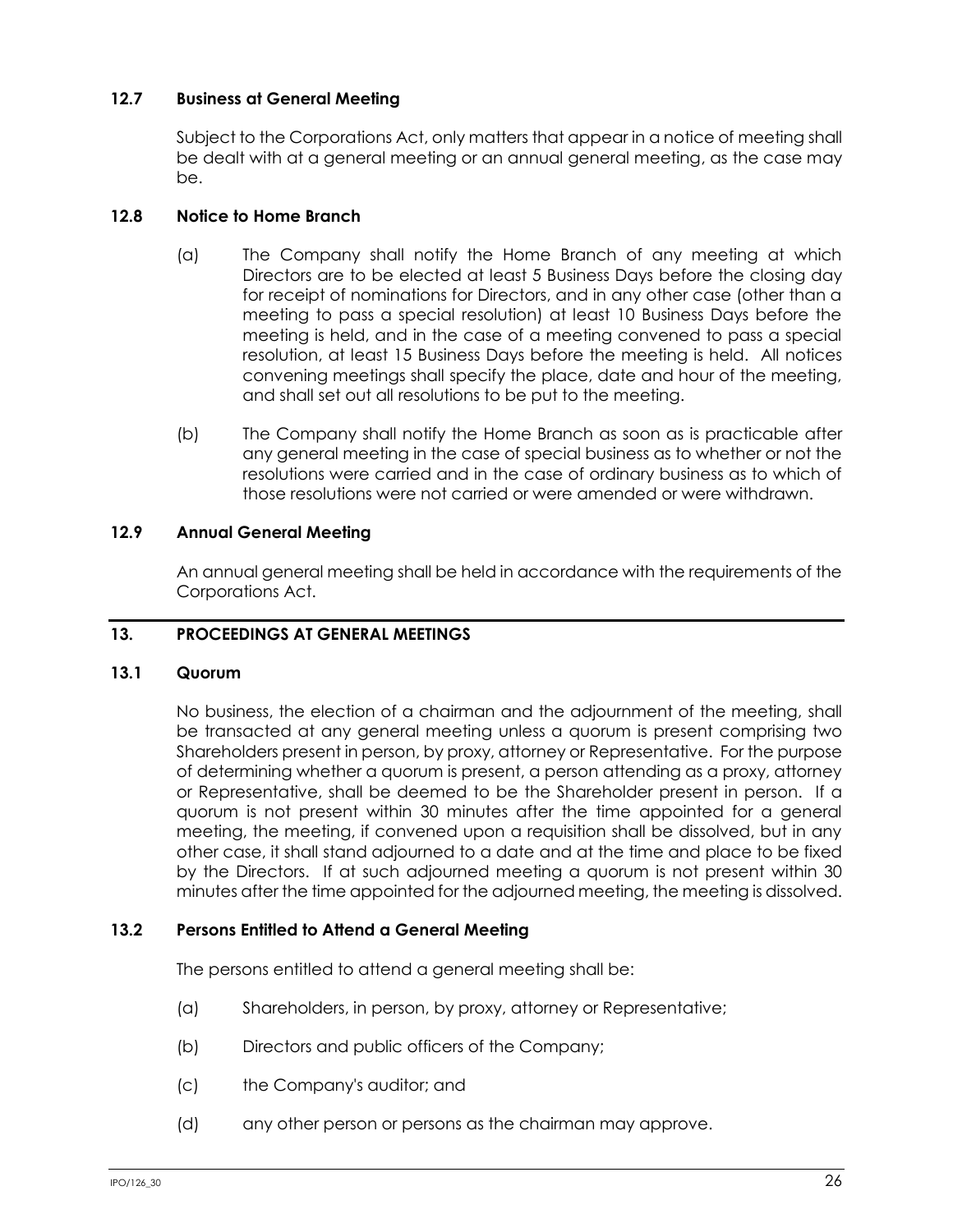## <span id="page-33-0"></span>**13.3 Refusal of Admission to Meetings**

The chairman of a general meeting may refuse admission to a person, or require a person to leave and not return to, a meeting if the person:

- (a) refuses to permit examination of any article in the person's possession;
- (b) is in possession of any:
	- (i) electronic or broadcasting or recording device;
	- (ii) placard or banner; or
	- (iii) other article,

which the chairman considers to be dangerous, offensive or liable to cause disruption;

- (c) causes any disruption to the meeting; or
- (d) is not entitled to attend the meeting under the Corporations Act or this Constitution.

The Chairman may delegate the powers conferred by this clause [13.3](#page-33-0) to any person. Nothing in this clause limits the powers conferred on the chairman by law.

## **13.4 Insufficient room**

The chairman may arrange for any persons attending the meeting who the chairman considers cannot reasonably be accommodated in the place where the meeting is to take place to attend or observe the meeting from a separate place using any technology that gives members present at the meeting as a whole a reasonable opportunity to participate in the meeting.

## **13.5 Chairman**

The person elected as the chairman of the Directors' meeting under clause [16.9](#page-48-0) shall, if willing, preside as chairman at every general meeting. Where a general meeting is held and a chairman has not been elected under clause [16.9](#page-48-0) or the chairman or, in his absence, the vice-chairman is not present within 15 minutes after the time appointed for holding of the meeting or is unwilling to act:

- (a) the Directors present may elect a chairman of the meeting; or
- (b) if no chairman is elected in accordance with subsection (a), the Shareholders present shall elect one of their number to be the acting chairman of the meeting.

## **13.6 Vacating Chair**

At any time during a meeting and in respect of any specific item or items of business, the chairman may elect to vacate the chair in favour of another person nominated by the chairman (which person must be a Director unless no Director is present or willing to act). That person is to be taken to be the chairman and will have all the power of the chairman (other than the power to adjourn the meeting), during the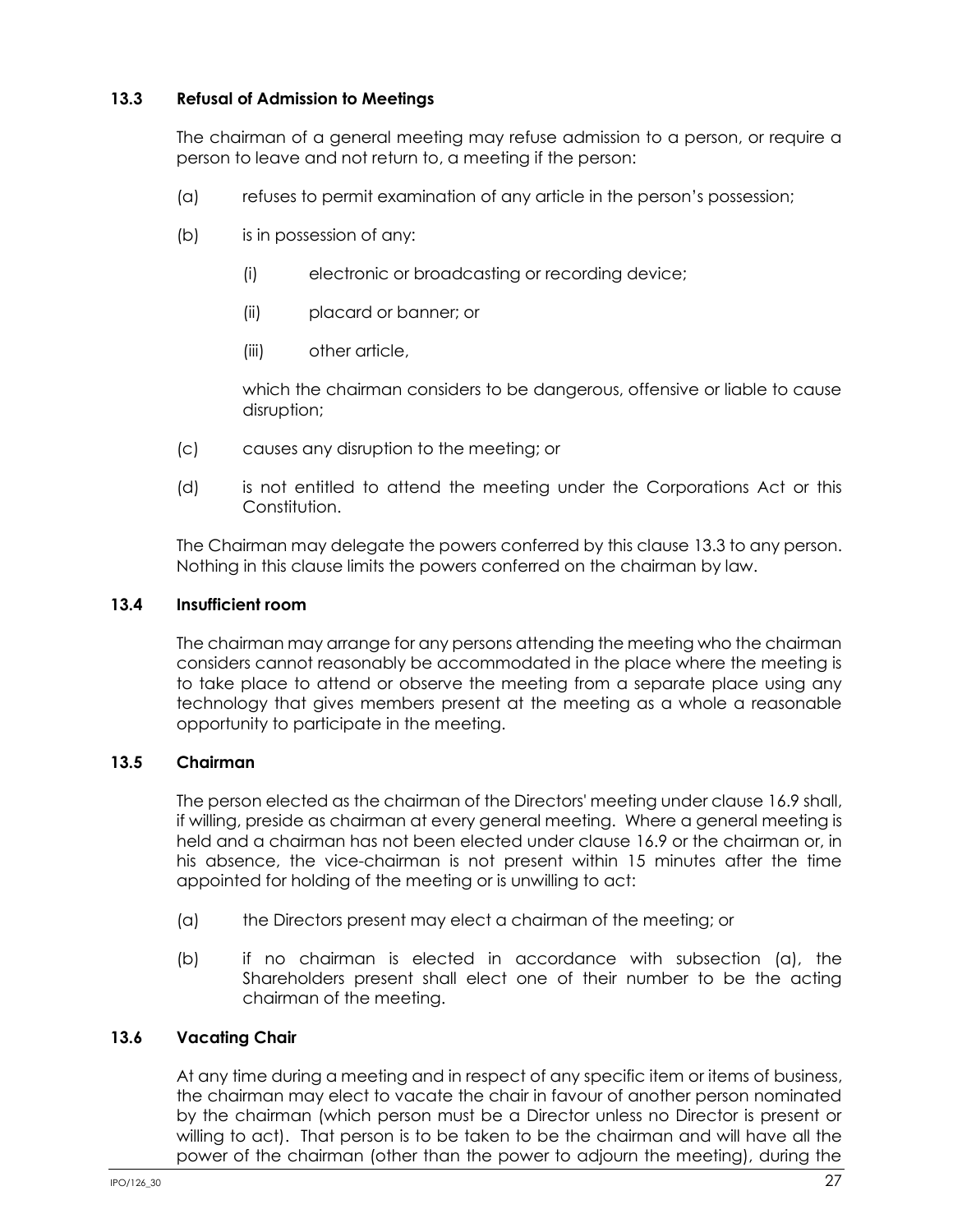consideration of that item of business or those items of business.

#### **13.7 Disputes Concerning Procedure**

If there is a dispute at a general meeting about a question of procedure, the chairman may determine the question.

#### **13.8 General Conduct**

The general conduct of each general meeting of the Company and the procedures to be adopted at the meeting will be determined by the chairman, including the procedure for the conduct of the election of Directors.

#### **13.9 Adjournment**

The chairman may adjourn the meeting from time to time and from place to place, but no business shall be transacted on the resumption of any adjourned meeting other than the business left unfinished at the meeting from which the adjournment took place. A poll cannot be demanded on any resolution concerning the adjournment of a general meeting except by the chairman.

#### **13.10 Notice of Resumption of Adjourned Meeting**

When a meeting is adjourned for 30 days or more, notice of the resumption of the adjourned meeting shall be given in the same manner as for the original meeting, but otherwise, it is not necessary to give any notice of any adjournment or of the business to be transacted on the resumption of the adjourned meeting.

#### **13.11 How resolutions are decided**

Subject to the requirements of the Corporations Act, a resolution is taken to be carried if a majority of the votes cast on the resolution are in favour of it.

## **13.12 Casting Vote**

In the case of an equality of votes, the chairman of the meeting shall have a second or casting vote.

## **13.13 Voting Rights**

Subject to any rights or restrictions for the time being attached to any class or classes of Shares, at meetings of Shareholders or classes of Shareholders:

- (a) each Shareholder entitled to vote may vote in person or by proxy, attorney or Representative or, if a determination has been made by the Board in accordance with clause [13.35,](#page-39-0) by Direct Vote);
- (b) on a show of hands, every person present who is a Shareholder or a proxy, attorney or Representative of a Shareholder has one vote (even though he or she may represent more than one member); [and]
- (c) on a poll, every person present who is a Shareholder or a proxy, attorney or Representative of a Shareholder (or where a Direct Vote has been lodged) shall, in respect of each fully paid Share held by him, or in respect of which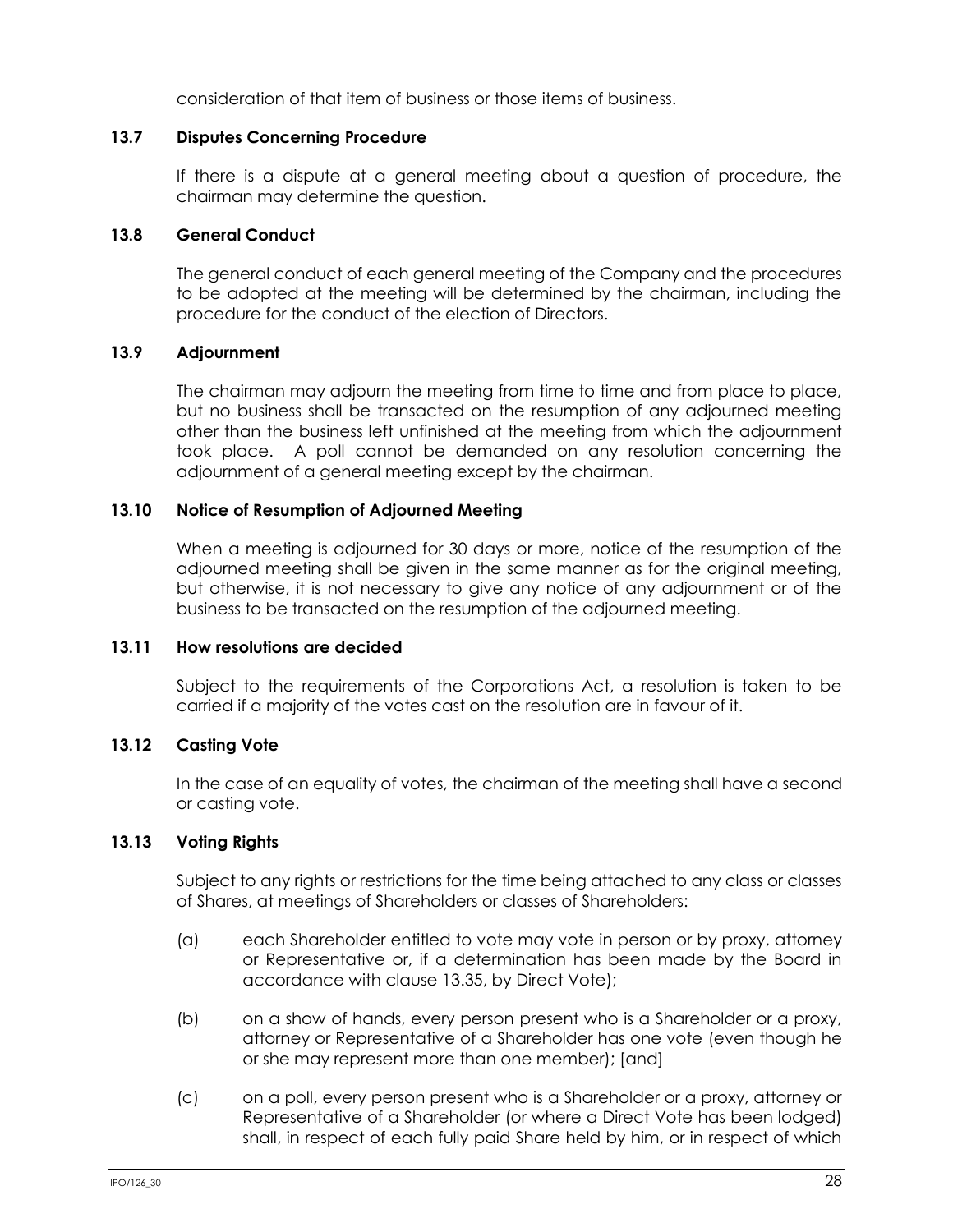he is appointed a proxy, attorney or Representative, have one vote for the Share, but in respect of partly paid Shares, shall have such number of votes being equivalent to the proportion which the amount paid (not credited) is of the total amounts paid and payable in respect of those Shares (excluding amounts credited).

## **13.14 Voting - Show of Hands**

At any general meeting a resolution put to the vote of the meeting shall be decided on a show of hands unless a poll is demanded in accordance with clause [13.16.](#page-35-0)

## **13.15 Results of Voting**

Unless a poll is so demanded, a declaration by the chairman that a resolution has on a show of hands been carried or carried unanimously or by a particular majority, or lost, and an entry to that effect in the book containing the minutes of the proceedings of general meetings of the Company, is conclusive evidence of the fact without proof of the number or proportion of the votes recorded in favour of or against the resolution.

## <span id="page-35-0"></span>**13.16 Poll**

A poll may be demanded before or immediately upon the declaration of the result of the show of hands by:

- (a) the chairman of the general meeting;
- (b) at least 5 Shareholders present in person or by proxy, attorney or Representative having the right to vote on the resolution; or
- (c) any one or more Shareholders holding not less than 5% of the total voting rights of all Shareholders having the right to vote on the resolution.

The Chairman must demand a poll if, having regard to the number of votes cast by proxy and Direct Vote, the outcome of the poll will or may be different from the outcome of a show of hands.

## **13.17 Manner of Taking Poll**

If a poll is duly demanded, it shall be taken in such manner and either at once or after an interval or adjournment or otherwise as the chairman directs, and the result of the poll shall be the resolution of the meeting at which the poll was demanded. A poll demanded on the election of a chairman or on a question of adjournment shall be taken forthwith.

## **13.18 Meeting May Continue**

A demand for a poll shall not prevent the continuation of the meeting for the transaction of other business.

#### **13.19 Voting by Joint Holders**

In the case of joint holders of Shares, the vote of the senior who tenders a vote, whether in person or by proxy, attorney or Representative or by Direct Vote, shall be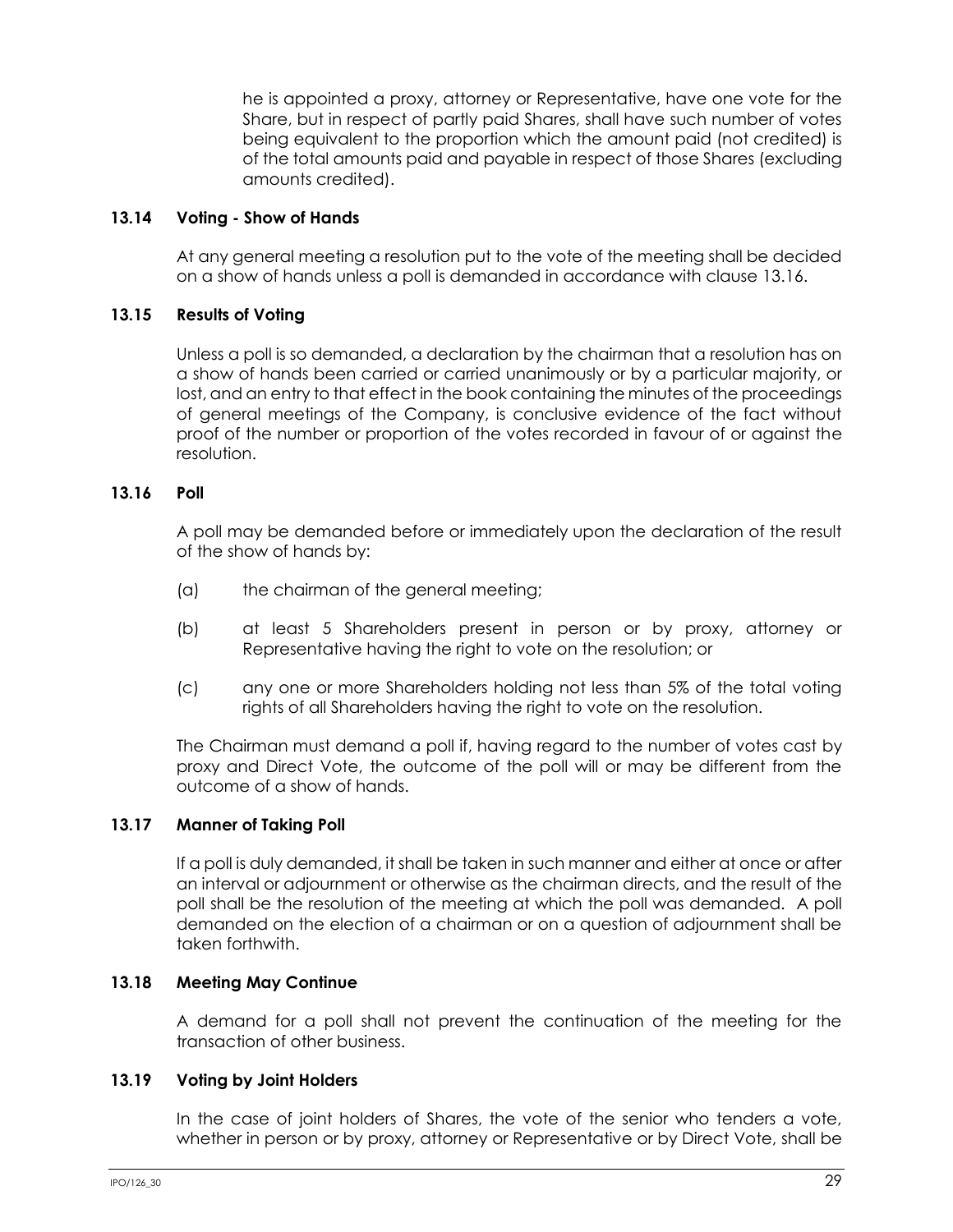accepted to the exclusion of the votes of the other joint holders and, for this purpose, seniority shall be determined by the order in which the names stand in the Register of Shareholders.

## **13.20 Shareholder under Disability**

If a Shareholder is of unsound mind or is a person whose person or estate is liable to be dealt with in any way under the law relating to mental health, his committee or trustee or any other person that properly has the management of his estate may exercise any rights of the Shareholder in relation to a general meeting as if the committee, trustee or other person were the Shareholder.

## **13.21 Payment of Calls**

A Shareholder is not entitled to any vote at a general meeting unless all calls presently payable by him in respect of Shares have been paid. Nothing in this clause prevents such a Shareholder from voting at a general meeting in relation to any other Shares held by that Shareholder provided all calls and other sums payable by him have been paid on those other Shares.

## **13.22 Objection to Voting**

An objection may be raised to the qualification of a voter only at the meeting or adjourned meeting at which the vote objected to is given or tendered. This objection shall be referred to the chairman of the meeting, whose decision shall be final. A vote not disallowed pursuant to such an objection is valid for all purposes.

### <span id="page-36-0"></span>**13.23 Restrictions on voting**

A Shareholder is not entitled to vote on a resolution at a general meeting if they are prevented from doing so by the Corporations Act, the Listing Rules or this Constitution. The Company must disregard any vote (including a Direct Vote) purported to be cast on a resolution by a member or a Representative, proxy or attorney in breach of this clause [13.23.](#page-36-0)

### <span id="page-36-1"></span>**13.24 Proxies**

A Shareholder who is entitled to attend and cast a vote at a general meeting may appoint a person as the Shareholder's proxy to attend and vote for the Shareholder at the general meeting. The appointment may specify the proportion or number of votes that the proxy may exercise. Each Shareholder may appoint a proxy. A Shareholder who is entitled to cast 2 or more votes at the meeting may appoint 2 proxies. If the Shareholder appoints 2 proxies and the appointment does not specify the proportion of votes that the proxy may exercise, each proxy may exercise half the votes. Any fraction of votes resulting from the application of this claus[e 13.23](#page-36-0) shall be disregarded. An instrument appointing a proxy:

- (a) shall be in writing under the hand of the appointor or of his attorney, or, if the appointor is a corporation, executed in accordance with the Corporations Act;
- (b) may specify the manner in which the proxy is to vote in respect of a particular resolution and, where an instrument of proxy so provides, the proxy is not entitled to vote on the resolution except as specified in the instrument;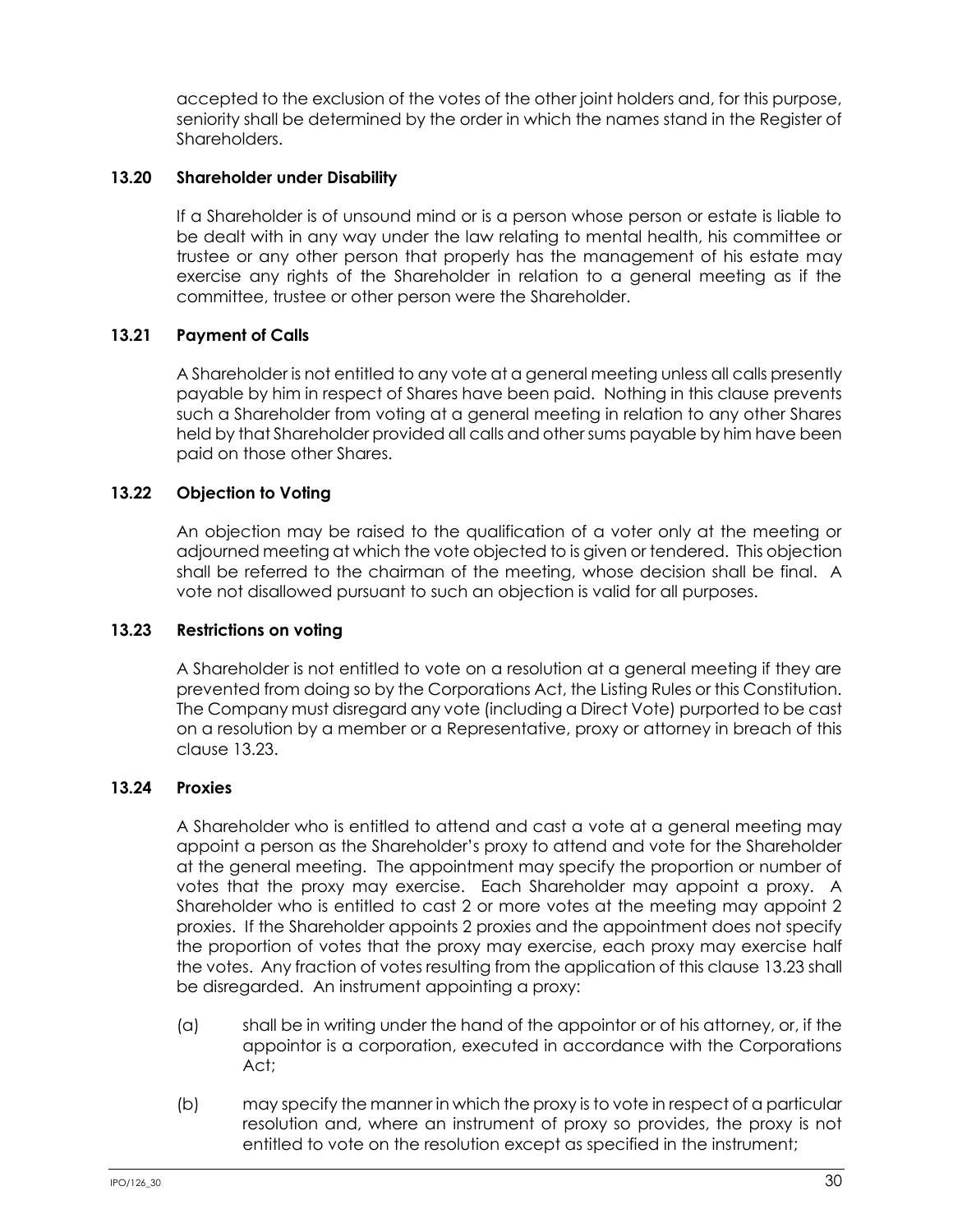- (c) shall be deemed to confer authority to demand or join in demanding a poll;
- (d) shall be in such form as the Directors determine and which complies with Division 6 of Part 2G.2 of the Corporations Act;
- <span id="page-37-0"></span>(e) shall not be valid unless the original instrument and the power of attorney or other authority (if any) under which the instrument is signed, or a copy or facsimile which appears on its face to be an authentic copy of that proxy, power or authority, is or are deposited or sent by facsimile or electronic transmission to the Registered Office, or at such other place (being the place or being in the reasonable proximity of the place at which the meeting is to be held) as is specified for that purpose in the notice convening the meeting (with any Duty paid where necessary), by the time (being not less than 48 hours) prior to the commencement of the meeting (or the resumption of the meeting if the meeting is adjourned and notice is given in accordance with clause [13.10\)](#page-34-0) as shall be specified in the notice convening the meeting (or the notice under clause [13.10,](#page-34-0) as the case may be); and
- (f) shall comply with the Listing Rules.

# **13.25 Electronic Appointment of Proxy**

For the purposes of clause [13.24,](#page-36-1) a proxy appointment received at an electronic address will be taken to be signed by the appointor if:

- (a) a personal identification code allocated by the Company to the appointor has been input into the appointment;
- (b) the appointment has been verified in another manner approved by the Directors; or
- (c) is otherwise authenticated in accordance with the Corporations Act.

## **13.26 Name of proxy**

A proxy form issued by the Company must allow for the insertion of the name of the person to be primarily appointed as proxy and may provide that, in circumstances and on conditions specified in the form that are not inconsistent with this Constitution, the chairman of the relevant meeting (or another person specified in the form) is appointed as proxy.

## **13.27 Incomplete proxy appointment**

Where an instrument appointing a proxy has been received by the Company within the period specified in clause [13.24\(e\)](#page-37-0) and the Company considers that the instrument has not been duly executed or authenticated or is otherwise incomplete (other than by reason only that the name or office of the proxy has not been completed), the board, in its discretion, may:

(a) return the instrument appointing the proxy to the appointing Shareholder; and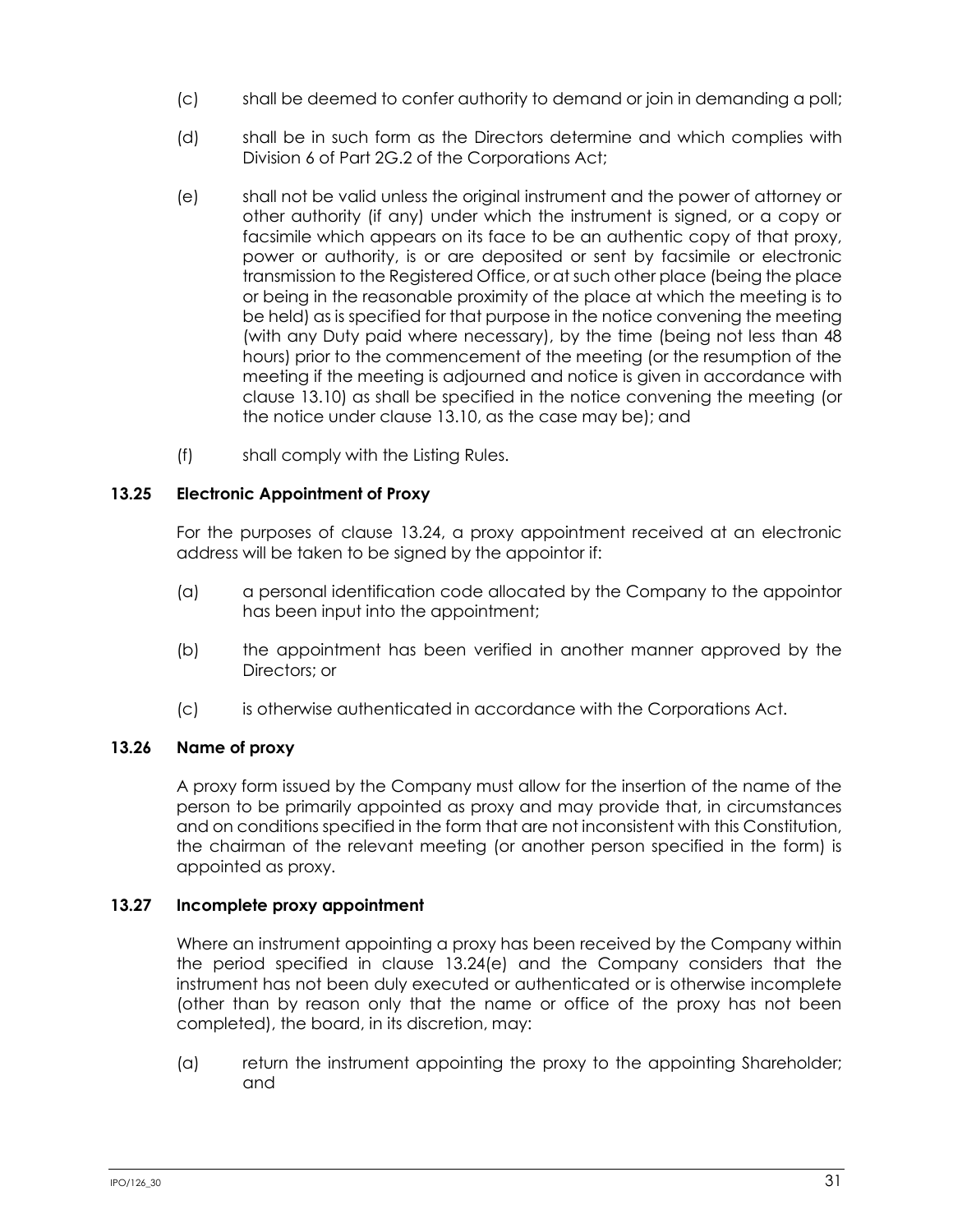(b) request that the appointing Shareholder take such steps to complete, sign, execute or authenticate the proxy instrument within the time period notified to the appointing Shareholder.

## **13.28 No right to speak or vote if appointing Shareholder present**

The appointment of a proxy is not revoked by the appointing Shareholder attending and taking part in the meeting, unless the appointing Shareholder actually votes at the meeting on the resolution for which the proxy is proposed to be used, in which case the proxy's appointment is deemed to be revoked with respect to voting on that resolution.

## **13.29 Rights where 2 proxies or attorneys are appointed**

Where a Shareholder appoints 2 proxies or attorneys to vote at the same general meeting:

- (a) on a show of hands, if more than one proxy or attorney attends, neither may vote; and
- (b) on a poll, each proxy or attorney may only exercise votes in respect of those shares or voting rights the proxy or attorney represents.

### **13.30 More than 2 proxies or attorneys appointed**

If the Company receives notice of the appointment of a proxy or attorney in accordance with this Constitution that results in more than 2 proxies or attorneys being entitled to act at a general meeting then in determining which proxies or attorneys may act at that meeting:

- <span id="page-38-0"></span>(a) a proxy or attorney appointed for that particular meeting may act ahead of any proxy or attorney whose appointment is a standing appointment; and
- (b) subject to clause [13.30\(a\)](#page-38-0) the proxies or attorneys whose appointments are received by the Company most recently in time may act.

## **13.31 Proxy Votes**

A vote given in accordance with the terms of an instrument of proxy or attorney is valid notwithstanding the previous death or unsoundness of mind of the principal, the revocation of the instrument (or the authority under which the instrument was executed) or the transfer of the Share in respect of which the instrument or power is given, if no intimation in writing of the death, unsoundness of mind, revocation or transfer has been received by the Company at the Registered Office before the commencement of the meeting or adjourned meeting at which the instrument is used or the power is exercised.

## <span id="page-38-1"></span>**13.32 Representatives of Corporate Shareholders**

A body corporate (the **appointor**) that is a Shareholder may authorise, in accordance with section 250D of the Corporations Act, by resolution of its Directors or other governing body, such person or persons as it may determine to act as its Representative at any general meeting of the Company or of any class of Shareholders. A person so authorised shall be entitled to exercise all the rights and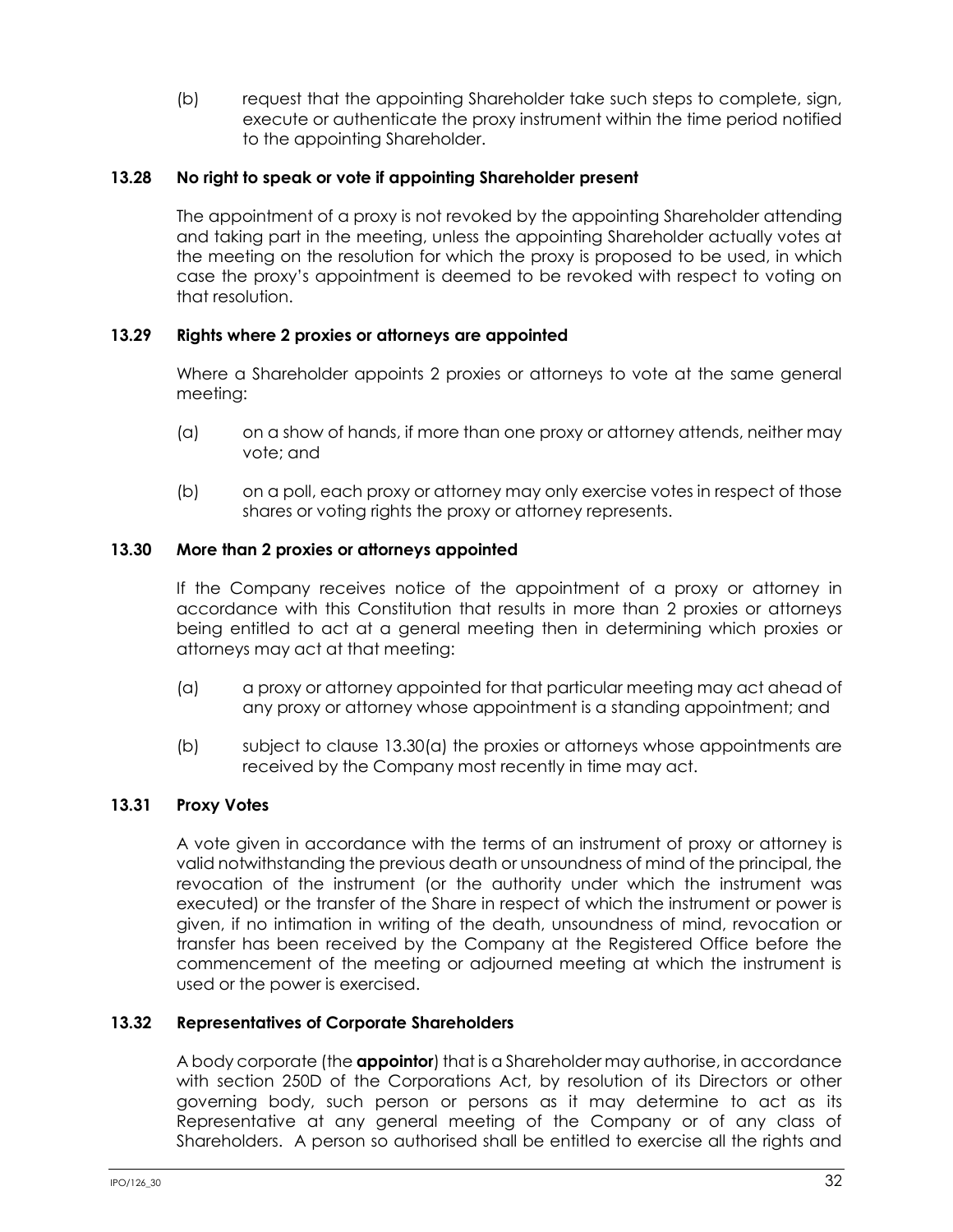privileges of the appointor as a Shareholder. When a Representative is present at a general meeting of the Company, the appointor shall be deemed to be personally present at the meeting unless the Representative is otherwise entitled to be present at the meeting. The original form of appointment of a Representative, a certified copy of the appointment, or a certificate of the body corporate evidencing the appointment of a Representative is evidence of a Representative having been appointed.

### <span id="page-39-1"></span>**13.33 More than one Representative present**

If more than one Representative appointed by a Shareholder (and in respect of whose appointment the Company has not received notice of revocation) is present at a general meeting then:

- <span id="page-39-0"></span>(a) a Representative appointed for that particular meeting may act to the exclusion of a Representative whose appointment is a standing appointment; and
- (b) subject to clause [13.33\(a\),](#page-39-0) the Representative appointed most recently in time may act to the exclusion of a Representative appointed earlier.

## <span id="page-39-2"></span>**13.34 Rights of Representatives, proxies and attorneys**

Subject to clauses [13.23](#page-36-0) to [13.33,](#page-39-1) unless the terms of appointment of a Representative, proxy or attorney provide otherwise, the Representative, proxy or attorney:

- (a) has the same rights to speak, demand a poll, join in the demanding of a poll or act generally at the meeting as the appointing Shareholder would have if the Shareholder had been present but may not cast a vote by Direct Vote;
- (b) is taken to have authority to vote on any amendment moved to the proposed resolutions, any motion that the proposed resolutions not be put or any similar motion and any procedural resolution, including any resolution for the election of a chairman or the adjournment of a general meeting; and
- (c) may attend and vote at any postponed or adjourned meeting unless the appointing Shareholder gives the Company notice in writing to the contrary not less than 48 hours before the time to which the holding of the meeting has been postponed or adjourned.

This clause [13.34](#page-39-2) applies even if the terms of appointment of a Representative, proxy or attorney refers to specific resolutions or to a specific meeting to be held at a specific time.

### <span id="page-39-3"></span>**13.35 Board may determine Direct Voting to apply**

(a) The Board may determine that Shareholders may cast votes to which they are entitled on any or all of the resolutions (including any special resolution) proposed to be considered at, and specified in the notice convening, a meeting of Shareholders, by Direct vote.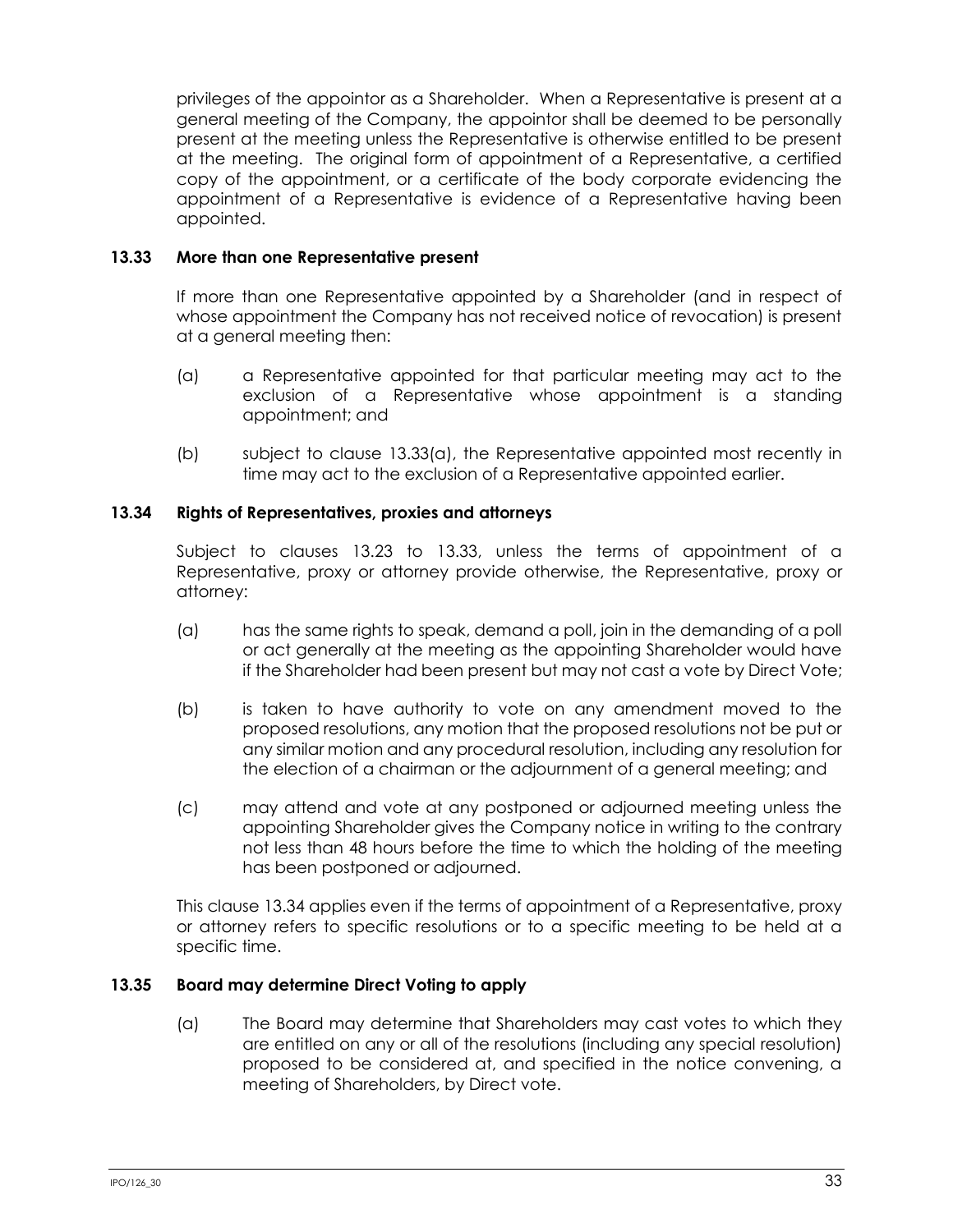- (b) If the Board determines that votes may be cast by Direct Vote, the Board may make such regulations as it considers appropriate for the casting of Direct Votes, including regulations for:
	- (i) the form, method and manner of voting by Direct Vote; and
	- (ii) the time by which the votes of Shareholders to be cast by Direct Vote must be received by the Company in order to be effective.
- (c) If the Board determines to allow voting by Direct Vote on a resolution at a meeting, the notice of meeting must inform shareholders of their right to vote by direct vote in respect of that resolution.

## **13.36 Direct Voting instrument – form, signature and deposit**

- (a) If sent by post or fax, a Direct Vote must be signed by the Shareholder or properly authorised attorney or, if the Shareholder is a company, either under seal or by a duly authorised officer, attorney or representative.
- (b) If sent by electronic transmission, a Direct Vote is taken to have been signed if it has been signed or authorised by the Shareholder in the manner approved by the Board or specified in the notice of meeting.
- (c) At least 48 hours before the time for holding the relevant meeting, an adjourned meeting or a poll at which a person proposes to vote, the Company must receive at its registered office or such other place as specified for that purpose in the notice of meeting, or be transmitted to a facsimile number or electronic address specified for that purpose in the notice of meeting:
	- (i) the Direct Vote; and
	- (ii) if relevant, any authority or power under which the Direct Vote was signed or a certified copy of that power or authority if not already lodged with the Company.
- (d) A notice of intention of voting is valid if it contains the following information:
	- (i) the Shareholder's name and address and any applicable identifying notations such as the holder identification number or similar approved by the Board or specified in the notice of meeting; and
	- (ii) the Shareholder's voting intention on any or all of the resolutions to be put before the meeting.

## **13.37 Voting Forms**

(a) If a single voting form contains instructions for both a Direct Vote and appointment of a proxy, the Shareholder will be understood not to have appointed a proxy by exercising their right to Direct Vote pursuant to that voting form. The authority of any proxy will be revoked and only the Direct Votes will be counted.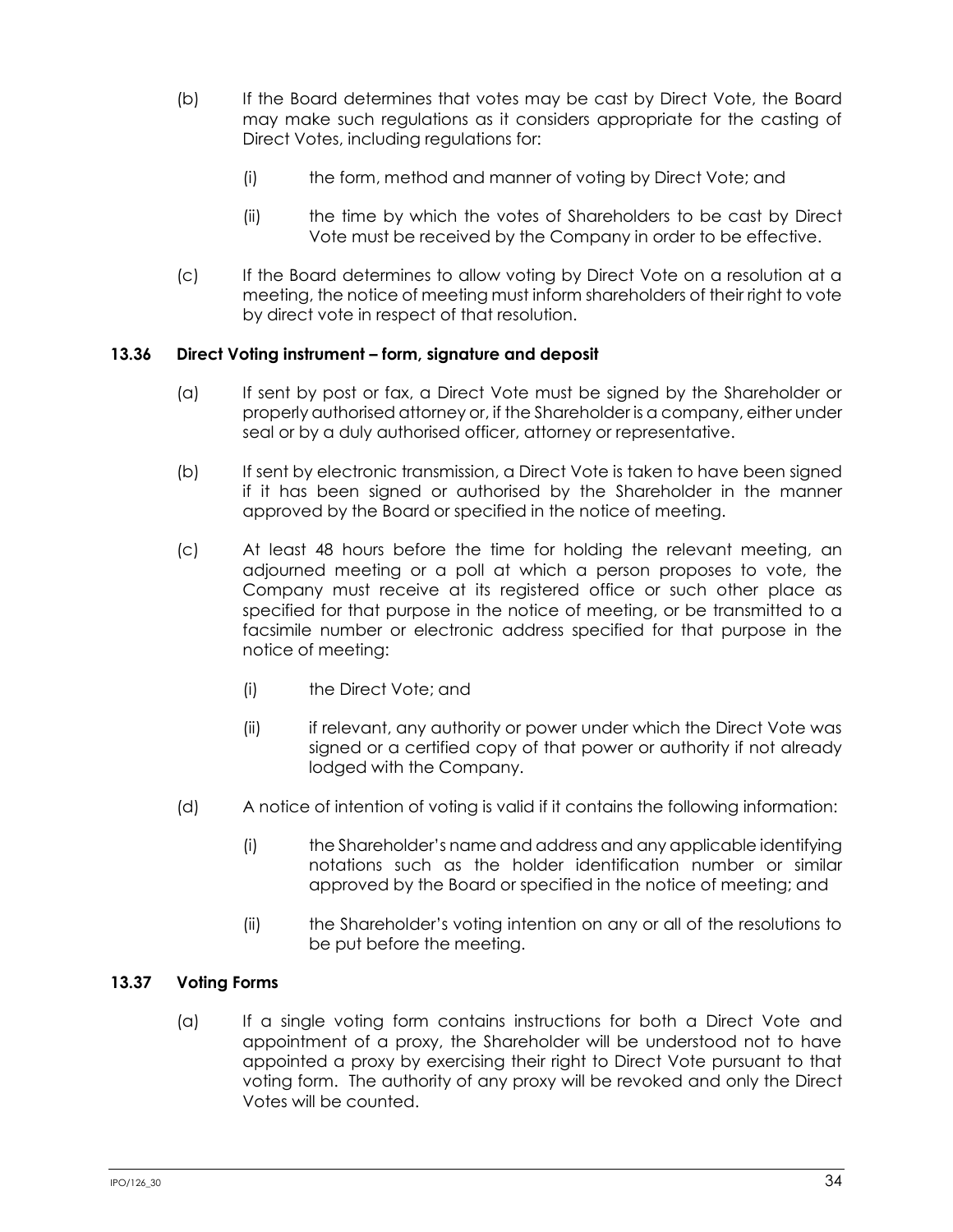- (b) If a single voting form is received and neither the direct voting box nor the appointment of proxy box is selected, the Shareholder will be taken to have appointed the person named in the form as proxy and if no person is named, the chair of the meeting as proxy.
- (c) The Shareholder may include in their voting form the number of shares to be voted on any resolution by inserting the percentage or number of shares. Otherwise the instructions apply to all Shares held by the Shareholder.
- (d) If more than one joint holder votes on a resolution, only the vote of the joint holder whose name appears first in the register of members is counted.

# **13.38 Direct Votes count on a poll**

- (a) Direct Votes are not counted if a resolution is decided on a show of hands.
- (b) Subject to clauses [13.39](#page-41-0) and [13.40,](#page-42-0) if a poll is held on a resolution a vote cast by Direct Vote by a Shareholder entitled to vote on the resolution is taken to have been cast on the poll as if the Shareholder had cast the vote in the poll at the meeting.
- (c) Direct Votes abstained will not be counted in computing the required majority on a poll.
- (d) If the Direct Votes lodged (together with the proxies received) could result in a different outcome from a vote on a show of hands, the Chair of the meeting should call for a poll.
- (e) A Direct Vote received by the Company on a resolution which is amended is taken to be a Direct Vote on that resolution as amended, unless the Chair of the meeting determines that this is not appropriate.
- (f) Receipt of a Direct Vote from a Shareholder has the effect of revoking (or, in the case of a standing appointment, suspending) the appointment of a proxy, attorney or representative made by the shareholder under an instrument received by the Company before the Direct Vote was received.

## <span id="page-41-0"></span>**13.39 Withdrawal of a Direct Vote**

A Direct Vote:

- (a) may be withdrawn by the Shareholder by notice in writing received by the Company before the commencement of the meeting (or in the case of an adjournment, the resumption of the meeting;
- (b) is automatically withdrawn if:
	- (i) the Shareholder attends the meeting in person and registers to vote at the meeting (including in the case of a body corporate, by representative);
	- (ii) the Company receives from the Shareholder a further Direct Vote or Direct Votes (in which case the most recent Direct Vote is, subject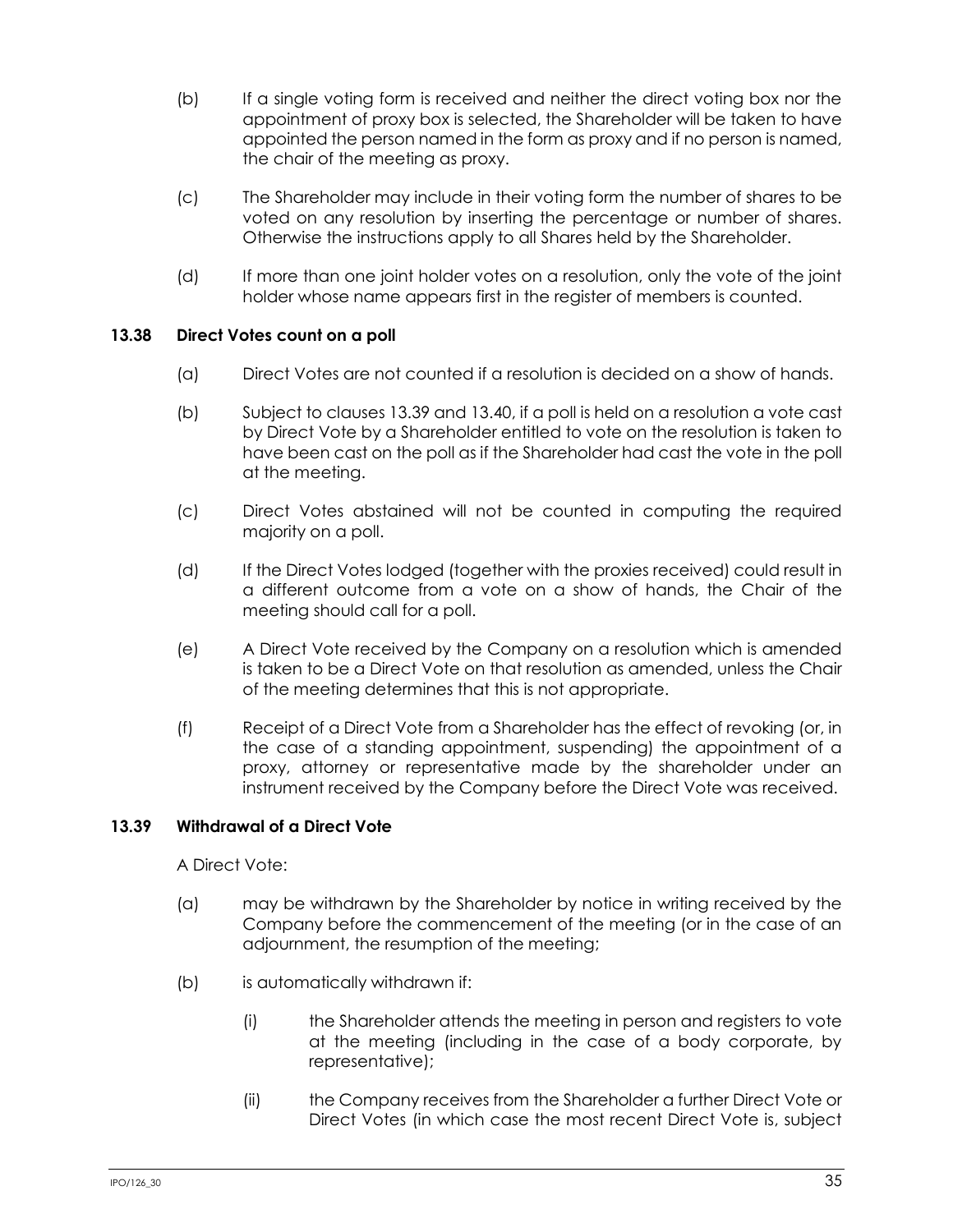to the rules in clause [13.35](#page-39-3) t[o 13.40,](#page-42-0) counted in lieu of the prior Direct Vote;

(iii) the Company receives, after the Direct Vote, an instrument under which a representative, proxy or attorney is appointed to act for the Shareholder at the meeting in accordance with clause [13.24](#page-36-1) and [13.32.](#page-38-1)

A Direct Vote withdrawn under this clause [13.39](#page-41-0) is not counted.

# <span id="page-42-0"></span>**13.40 Validity of Direct Vote**

- (a) A Direct Vote received by the Company is valid even if, before the meeting, the Shareholder:
	- (i) dies or becomes mentally incapacitated;
	- (ii) becomes bankrupt or an insolvent under administration or is wound up;
	- (iii) transfers the Shares in respect of which the Direct vote was given;
	- (iv) where the Direct Vote is given on behalf of the Shareholder by an attorney, revokes the appointment of the attorney or the authority under which the appointment was made by a third party,

unless the Company has received written notice of the matter before the commencement or resumption of the meeting.

(b) A decision by the Chair of the meeting as to whether a Direct Vote is valid is conclusive.

## **14. THE DIRECTORS**

## <span id="page-42-1"></span>**14.1 Number of Directors**

The Company shall at all times have at least 3 Directors. The number of Directors shall not exceed 9. Subject to the Corporations Act, the Company may, by ordinary resolution, increase or reduce the number of Directors and may also determine in what rotation the increased or reduced number is to go out of office. Subject to any resolution of the Company determining the maximum and minimum numbers of Directors, the Directors may from time to time determine the respective number of Executive and Non Executive Directors.

## <span id="page-42-2"></span>**14.2 Rotation of Directors**

Subject to clause [18.4,](#page-52-0) at the Company's annual general meeting in every year, onethird of the Directors for the time being, or, if their number is not a multiple of 3, then the number nearest one-third (rounded upwards in case of doubt), shall retire from office, provided always that no Director except a Managing Director shall hold office for a period in excess of 3 years, or until the third annual general meeting following his or her appointment, whichever is the longer, without submitting himself for reelection. The Directors to retire at an annual general meeting are those who have been longest in office since their last election, but, as between persons who became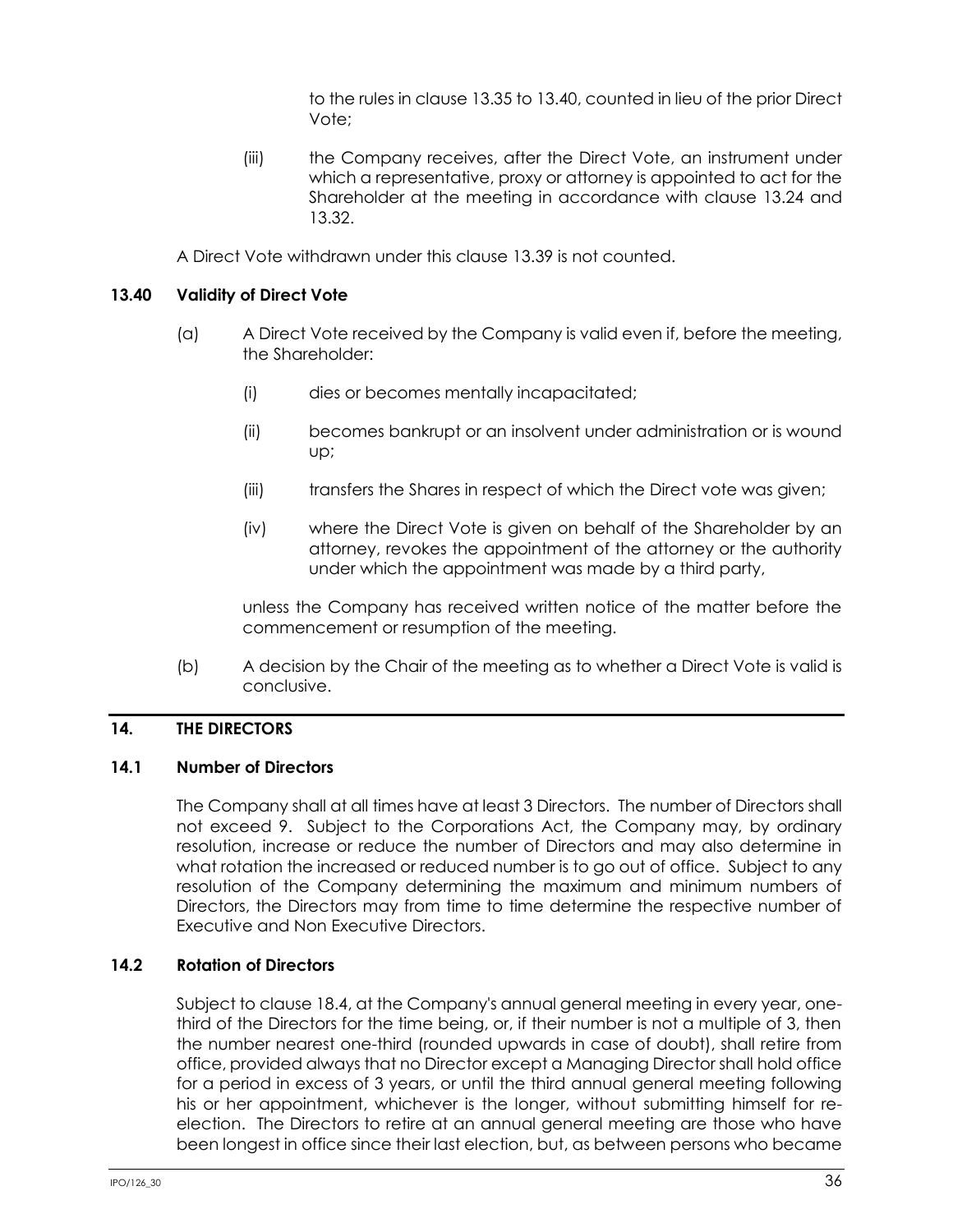Directors on the same day, those to retire shall (unless they otherwise agree among themselves) be determined by drawing lots. A retiring Director is eligible for reelection. An election of Directors shall take place each year.

In determining the number of Directors to retire, no account is to be taken of:

- (a) a Director who only holds office until the next annual general meeting pursuant to claus[e 14.4;](#page-43-0) and/ or
- (b) a Managing Director,

each of whom are exempt from retirement by rotation. However, if more than one Managing Director has been appointed by the Directors, only one of them (nominated by the Directors) is entitled to be excluded from any determination of the number of Directors to retire and/or retirement by rotation.

# **14.3 Election of Directors**

Subject to the provisions of this Constitution, the Company may elect a person as a Director by resolution passed in general meeting. A Director elected at a general meeting is taken to have been elected with effect immediately after the end of that general meeting unless the resolution by which the Director was appointed or elected specifies a different time. No person other than a Director seeking re-election shall be eligible for election to the office of Director at any general meeting unless the person or some Shareholder intending to propose his or her nomination has, at least 30 Business Days before the meeting, left at the Registered Office a notice in writing duly signed by the nominee giving his or her consent to the nomination and signifying his or her candidature for the office or the intention of the Shareholder to propose the person. Notice of every candidature for election as a Director shall be given to each Shareholder with or as part of the notice of the meeting at which the election is to take place. The Company shall observe the requirements of the Corporations Act with respect to the election of Directors. If the number of nominations exceeds the vacancies available having regard to claus[e 14.1,](#page-42-1) the order in which the candidates shall be put up for election shall be determined by the drawing of lots supervised by the Directors and once sufficient candidates have been elected to fill up the vacancies available, the remaining candidates shall be deemed defeated without the need for votes to be taken on their election.

# <span id="page-43-0"></span>**14.4 Additional Directors**

The Directors may at any time appoint a person to be a Director, either to fill a casual vacancy or as an addition to the existing Directors, but so that the total number of Directors does not at any time exceed the maximum number specified by this Constitution. Any Director so appointed holds office only until the next following annual general meeting and is then eligible for re-election but shall not be taken into account in determining the Directors who are to retire by rotation (if any) at that meeting.

# <span id="page-43-1"></span>**14.5 Removal of Director**

The Company may by resolution remove any Director before the expiration of his period of office, and may by resolution appoint another person in his place. The person so appointed is subject to retirement at the same time as if he had become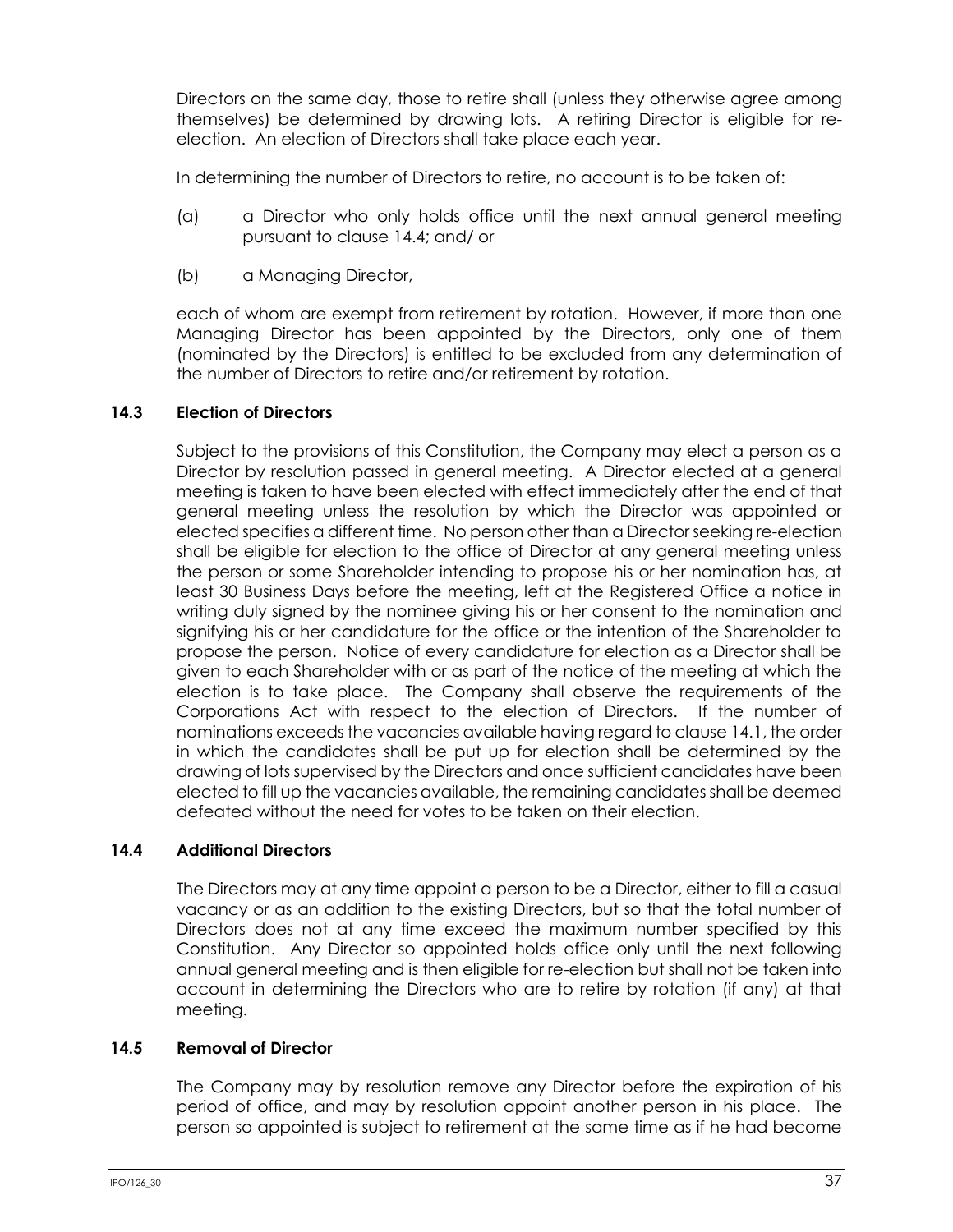a Director on the day on which the Director in whose place he is appointed was last elected a Director.

# **14.6 Vacation of Office**

The office of Director shall automatically become vacant if the Director:

- (a) ceases to be a Director by virtue of section 203D or any other provision of the Corporations Act;
- (b) becomes bankrupt or insolvent or makes any arrangement or composition with his creditors generally;
- (c) becomes prohibited from being a Director by reason of any order made under the Corporations Act;
- (d) becomes of unsound mind or a person whose person or estate is liable to be dealt with in any way under the law relating to mental health;
- (e) resigns his or her office by notice in writing to the Company;
- (f) is removed from office under clause [14.5;](#page-43-1) or
- (g) is absent for more than 6 months, without permission of the Directors, from meetings of the Directors held during that period.

## <span id="page-44-1"></span>**14.7 Remuneration**

The Directors shall be paid out of the funds of the Company, by way of remuneration for their services as Directors. Subject to claus[e 14.8](#page-44-0) below, the total aggregate fixed sum per annum to be paid to the Directors (excluding salaries of executive Directors) from time to time will not exceed the sum determined by the Shareholders in general meeting and the total aggregate fixed sum will be divided between the Directors as the Directors shall determine and, in default of agreement between them, then in equal shares. No non-executive Director shall be paid as part or whole of his remuneration a commission on or a percentage of profits or a commission or a percentage of operating revenue, and no executive Director shall be paid as whole or part of his remuneration a commission on or percentage of operating revenue. The remuneration of a Director shall be deemed to accrue from day to day. Remuneration under this clause [14.7](#page-44-1) may be provided in such manner that the Directors decide (including by way of contribution to a superannuation fund on behalf of the Director) and if any part of the fees of any Director is to be provided other than in cash the Directors may determine the manner in which the non-cash component of the fees is to be valued.

## <span id="page-44-0"></span>**14.8 Initial Fees to Directors**

The total aggregate fixed sum per annum to be paid to Directors (excluding salaries of executive Directors) in accordance with clause [14.7](#page-44-1) shall initially be no more than \$300,000 and may be varied by ordinary resolution of the Shareholders in general meeting.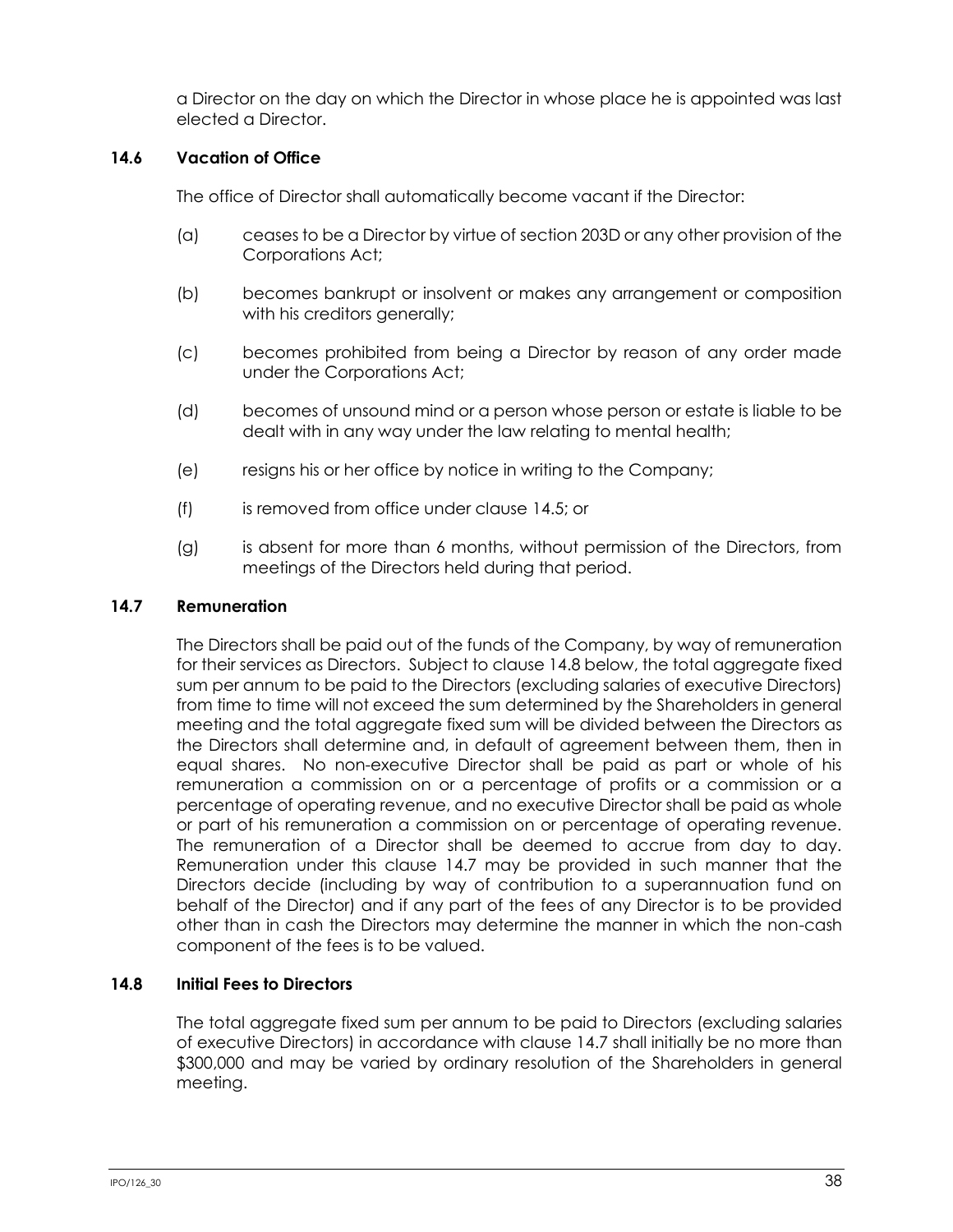## **14.9 Expenses**

The Directors shall be entitled to be paid reasonable travelling, accommodation and other expenses incurred by them respectively in or about the performance of their duties as Directors. If any of the Directors being willing are called upon to perform extra services or make any special exertions on behalf of the Company or its business, the Directors may remunerate this Director in accordance with such services or exertions, and this remuneration may be either in addition to or in substitution for his or her share in the remuneration provided for by clause [14.7.](#page-44-1)

### **14.10 No Share Qualification**

A Director is not required to hold any Shares.

### **15. POWERS AND DUTIES OF DIRECTORS**

### <span id="page-45-0"></span>**15.1 Management of the Company**

Subject to the Corporations Act and the Listing Rules and to any other provision of this Constitution, the business of the Company shall be managed by the Directors, who may pay all expenses incurred in promoting and forming the Company, and may exercise all such powers of the Company as are not, by the Corporations Act or the Listing Rules or by this Constitution, required to be exercised by the Company in general meeting.

### **15.2 Borrowings**

Without limiting the generality of clause [15.1,](#page-45-0) the Directors may at any time:

- (a) exercise all powers of the Company to borrow money, to charge any property or business of the Company or all or any of its uncalled capital and to issue debentures or give any other security for a debt, liability or obligation of the Company or of any other person;
- (b) sell or otherwise dispose of the whole or any part of the assets, undertakings and other properties of the Company or any that may be acquired on such terms and conditions as they may deem advisable, but:
	- (i) if the Company is listed on ASX, the Company shall comply with the Listing Rules which relate to the sale or disposal of a company's assets, undertakings or other properties; and
	- (ii) on the sale or disposition of the Company's main undertaking or on the liquidation of the Company, no commission or fee shall be paid to any Director or Directors or to any liquidator of the Company unless it shall have been ratified by the Company in general meeting, with prior notification of the amount of such proposed payments having been given to all Shareholders at least 7 days prior to the meeting at which any such payment is to be considered; and
- (c) take any action necessary or desirable to enable the Company to comply with the Listing Rules.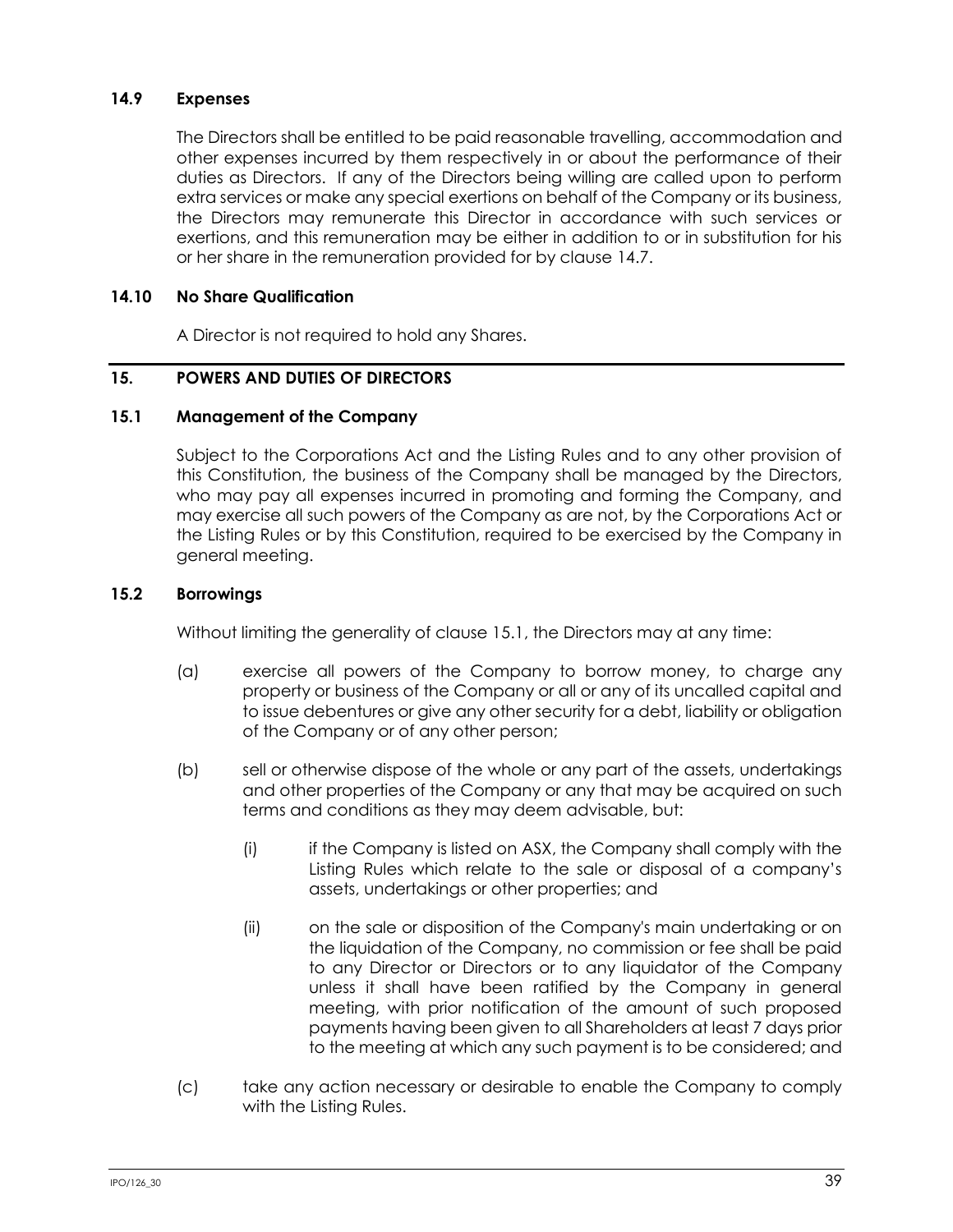# **15.3 Attorneys**

The Directors may, by power of attorney, appoint any person or persons to be the attorney or attorneys of the Company for the purposes, with the powers, authorities and discretions (being powers, authorities and discretions vested in or exercisable by the Directors), for the period and subject to the conditions as they think fit. This power of attorney may contain provisions for the protection and convenience of persons dealing with the attorney as the Directors may determine and may also authorise the attorney to delegate all or any of the powers, authorities and discretions vested in the person.

# **15.4 Cheques, etc.**

All cheques, promissory notes, bankers drafts, bills of exchange, electronic transfers and other negotiable instruments, and all receipts for money paid to the Company, shall be signed, drawn, accepted, endorsed or otherwise executed, as the case may be, by any two Directors or in any other manner as the Directors determine.

## **15.5 Retirement Benefits for Directors**

The Directors may at any time, subject to the Listing Rules, adopt any scheme or plan which they consider to be in the interests of the Company and which is designed to provide retiring or superannuation benefits for both present and future non-executive Directors, and they may from time to time vary this scheme or plan. Any scheme or plan may be effected by agreements entered into by the Company with individual Directors, or by the establishment of a separate trust or fund, or in any other manner the Directors consider proper. The Directors may attach any terms and conditions to any entitlement under any such scheme or plan that they think fit, including, without limitation, a minimum period of service by a Director before the accrual of any entitlement and the acceptance by the Directors of a prescribed retiring age. No scheme or plan shall operate to confer upon any Director or on any of the dependants of any Director any benefits exceeding those contemplated in section 200F of the Corporations Act or the Listing Rules, except with the approval of the Company in general meeting.

## **15.6 Securities to Directors or Shareholders**

If a Director acting solely in the capacity of Director of the Company shall become personally liable for the payment of any sum primarily due by the Company, the Directors may create any mortgage, charge or security over or affecting the whole or any part of the assets of the Company by way of indemnity to secure the persons or person so becoming liable from any loss in respect of such liability.

# <span id="page-46-0"></span>**16. PROCEEDINGS OF DIRECTORS**

## **16.1 Convening a Meeting**

A Director may at any time, and a Secretary shall, whenever requested to do so by one or more Directors, convene a meeting of the Directors, but not less than 24 hours' notice of every such meeting shall be given to each Director, and to each Alternate Director, either by personal telephone contact or in writing by the convenor of the meeting. The Directors may by unanimous resolution agree to shorter notice. An accidental omission to send a notice of a meeting of Directors to any Director or the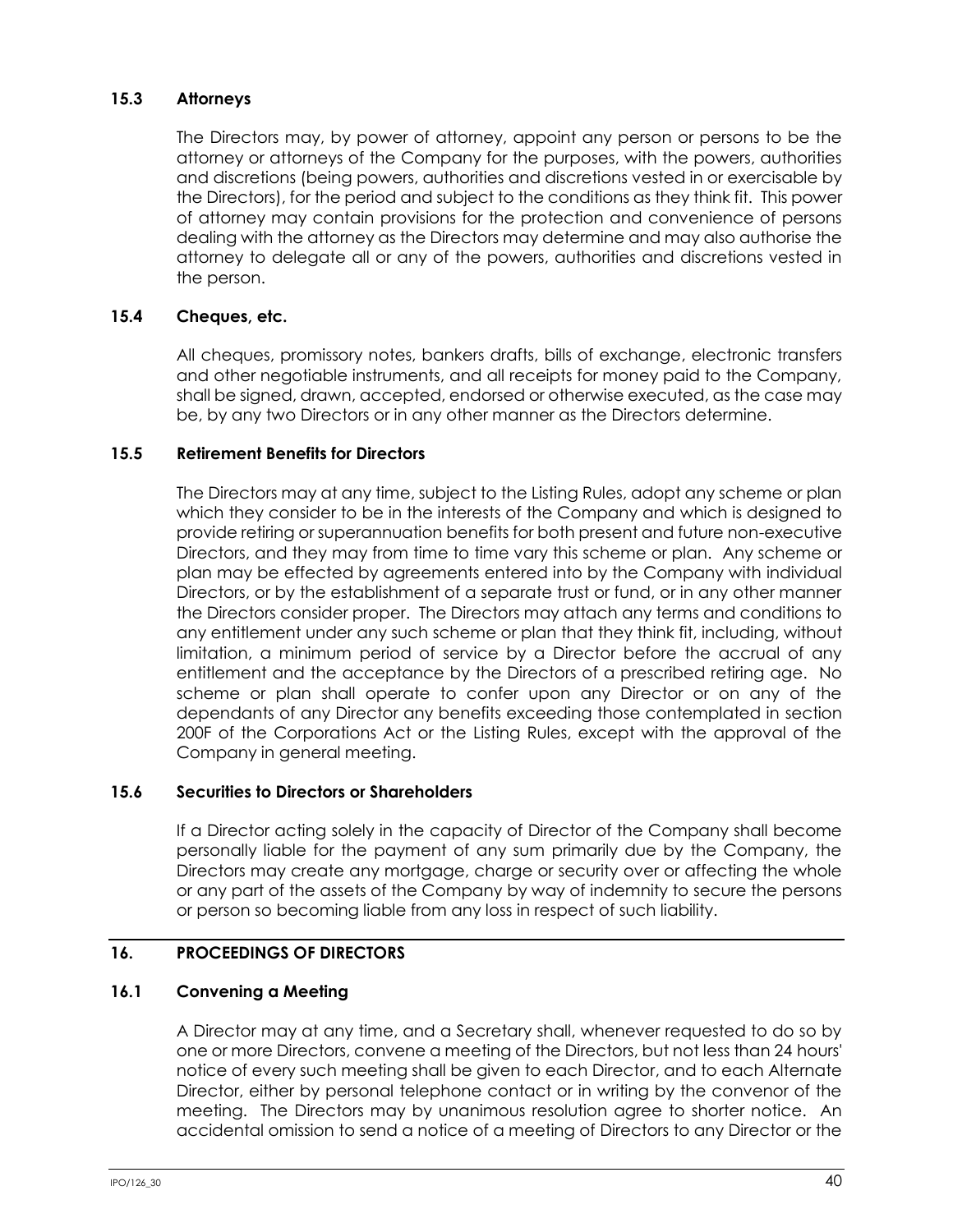non-receipt of such a notice by any Director does not invalidate the proceedings, or any resolution passed, at the meeting.

# **16.2 Procedure at Meetings**

The Directors may meet together for the despatch of business and adjourn and, subject to this clause [16,](#page-46-0) otherwise regulate the meetings as they think fit.

# **16.3 Quorum**

No business shall be transacted at any meeting of Directors unless a quorum is present, comprising two Directors present in person, or by instantaneous communication device, notwithstanding that less than two Directors may be permitted to vote on any particular resolution or resolutions at that meeting for any reason whatsoever. Where a quorum cannot be established for the consideration of a particular matter at a meeting of Directors, one or more of the Directors may call a general meeting of the Company to deal with the matter. In determining whether a quorum is present, each individual participating as a Director or as an Alternate Director for another Director is to be counted except that an individual participating in more than one capacity is to be counted only once.

# **16.4 Secretary May Attend and Be Heard**

The Secretary is entitled to attend any meeting of Directors and is entitled to be heard on any matter dealt with at any meeting of Directors.

## **16.5 Majority Decisions**

Questions arising at any meeting of Directors shall be decided by a majority of votes. A resolution passed by a majority of Directors shall for all purposes be deemed a determination of "the Directors". An Alternate Director has one vote for each Director for whom he or she is an alternate. If an Alternate Director is also a Director, he or she also has a vote as a Director.

## **16.6 Casting Votes**

In the case of an equality of votes, the chairman of the meeting shall have a second or casting vote, but the chairman shall have no casting vote where only 2 Directors are competent to vote on the question.

## **16.7 Alternate Directors**

A Director may, with the approval of a majority of the other Directors, appoint any person to be an alternate Director in his or her place during any period as he or she thinks fit, and the following provisions shall apply with respect to any Alternate Director:

- (a) he or she is entitled to notice of meetings of the Directors and, if his or her appointor Director is not present at such a meeting, he or she is entitled to attend and vote in the place of the absent Director;
- (b) he or she may exercise any powers that his or her appointor Director may exercise (except the power to appoint an Alternate Director), and the exercise of any such power by the alternate Director shall be deemed to be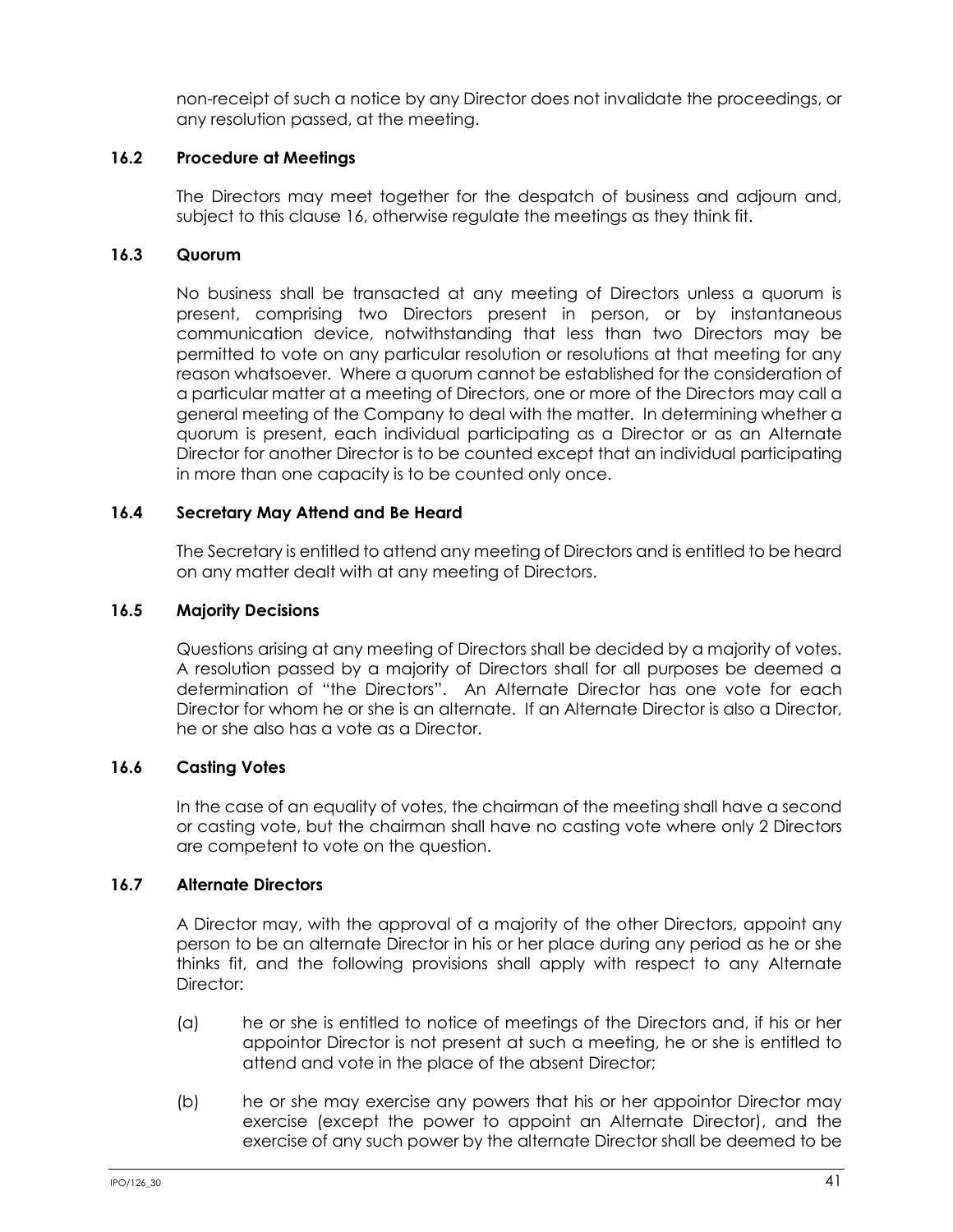the exercise of the power by his or her appointor Director;

- (c) he or she is subject to the provisions of this Constitution which apply to Directors, except that Alternate Directors are not entitled in that capacity to any remuneration from the Company (but Alternate Directors are entitled to reasonable travelling, accommodation and other expenses as the Alternate Director may properly incur in travelling to, attending and returning from meetings of Directors or meetings of a committees by the Directors of which the appointor is not present);
- (d) he or she is not required to hold any Shares;
- (e) his or her appointment may be terminated at any time by his or her appointor Director notwithstanding that the period of the appointment of the alternate Director has not expired, and the appointment shall terminate in any event if his or her appointor Director vacates office as a Director;
- (f) the appointment, or the termination of an appointment, of an alternate Director shall be effected by a written notice signed by the Director who made the appointment given to the Company; and
- (g) is, whilst acting as an Alternate Director, an officer of the Company and not the agent of the appointor and is responsible to the exclusion of the appointor for the Alternate Director's own acts and defaults.

### **16.8 Continuing Directors May Act**

In the event of a vacancy or vacancies in the office of a Director, the remaining Directors may act but, if the number of remaining Directors is not sufficient to constitute a quorum at a meeting of Directors, they may act only for the purposes of appointing a Director or Directors, or in order to convene a general meeting of the Company.

### **16.9 Chairman**

The Directors shall elect from their number a chairman of their meetings and may determine the period for which he or she is to hold office. Where a Directors' meeting is held and a chairman has not been elected or is not present at the meeting within 10 minutes after the time appointed for the meeting to begin, the Directors present shall elect one of their number to be the acting chairman of the meeting. The Directors may elect a Director as deputy chairman to act as chairman in the chairman's absence.

## <span id="page-48-0"></span>**16.10 Committees**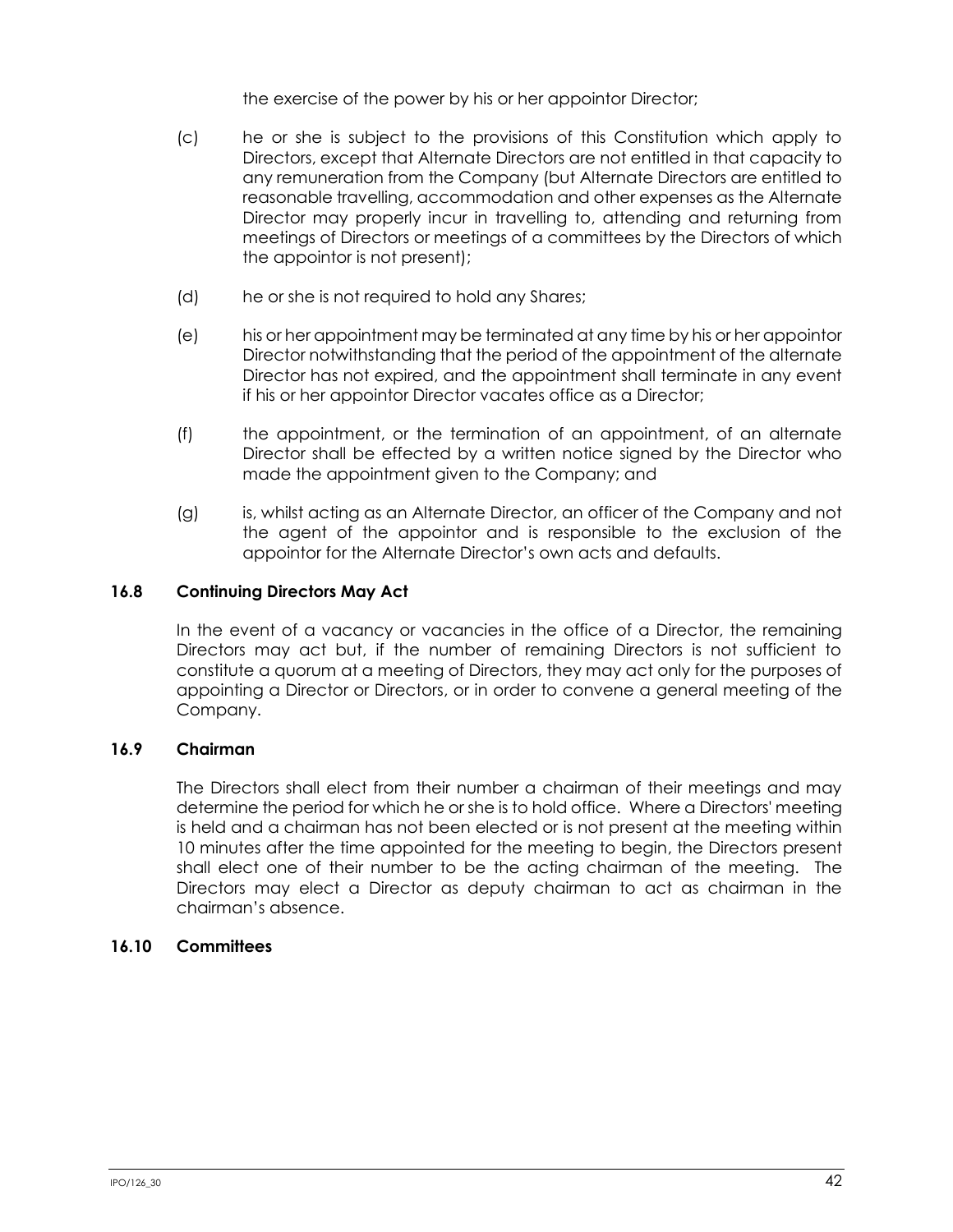The Directors may delegate any of their powers to a committee or committees consisting of such of their number as they think fit. The Directors may at any time revoke any such delegation of power. A committee to which any powers have been so delegated shall exercise the powers delegated in accordance with any directions of the Directors, and a power so exercised shall be deemed to have been exercised by the Directors. The members of such a committee may elect one of their number as chairman of their meetings. Questions arising at a meeting of a committee shall be determined by a majority of votes of the members present and voting. In the case of an equality of votes, the chairman shall have a casting vote. The provisions of this Constitution applying to meetings and resolutions of Directors apply, so far as they can and with any necessary changes, to meetings and resolutions of a committee of Directors, except to the extent they are contrary to any direction given under this clause [16.10.](#page-48-0)

## **16.11 Written Resolutions**

A resolution in writing signed by all the Directors for the time being (or their respective alternate Directors), except those Directors (or their alternates) who expressly indicate their abstention in writing to the Company and those who would not be permitted, by virtue of section 195 of the Corporations Act to vote, shall be as valid and effectual as if it had been passed at a meeting of the Directors duly convened and held. This resolution may consist of several documents in like form, each signed by one or more Directors. Copies of the documents to be signed under this clause must be sent to every Director who is entitled to vote on the resolution. The resolution is taken to have been passed when the last Director signs the relevant documents. A facsimile transmission, an email bearing the signature of the Director or an email of the Director addressed to another officer of the Company confirming agreement with the resolution and undertaking to sign the resolution as soon as practicable shall be deemed to be a document in writing signed by the Directors.

## **16.12 Defective Appointment**

All acts done by any meeting of the Directors or of a committee of Directors or by any person acting as a Director are, notwithstanding that it is afterwards discovered that there was some defect in the appointment of a person to be, or to act as, a Director, or that a person so appointed was disqualified, as valid as if the person had been duly appointed and was qualified to be a Director or to be a member of the committee.

## **16.13 Directors May Hold Other Offices**

A Director may hold any other office or place of profit in or in relation to the Company or a related body corporate of the Company (except that of auditor) in conjunction with his or her office of Director and on any terms as to remuneration or otherwise that the Directors shall approve.

## <span id="page-49-0"></span>**16.14 Directors May Hold Shares, etc.**

A Director may be or become a shareholder in or director of or hold any other office or place of profit in or in relation to any other company promoted by the Company or a related body corporate of the Company or in which the Company may be interested, whether as a vendor, shareholder or otherwise.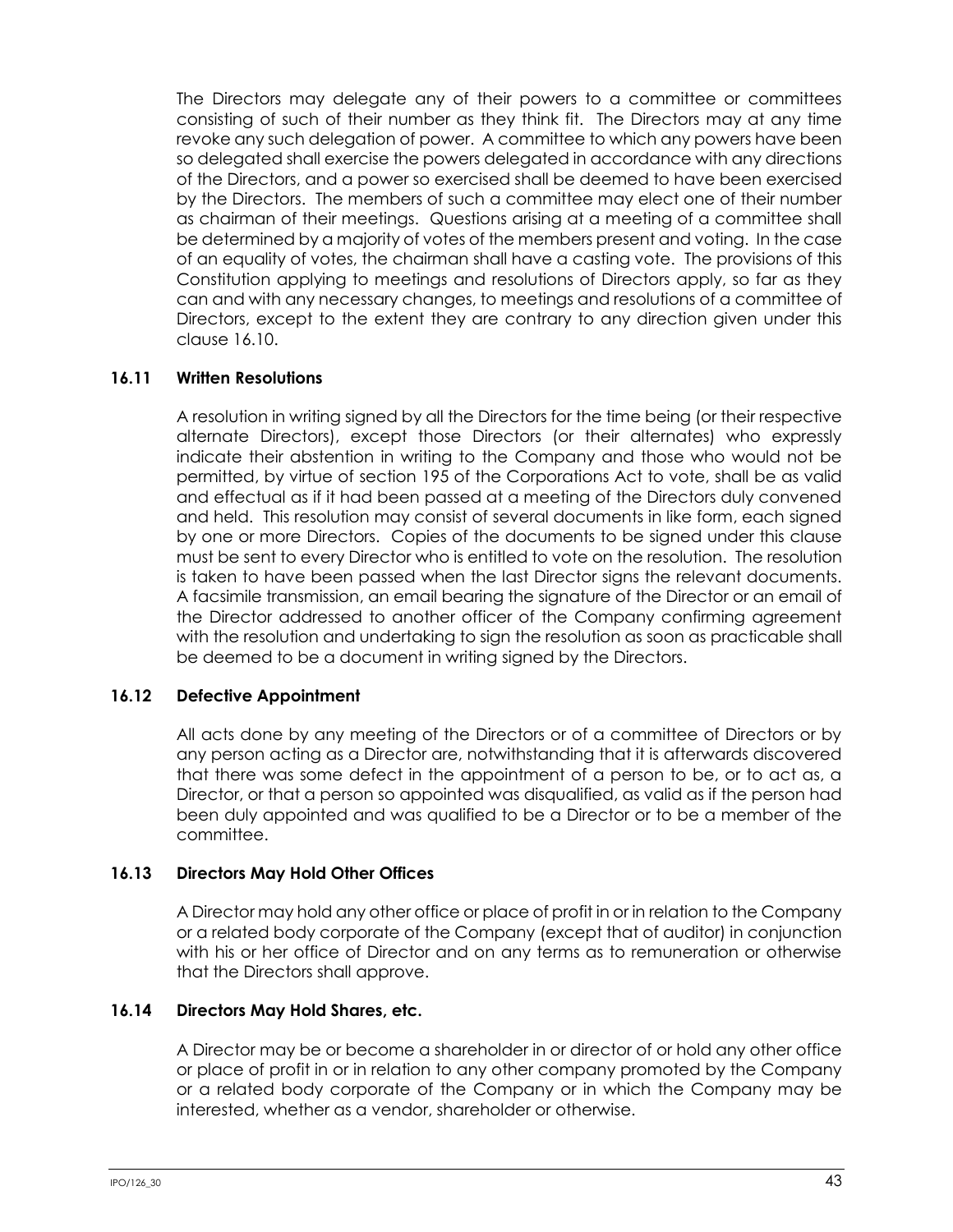# **16.15 Directors Not Accountable for Benefits**

No Director shall be accountable for any benefits received as the holder of any other office or place of profit in or in relation to the Company or any other company referred to in clause [16.14](#page-49-0) or as a shareholder in or director of any such company.

### **16.16 Disclosure of Interests in Related Matters**

As required by the Corporations Act, a Director must give the Directors notice of any material personal interest in a matter that relates to the affairs of the Company. No Director shall be disqualified by his office from contracting with the Company whether as vendor, purchaser or otherwise, nor shall any such contract or any contract or arrangement entered into by or on behalf of the Company in which any Director shall be in any way interested be avoided or prejudiced on that account, nor shall any Director be liable to account to the Company for any profit arising from any such contract or agreement by reason only of such Director holding that office or of the fiduciary relationship thereby established. A Director who has a material personal interest in a matter that is being considered at a meeting of Directors must not be present while the matter is being considered at the meeting or vote on that matter except where permitted by the Corporations Act. Nothing in this Constitution shall be read or construed so as to place on a Director any restrictions other than those required by the Corporations Act or the Listing Rules.

### **16.17 Disclosure of Shareholding**

A Director must give to the Company such information about the Shares or other securities in the Company in which the Director has a relevant interest and at the times that the Secretary requires, to enable the Company to comply with any disclosure obligations it has under the Corporations Act or the Listing Rules.

## **16.18 Related Body Corporate Contracts**

A Director shall not be deemed to be interested or to have been at any time interested in any contract or arrangement by reason only that in a case where the contract or arrangement has been or will be made with, for the benefit of, or on behalf of a Related Body Corporate, he or she is a shareholder in that Related Body Corporate.

## **16.19 Voting, Affixation of Seal**

A Director may in all respects act as a Director in relation to any contract or arrangement in which he or she is interested, including, without limiting the generality of the above, in relation to the use of the Company's common seal, but a Director may not vote in relation to any contract or proposed contract or arrangement in which the Director has directly or indirectly a material interest except as permitted by the Corporations Act.

# **16.20 Home Branch to be Advised**

The Directors shall advise the Home Branch without delay of any material contract involving Director's or Directors' interests. The advice shall include at least the following information:

(a) the names of the parties to the contract;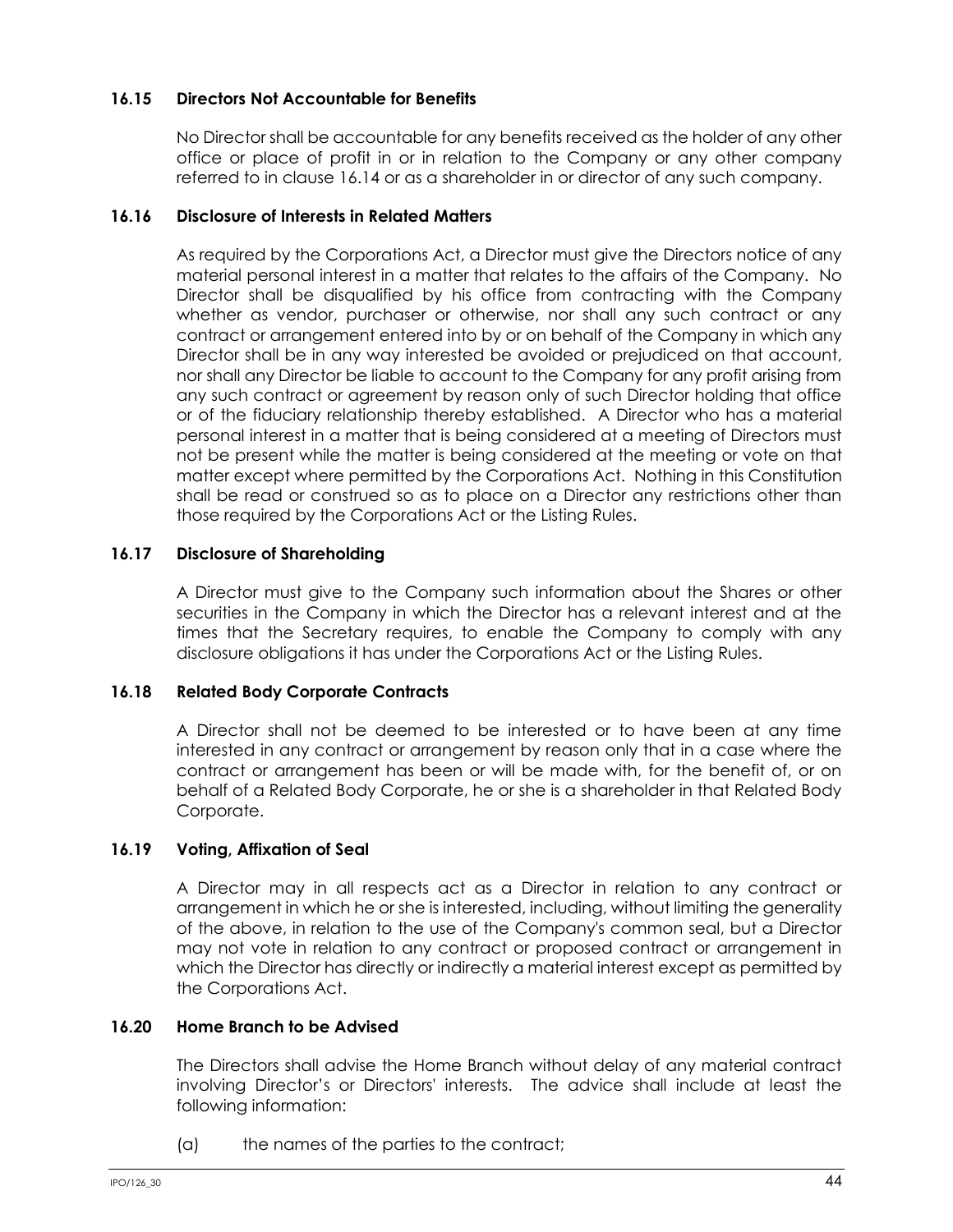- (b) the name or names of the Director or Directors who has or have any material interest in the contract;
- (c) particulars of the contract; and
- (d) particulars of the relevant Director's or Directors' interest or interests in that contract.

# **17. MEETING BY INSTANTANEOUS COMMUNICATION DEVICE**

## <span id="page-51-0"></span>**17.1 Meetings to be Effectual**

A Director shall be entitled to attend a Directors' meeting by means of an instantaneous communication device rather than in person. In those circumstances, a Director shall still receive all materials and information to be made available for the purposes of the Directors' meeting.

For the purposes of this Constitution, the contemporaneous linking together by instantaneous communication device of a number of consenting Directors not less than the quorum, whether or not any one or more of the Directors is out of Australia, shall be deemed to constitute a Directors' meeting and all the provisions of this Constitution as to the Directors' meetings shall apply to such meetings held by instantaneous communication device so long as the following conditions are met:

- (a) all the directors for the time being entitled to receive notice of the Directors' meeting (including any alternate for any Director) shall be entitled to notice of a meeting by instantaneous communication device for the purposes of such meeting. Notice of any such Directors' meeting shall be given on the instantaneous communication device or in any other manner permitted by this Constitution;
- (b) each of the Directors taking part in the Directors' meeting by instantaneous communication device must be able to hear each of the other Directors taking part at the commencement of the Directors' meeting; and
- (c) at the commencement of the Directors' meeting each Director must acknowledge his or her presence for the purpose of a Directors' meeting of the Company to all the other Directors taking part.

A Directors' meeting held by instantaneous communication device shall be deemed to have been held at the Registered Office.

## **17.2 Procedure at Meetings**

A Director may leave a Directors' meeting held under clause [17.1](#page-51-0) by informing the Chairman of the Directors' meeting and then disconnecting his instantaneous communication device. Unless this procedure has been followed a Director shall be conclusively presumed to have been present and to have formed part of the quorum at all times during the Directors' meeting by instantaneous communication device.

## **17.3 Minutes**

A minute of the proceedings at a meeting held under clause [17.1](#page-51-0) shall be sufficient evidence of such proceedings and of the observance of all necessary formalities if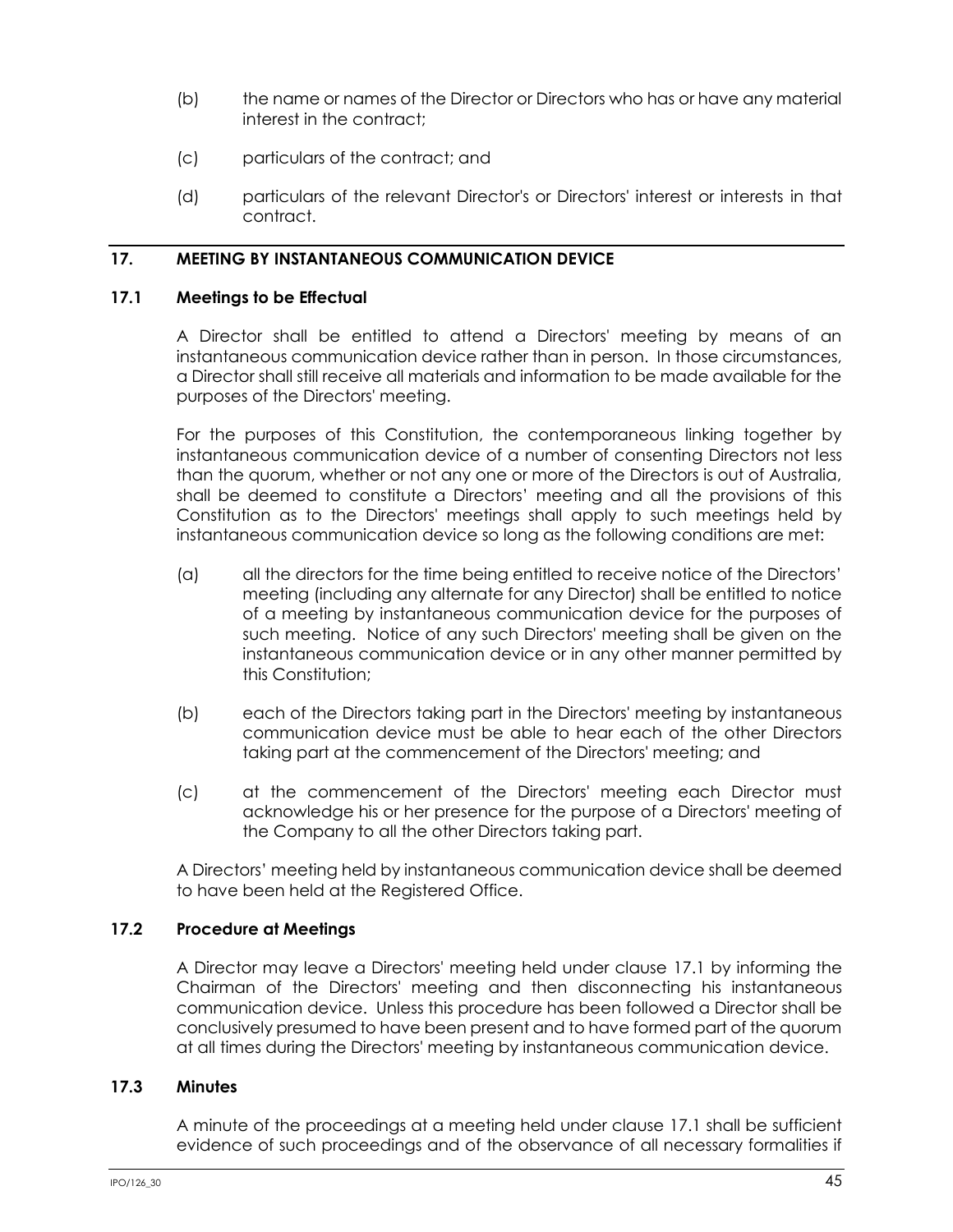certified as a correct minute by the chairman or the person taking the chair at the meeting under clause [17.1.](#page-51-0)

# **17.4 Definition**

For the purposes of this Constitution, "**instantaneous communication device**" shall include telephone, television or any other audio or visual device which permits instantaneous communication.

# **18. MANAGING AND EXECUTIVE DIRECTORS AND SECRETARIES**

## **18.1 Appointment**

The Directors may from time to time appoint one or more of their number to the office of managing director (**Managing Director**) of the Company or to any other office, (except that of auditor), or employment under the Company, either for a fixed term or at will, but not for life and, subject to the terms of any agreement entered into in a particular case, may revoke any such appointment. A Director other than a Managing Director so appointed is in this Constitution referred to as an executive director (**Executive Director**). The appointment of a Managing Director or Executive Director so appointed automatically terminates if he ceases for any reason to be a Director.

# **18.2 Remuneration**

Subject to clause [14.7,](#page-44-1) a Managing Director or Executive Director shall, subject to the terms of any agreement entered into in a particular case, receive remuneration (whether by way of salary, commission or participation in profits, or partly in one way and partly in another) as the Directors may determine.

# **18.3 Powers**

The Directors may, upon such terms and conditions and with such restrictions as they think fit, confer upon a Managing Director or Executive Director any of the powers exercisable by them. Any powers so conferred may be concurrent with, or be to the exclusion of, the powers of the Directors. The Directors may at any time withdraw or vary any of the powers so conferred on a Managing Director or Executive Director.

## <span id="page-52-0"></span>**18.4 Rotation**

Subject to claus[e 14.2,](#page-42-2) a Managing Director shall not retire by rotation, but Executive Directors shall.

## **18.5 Secretary**

A Secretary of the Company shall hold office on such terms and conditions, as to remuneration and otherwise, as the Directors determine. There must be at least one Secretary of the Company at all times.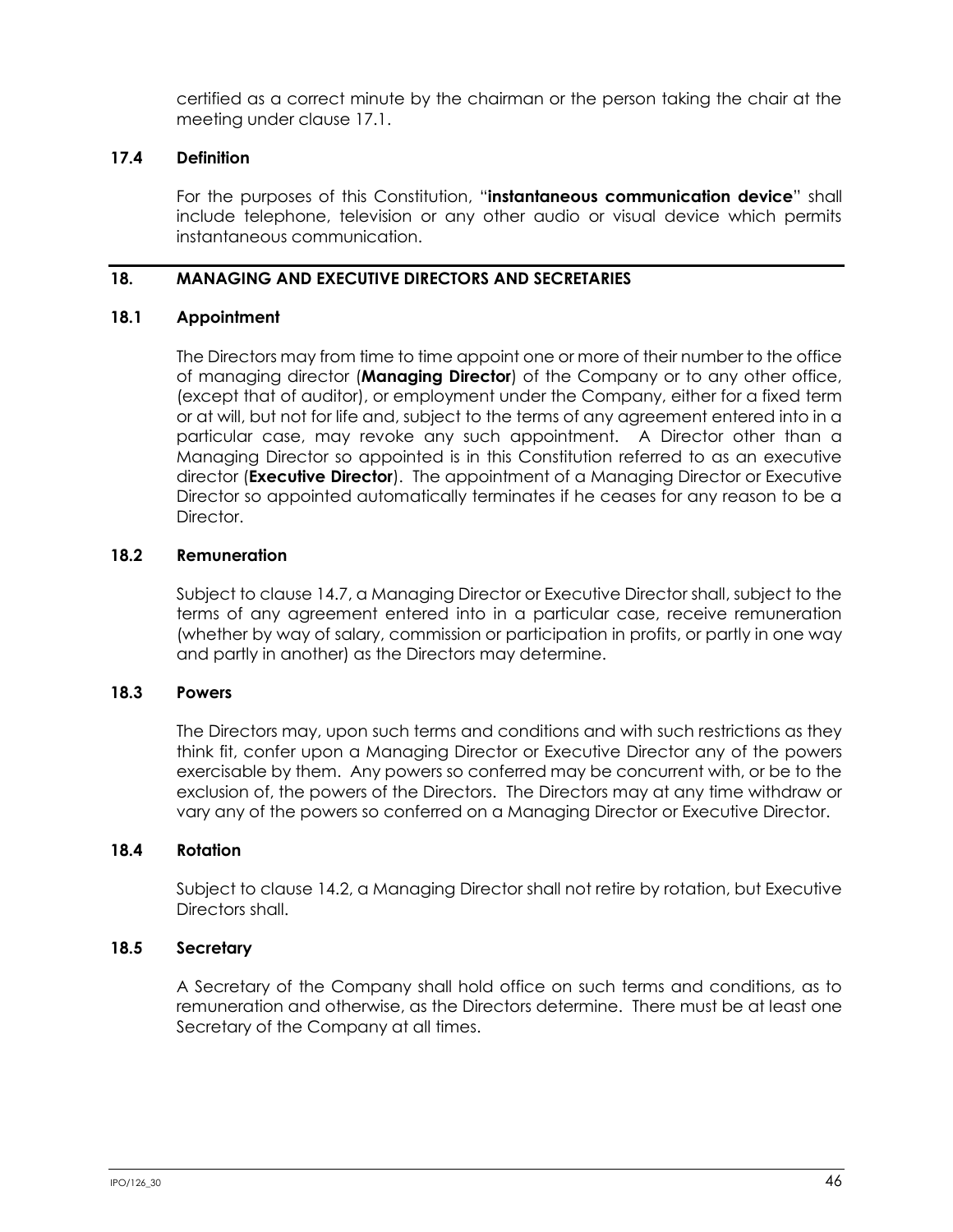# **19. SEALS**

## <span id="page-53-1"></span>**19.1 Common Seal**

Subject to the Corporations Act, the Company may have a Seal. The Directors shall provide for the safe custody of the Seal. The Seal shall only be used by the authority of the Directors, or of a committee of the Directors authorised by the Directors to authorise the use of the Seal. Every document to which the Seal is affixed shall be signed by a Director and countersigned by another Director, (who may be an alternate Director) a Secretary or another person appointed by the Directors to countersign that document or a class of documents in which that document is included.

### **19.2 Execution of Documents Without a Seal**

Without limiting the ways a document can be signed under the Corporations Act, the Company may execute a document without using the Seal if the document is signed by:

- (a) two Directors;
- (b) a Director and a Secretary; or
- (c) any person or persons authorised by the Directors for the purposes of executing that document or the class of document to which that document belongs.

# <span id="page-53-0"></span>**19.3 Share Seal**

Subject to the Corporations Act, the Company may have a duplicate Seal, known as the Share Seal, which shall be a facsimile of the Seal with the addition on its face of the words "**Share Seal**", and the following provisions shall apply to its use:

- (a) any certificate for Shares may be issued under the Share Seal and if so issued shall be deemed to be sealed with the Seal;
- (b) subject to the following provisions of this clause [19.3,](#page-53-0) the signatures required by clause [19.1](#page-53-1) on a document to which the Seal is affixed may be imposed by some mechanical means;
- (c) subject to the following provisions of this clause [19.3,](#page-53-0) the Directors may determine the manner in which the Share Seal shall be affixed to any document and by whom a document to which the Share Seal is affixed shall be signed, and whether any signature so required on such a document must be actually written on the document or whether it may be imposed by some mechanical means;
- <span id="page-53-2"></span>(d) the only documents on which the Share Seal may be used shall be Share or stock unit certificates, debentures or certificates of debenture stock, secured or unsecured notes, option certificates and any certificates or other documents evidencing any Share Options or rights to take up any Shares in or debenture stock or debentures or notes of the Company; and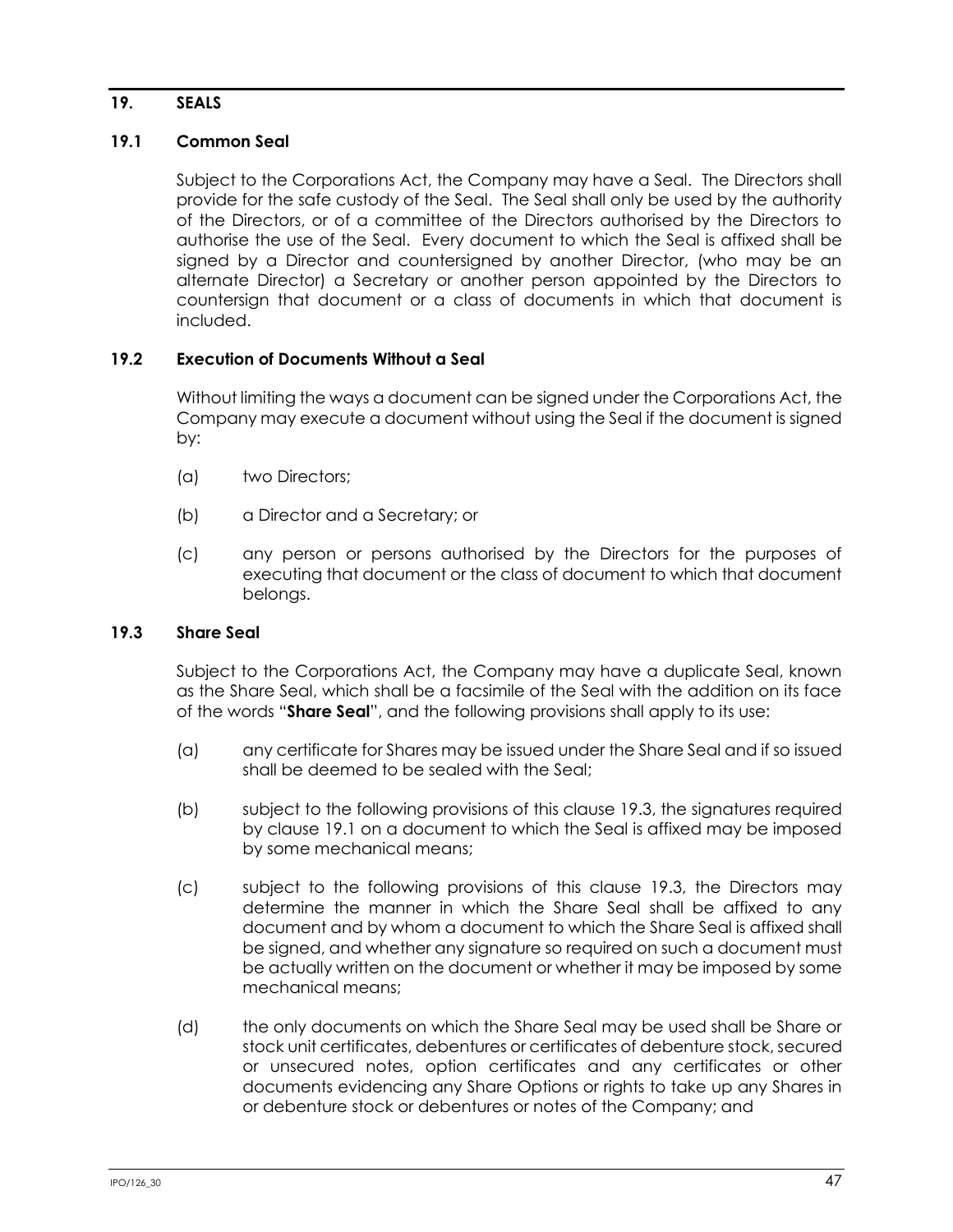(e) signatures shall not be imposed by mechanical means nor (except when the requirements of clause [19.1](#page-53-1) as to signatures are complied with) shall the Share Seal be used on any certificate or other document mentioned in clause [19.3\(d\)](#page-53-2) unless the certificate or other document has first been approved for sealing or signature (as the case may be) by the Board or other authorised person or persons.

## **20. ACCOUNTS, AUDIT AND RECORDS**

### **20.1 Accounting records to be kept**

The Directors shall cause proper accounting and other records to be kept by the Company and shall distribute copies of the Company's accounts and reports as required by the Corporations Act and the Listing Rules.

### **20.2 Audit**

The Company shall comply with the requirements of the Corporations Act and the Listing Rules as to the audit of accounts, registers and records.

#### **20.3 Inspection**

The Directors shall determine whether and to what extent, and at what time and places and under what conditions, the accounting records and other documents of the Company or any of them will be open to the inspection of Shareholders other than Directors. A Shareholder other than a Director shall not be entitled to inspect any document of the Company except as provided by law or authorised by the Directors or by the Company in general meeting.

### **21. MINUTES**

#### **21.1 Minutes to be Kept**

The Directors shall cause to be kept, in accordance with section 1306 of the Corporations Act, minutes of:

- (a) all proceedings of general meetings and Directors meetings; and
- (b) all appointments of Officers and persons ceasing to be Officers.

#### **21.2 Signature of Minutes**

All minutes shall be signed by the chairman of the meeting at which the proceedings took place or by the chairman of the next succeeding meeting.

### **21.3 Requirements of the Corporations Act**

The Company and the Officers shall comply with the requirements of Part 2G.3 of Chapter 2G of the Corporations Act.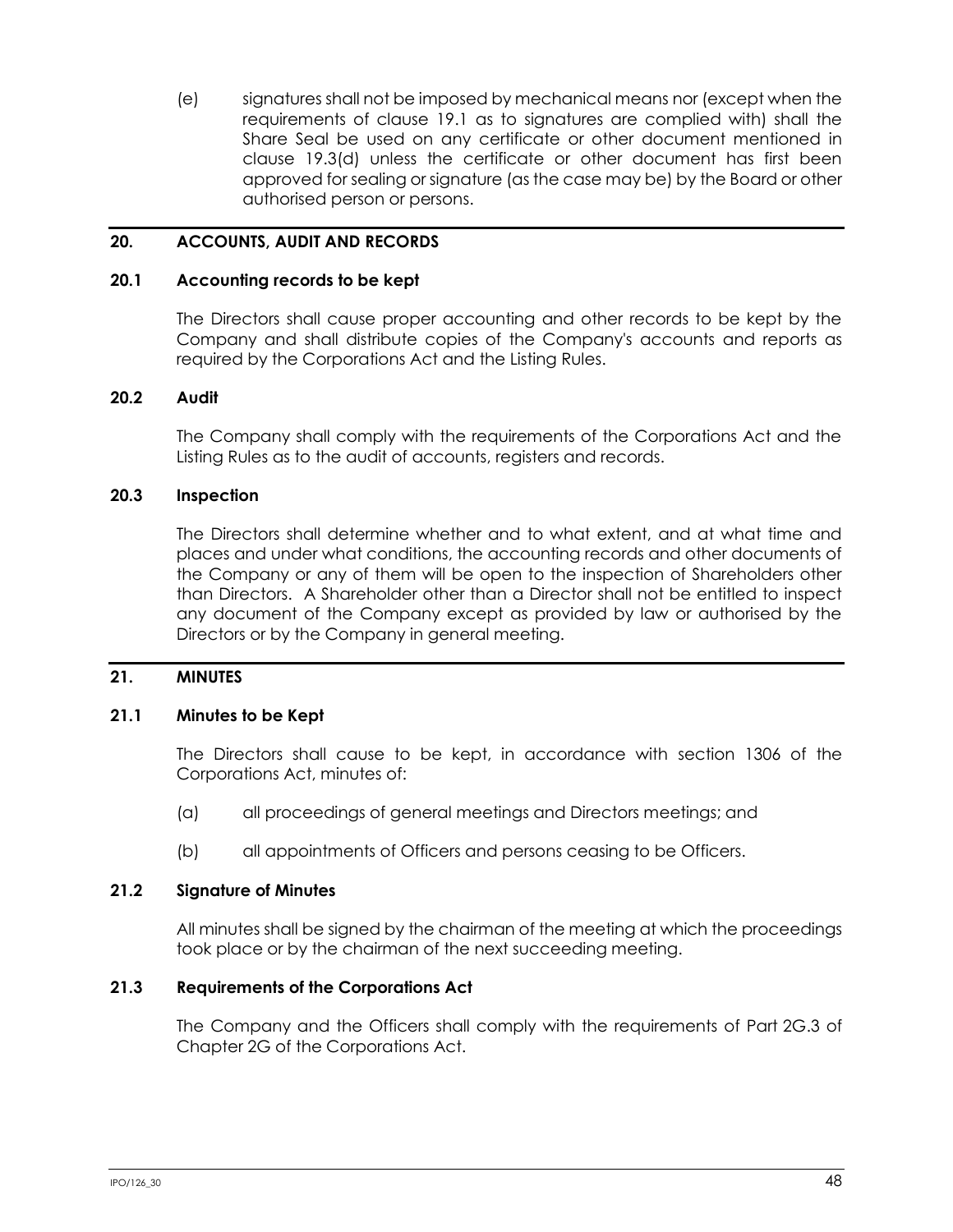# <span id="page-55-0"></span>**22. DIVIDENDS AND RESERVES**

### **22.1 Dividends**

Subject to and in accordance with the Corporations Act, the Listing Rules, the rights of any preference Shareholders and to the rights of the holders of any shares created or raised under any special arrangement as to dividend, the Directors may from time to time decide to pay a dividend to the Shareholders entitled to the dividend which shall be payable on all Shares according to the proportion that the amount paid (not credited) is of the total amounts paid and payable (excluding amounts credited) in respect of such Shares. The Directors may rescind a decision to pay a dividend if they decide, before the payment date, that the Company's financial position no longer justifies the payment.

## **22.2 Interim Dividend**

The Directors may from time to time pay to the Shareholders any interim dividends that they may determine.

### **22.3 No Interest**

No dividend shall carry interest as against the Company.

### **22.4 Reserves**

The Directors may set aside out of the profits of the Company any amounts that they may determine as reserves, to be applied at the discretion of the Directors, for any purpose for which the profits of the Company may be properly applied. Pending any application of the reserves, the Directors may invest or use the reserves in the business of the Company or in other investments as they think fit. Any amount set aside as a reserve is not required to be held separately from the Company's other assets and may be used by the Company or invested as the Directors think fit.

## **22.5 Carrying forward profits**

The Directors may carry forward any part of the profits of the Company that it decides not to distribute as dividends without transferring those profits to a reserve.

## **22.6 Alternative Method of Payment of Dividend**

When declaring any dividend and subject at all times to the Corporations Act and the Listing Rules, the Directors may:

(a) direct payment of the dividend to be made wholly or in part by the distribution of specific assets or documents of title (including, without limitation, paid-up Shares, debentures or debenture stock of this or any other company, gold, gold or mint certificates or receipts and like documents) or in any one or more of these ways, and where any difficulty arises with regard to the distribution the Directors may settle it as they think expedient and in particular may issue fractional certificates and may fix the value for distribution of specific assets or any part of them and may determine that cash payments shall be made to any Shareholders upon the basis of the value so fixed in order to adjust the rights of all parties and may vest any of these specific assets in trustees upon trusts for the persons entitled to the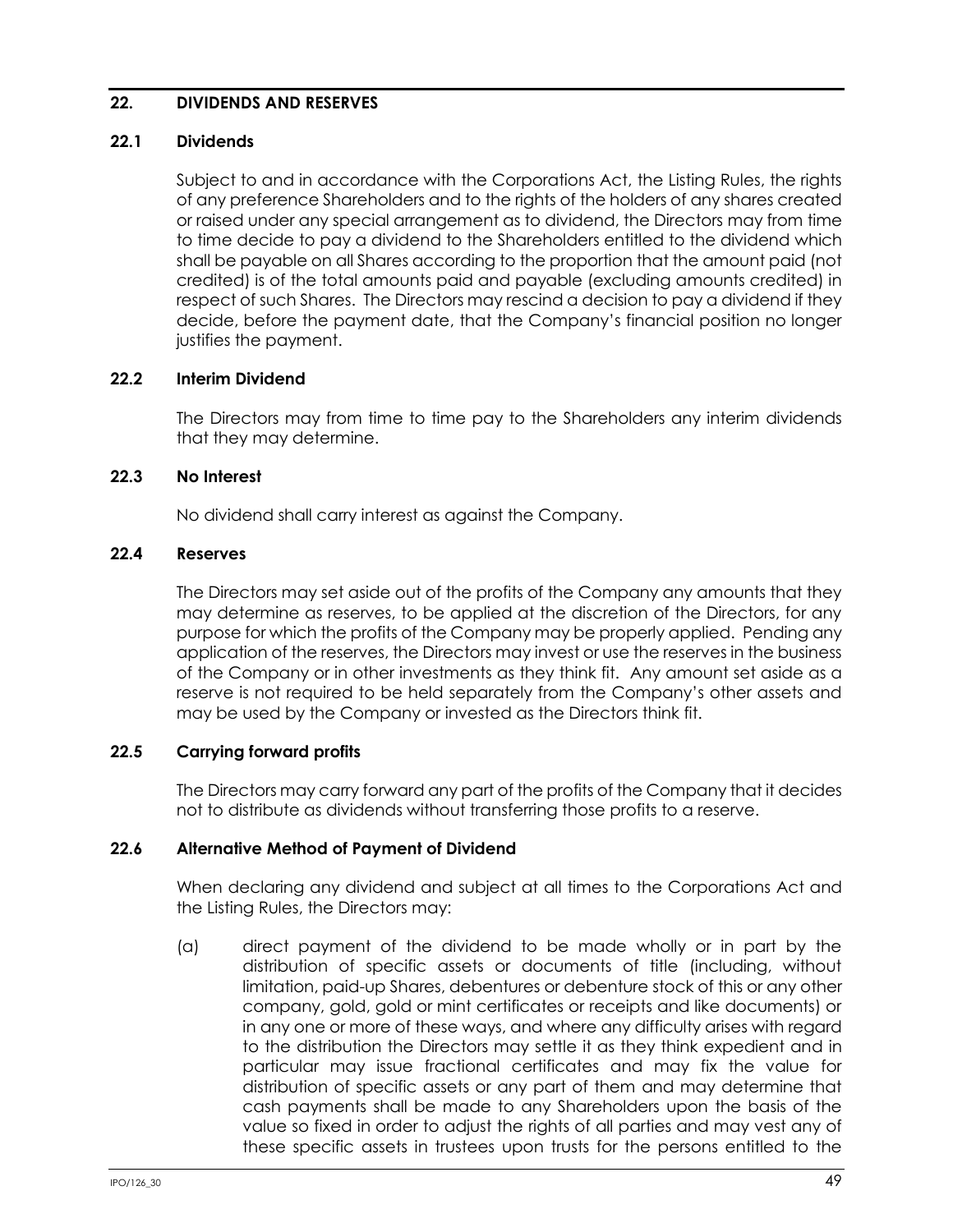dividend as may seem expedient to the Directors; or

(b) direct that a dividend be payable to particular Shareholders wholly or partly out of any particular fund or reserve or out of profits derived from any particular source and to the remaining Shareholders wholly or partly or of any other particular fund or reserve or out of profits derived from any other particular source and may so direct notwithstanding that by so doing the dividend will form part of the assessable income for taxation purposes of some Shareholders and will not form part of the assessable income of others.

For the purposes of this clause, the Company is authorised to distribute securities of another body corporate by way of dividend and, on behalf of the Shareholders, provide the consent of each Shareholder to becoming a member of that body corporate and the agreement of each Shareholder to being bound by the constitution of that body corporate.

## **22.7 Shareholders entitled to dividend**

Subject to this Constitution, a dividend in respect of a Share is payable to the person registered as the holder of that share:

- (a) if the Directors have fixed a time for determining entitlements to the dividend, at that time; and
- (b) in any other case, on the date on which the dividend is paid.

### **22.8 Payment of Dividends**

Any dividend payable may be paid by:

- (a) cheque sent through the mail directed to:
	- (i) the address of the Shareholder shown in the Register or to the address of the joint holders of Shares shown first in the Register; or
	- (ii) an address which the Shareholder has, or joint holders have, in writing notified the Company as the address to which dividends should be sent;
- (b) electronic funds transfer to an account with a bank or other financial institution nominated by the Shareholder and acceptable to the Company; or
- (c) any other means determined by the Directors.

# **22.9 Unclaimed Dividends**

Except as otherwise provided by statute, all dividends unclaimed for one year after having been declared may be invested or otherwise made use of by the Directors for the benefit of the Company until claimed.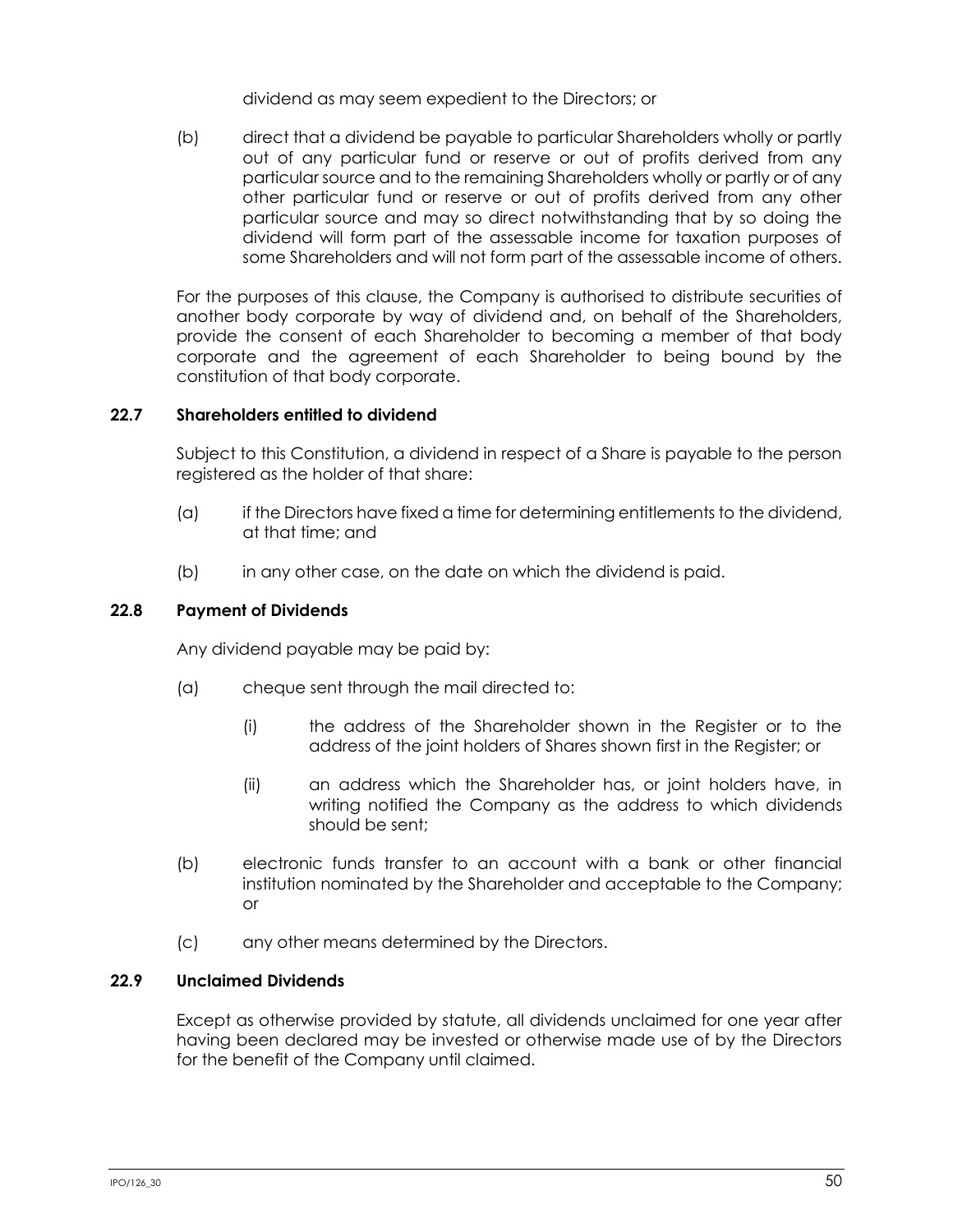# **22.10 Breach of Restriction Agreement**

In the event of a breach of the Listing Rules relating to Restricted Securities or of any escrow arrangement entered into by the Company under the Listing Rules in relation to any Shares which are classified under the Listing Rules or by ASX as Restricted Securities, the Shareholder holding the Shares in question shall cease to be entitled to be paid any dividends in respect of those Shares for so long as the breach subsists.

# **23. CAPITALISATION OF PROFITS**

## <span id="page-57-1"></span>**23.1 Capitalisation**

The Directors, subject to the Listing Rules and any rights or restrictions for the time being attached to any class or class of shares, may from time to time resolve to capitalise any amount, being the whole or a part of the amount for the time being standing to the credit of any reserve account or the profit and loss account or otherwise available for distribution to Shareholders, and that that amount be applied, in any of the ways mentioned in clause [23.2](#page-57-0) for the benefit of Shareholders in the proportions to which those Shareholders would have been entitled in a distribution of that amount by way of dividend.

# <span id="page-57-0"></span>**23.2 Application of Capitalised Amounts**

The ways in which an amount may be applied for the benefit of Shareholders under claus[e 23.1](#page-57-1) are:

- <span id="page-57-2"></span>(a) in paying up any amounts unpaid on Shares held by Shareholders;
- <span id="page-57-3"></span>(b) in paying up in full, at an issue price decided by Director's resolution, unissued Shares or debentures to be issued to Shareholders as fully paid; or
- (c) partly as mentioned in paragraph [\(a\)](#page-57-2) and partly as mentioned in paragraph [\(b\).](#page-57-3)

# **23.3 Procedures**

The Directors shall do all things necessary to give effect to the resolution referred to in clause [23.1](#page-57-1) and, in particular, to the extent necessary to adjust the rights of the Shareholders among themselves, may:

- (a) issue fractional certificates or make cash payments in cases where Shares or debentures could only be issued in fractions; and
- <span id="page-57-4"></span>(b) authorise any person to make, on behalf of all the Shareholders entitled to any further Shares or debentures upon the capitalisation, an agreement with the Company providing for the issue to them, credited as fully paid up, of any further Shares or debentures or for the payment up by the Company on their behalf of the amounts or any part of the amounts remaining unpaid on their existing Shares by the application of their respective proportions of the sum resolved to be capitalised,

and any agreement made under an authority referred to in paragraph [\(b\)](#page-57-4) is effective and binding on all the Shareholders concerned.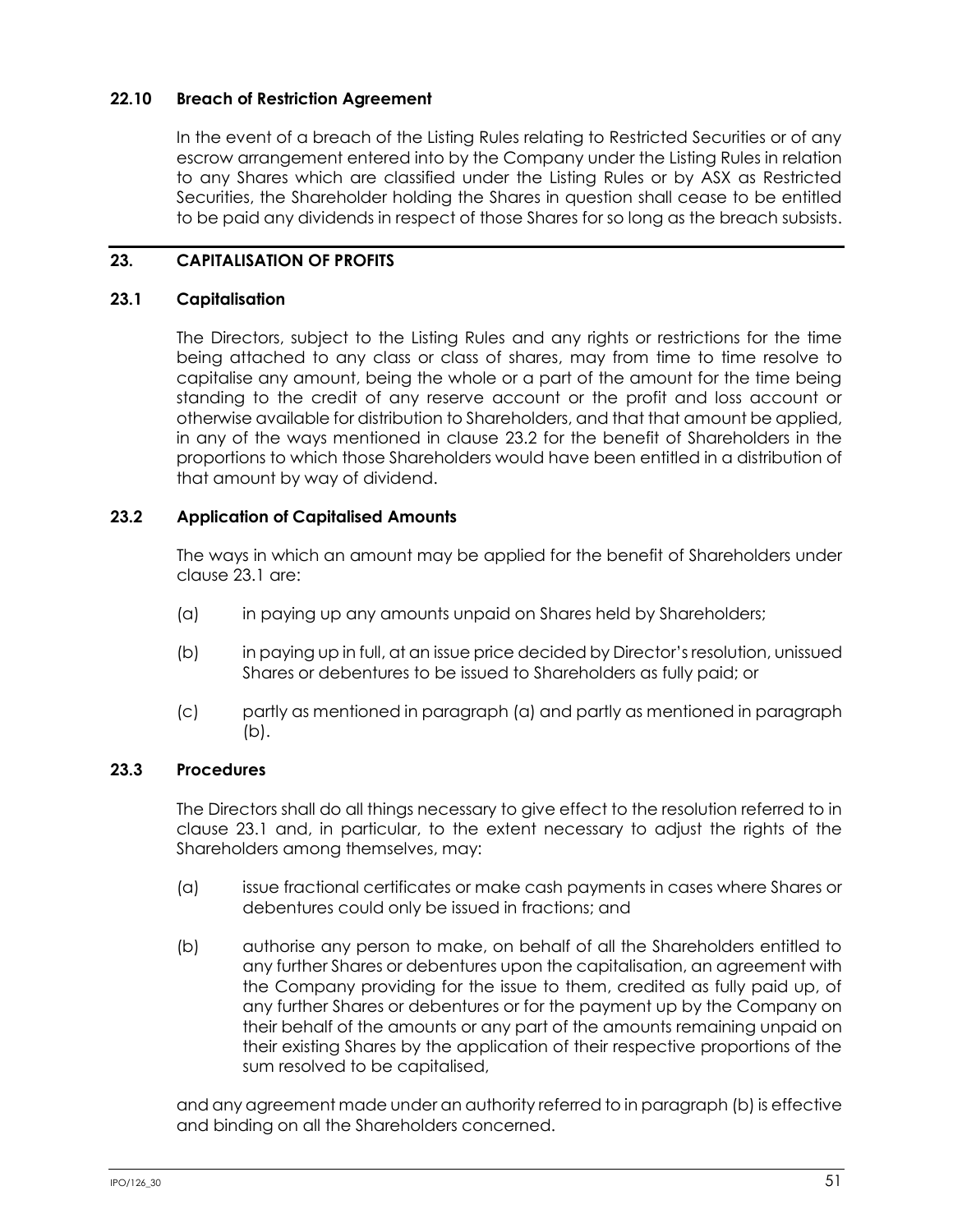# **24. BONUS SHARE PLAN**

### <span id="page-58-0"></span>**24.1 Authorisation of Bonus Share Plan**

Subject to the Listing Rules and the Corporations Act, the Company may, by ordinary resolution in general meeting, authorise the Directors to implement a Bonus Share Plan on such terms and conditions as are referred to in the resolution and which plan provides for any dividend which the Directors may declare from time to time under clause [22,](#page-55-0) less any amount which the Company shall either pursuant to this Constitution or any law be entitled or obliged to retain, not to be payable on Shares which are participating Shares in the Bonus Share Plan but for those Shares to carry instead an entitlement to receive an allotment of additional fully paid ordinary Shares to be issued as bonus Shares.

## **24.2 Amendment and Revocation**

Any resolution passed by the Company in general meeting pursuant to clause [24.1](#page-58-0) may, at any time, be amended or revoked by the Company by ordinary resolution in general meeting.

## **25. DIVIDEND REINVESTMENT PLAN**

### <span id="page-58-1"></span>**25.1 Authorisation of Dividend Reinvestment Plan**

Subject to the Listing Rules and the Corporations Act, the Company may, by resolution of the Directors, implement a Dividend Reinvestment Plan on such terms and conditions as are referred to in the resolution and which plan provides for any dividend which the Directors may declare from time to time under clause [22](#page-55-0) and payable on Shares which are participating Shares in the Dividend Reinvestment Plan, less any amount which the Company shall either pursuant to this Constitution or any law be entitled or obliged to retain, to be applied by the Company to the payment of the subscription price of ordinary fully paid Shares.

### **25.2 Amendment and Revocation**

Any resolution passed by the Directors pursuant to clause [25.1](#page-58-1) may, at any time, be amended or revoked by the Company by ordinary resolution in general meeting.

## **26. NOTICES**

### **26.1 Service by the Company to Shareholders**

A notice may be given by the Company to any Shareholder either by:

- (a) serving it on him or her personally; or
- (b) sending it by post to the Shareholder at his or her address as shown in the Register of Shareholders or the address supplied by the Shareholder to the Company for the giving of notices to this person. Notices to Shareholders whose registered address is outside Australia shall be sent by airmail or, where applicable, by the means provided for by clause [26.9;](#page-60-0) or
- (c) sending it by fax or other electronic means (including providing a URL link to any document or attachment) to the fax number or electronic address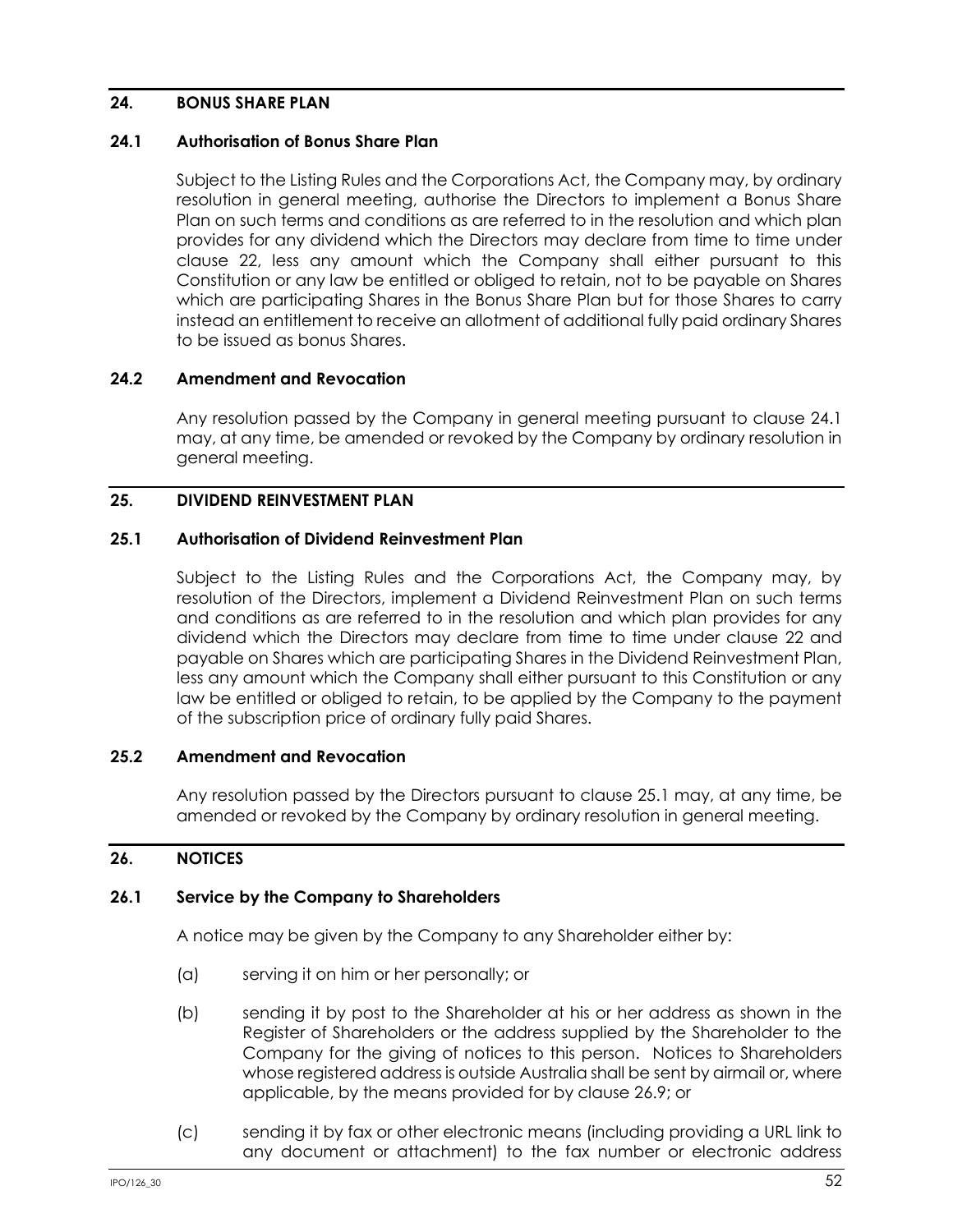nominated by the Shareholder for giving notices.

### **26.2 Service of notices by the Company to Directors**

A notice may be given by the Company to a Director or Alternate Director by:

- (a) serving it on him or her personally;
- (b) sending it by ordinary post to his or her usual residential or business address, or any other address he or she has supplied to the Company for giving notices;
- (c) sending it by fax or other electronic means (including providing a URL link to any document or attachment) to the fax number or electronic address he or she has supplied to the Company for giving notices.

### **26.3 Service of notices by Directors, Alternate Directors and Shareholders to the Company**

Without limiting any other way that a communication may be given under the Corporations Act, a notice may be given by a Director or Alternate Director or a Shareholder to the Company by:

- (a) delivering it to the Company's registered office;
- (b) sending it by ordinary post to the Company's registered office;
- (c) sending it by fax or other electronic means to the principal fax number or electronic address at the Company's registered office.

### **26.4 Deemed receipt of Notice**

A notice will be deemed to be received by a Shareholder when:

- (a) where a notice is served personally, service of the notice shall be deemed to be effected when hand delivered to the member in person;
- (b) where a notice is sent by post, service of the notice shall be deemed to be effected by properly addressing, pre-paying and posting a letter containing the notice, and to have been effected, in the case of a notice of a meeting, on the date after the date of its posting and, in any other case, at the time at which the letter would be delivered in the ordinary course of post;
- (c) where a notice is sent by facsimile, service of the notice shall be deemed to be effected upon confirmation being received by the Company that all pages of the notice have been successfully transmitted to the Shareholder's facsimile machine at the facsimile number nominated by the Shareholder; and
- (d) where a notice is sent to an electronic address by electronic means, service of the notice shall be deemed to be effected once sent by the Company to the electronic address nominated by the Shareholder (regardless of whether or not the notice is actually received by the Shareholder).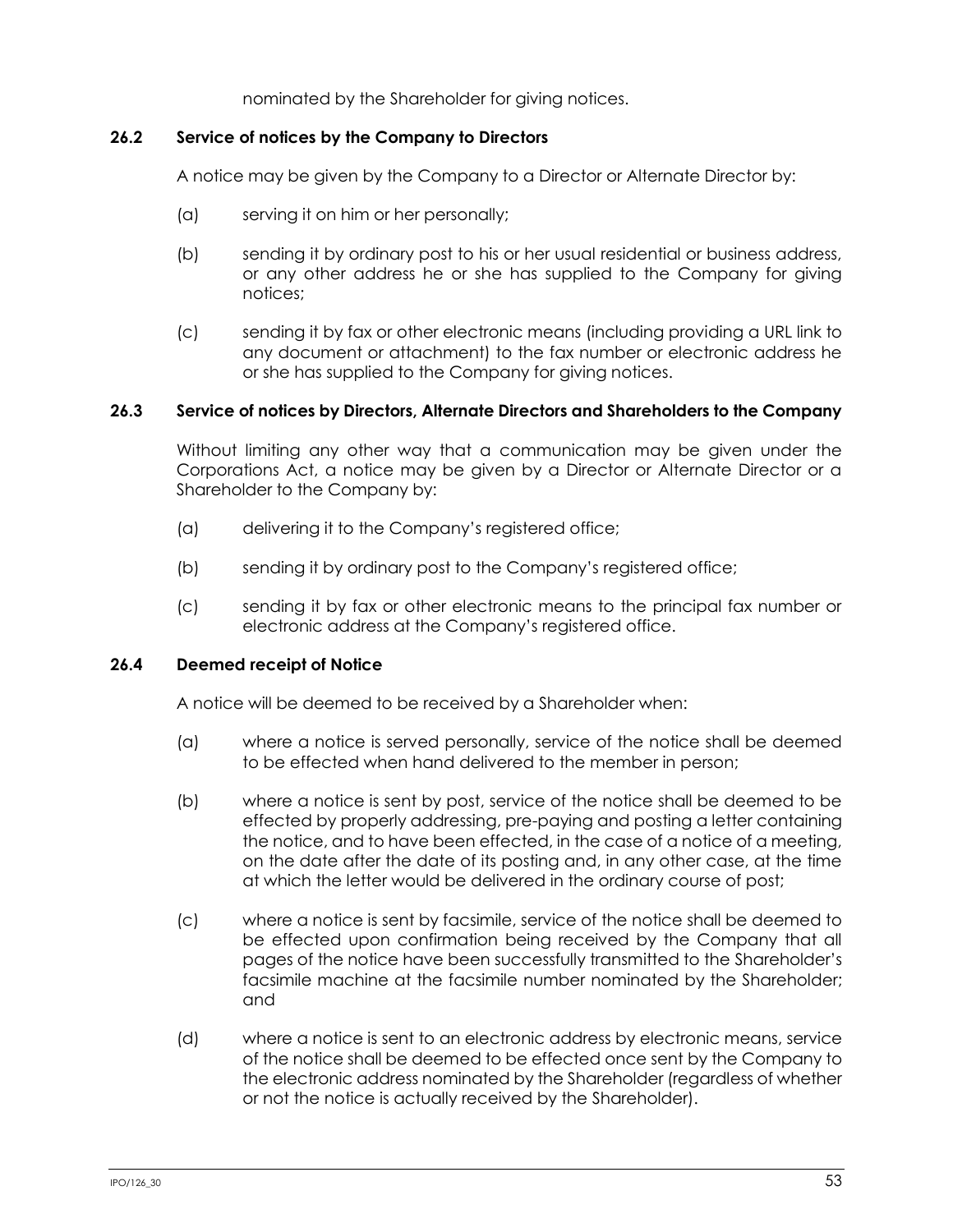# **26.5 Notice to Joint Holders**

A notice may be given by the Company to the joint holders of a Share by giving the notice to the joint holder first named in the Register of Shareholders in respect of the Share.

## **26.6 Notices to Personal Representatives and Others**

A notice may be given by the Company to a person entitled to a Share in consequence of the death or bankruptcy of a Shareholder by serving it on him or her or by sending it to him or her by post addressed to the person by name or by the title or representative of the deceased or assignee of the bankrupt, or by any like description, at the address (if any) supplied for the purpose by the person or, if such an address has not been supplied, at the address to which the notice might have been sent if the death or bankruptcy had not occurred.

### **26.7 Persons Entitled to Notice**

Notice of every general meeting shall be given to each person who at the time of giving the notice is:

- (a) a Shareholder;
- (b) a person entitled to a Share in consequence of the death or bankruptcy of a Shareholder who, but for his death or bankruptcy, would be entitled to receive notice of the meeting;
- (c) a Director or Alternate Director;
- (d) the auditor for the time being of the Company; and
- (e) if the Company has issued and there are currently any Listed Securities, the Home Branch,

unless that person waives the right to receive notice by written notice to the Company. No other person is entitled to receive notices of general meetings.

### **26.8 Change of Address**

The Company shall acknowledge receipt of all notifications of change of address by Shareholders.

### <span id="page-60-0"></span>**26.9 Incorrect Address**

Where the Company has bona fide reason to believe that a Shareholder is not known at his or her registered address, and the Company has subsequently made an enquiry in writing at that address as to the whereabouts of the Shareholder and this enquiry either elicits no response or a response indicating that the Shareholder or his present whereabouts are unknown, all future notices will be deemed to be given to the Shareholder if the notice is exhibited in the Registered Office (or, in the case of a Shareholder registered on a Branch Register, in a conspicuous place in the place where the Branch Register is kept) for a period of 48 hours (and shall be deemed to be duly served at the commencement of that period) unless and until the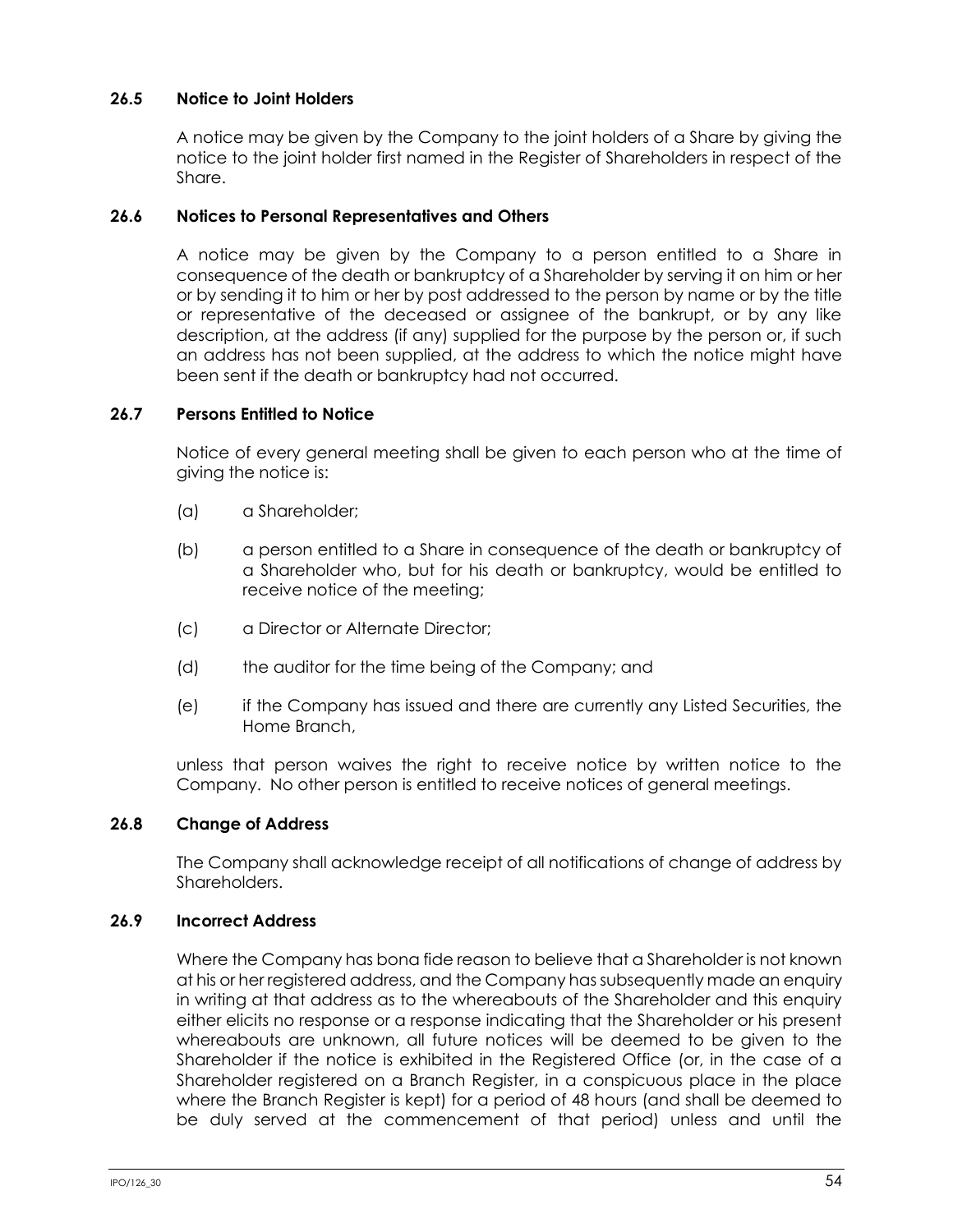Shareholder informs the Company of a new address to which the Company may send him notices (which new address shall be deemed his registered address).

# **27. WINDING UP**

# **27.1 Distribution in Kind**

If the Company is wound up, the liquidator may, with the authority of a special resolution, divide among the Shareholders in kind the whole or any part of the property of the Company, and may for that purpose set a value as the liquidator considers fair upon any property to be so decided, and may determine how the division is to be carried out as between the Shareholders or different classes of Shareholders. No member is obliged to accept any Shares, securities or other assets in respect of which there is any liability.

## **27.2 Trust for Shareholders**

The liquidator may, with the authority of a special resolution, vest the whole or any part of any property in trustees upon such trusts for the benefit of the contributories as the liquidator thinks fit, but so that no Shareholder is compelled to accept any Shares or other securities in respect of which there is any liability.

# **27.3 Distribution in Proportion to Shares Held**

Subject to the rights of Shareholders (if any) entitled to Shares with special rights in a winding-up and the Corporations Act all monies and property that are to be distributed among Shareholders on a winding-up, shall be distributed in proportion to the Shares held by them respectively, irrespective of the amount paid-up or credited as paid-up on the Shares.

# <span id="page-61-0"></span>**28. INDEMNITIES AND INSURANCE**

## **28.1 Liability to Third Parties**

To the extent permitted by law, the Company:

- (a) indemnifies and agrees to keep indemnified every Director, executive officer or Secretary of the Company; and
- (b) may, by deed, indemnify or agree to indemnify an officer (other than a Director, executive officer or Secretary) of the Company,

against a liability to another person, other than the Company or a related body corporate of the Company, PROVIDED THAT:

- (c) the provisions of the Corporations Act (including, but not limited to, Chapter 2E) are complied with in relation to the giving of the indemnity; and
- (d) the liability does not arise in respect of conduct involving a lack of good faith on the part of the officer.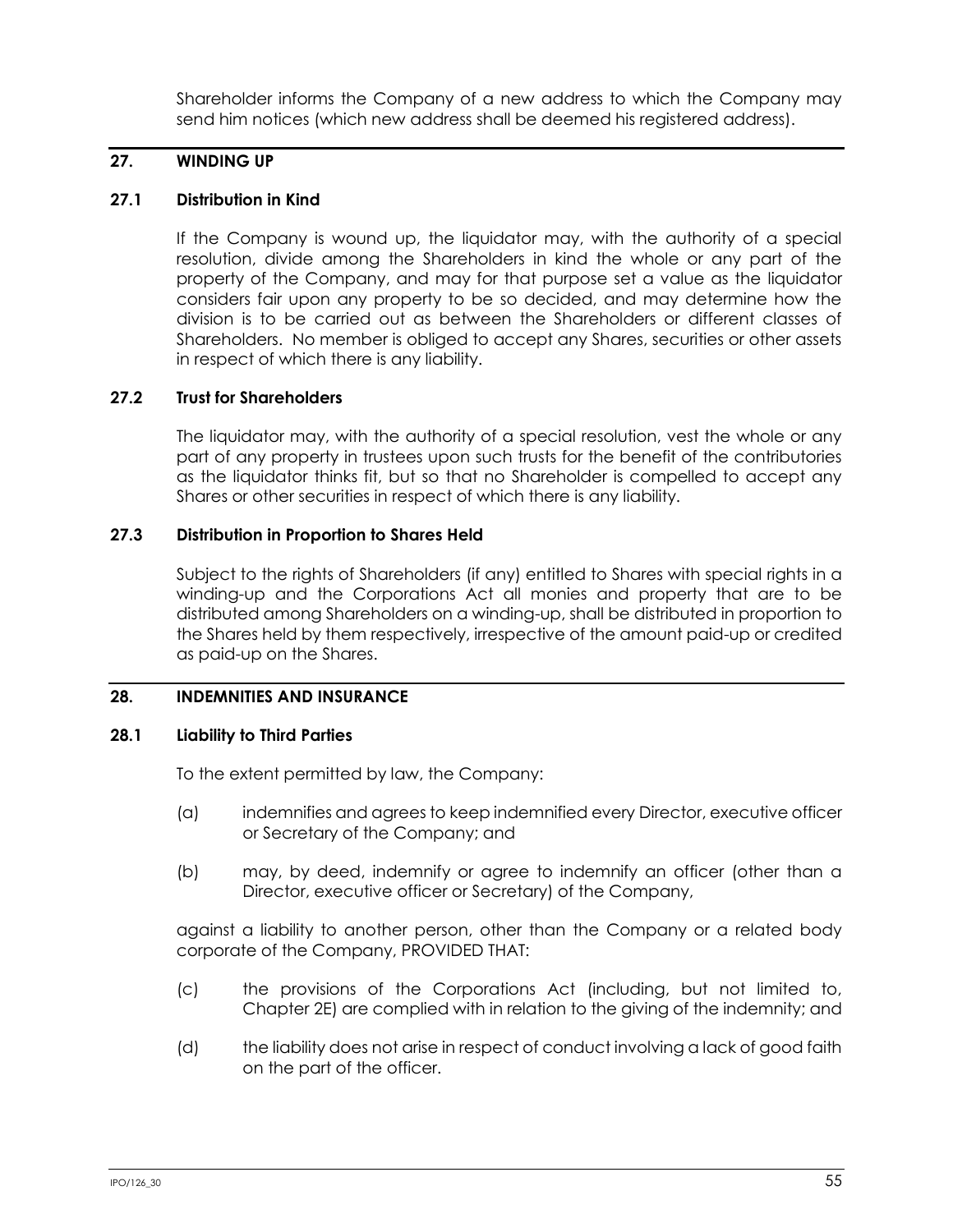# **28.2 Defending Proceedings**

To the extent permitted by law, the Company:

- (a) hereby indemnifies and agrees to keep indemnified every Director, executive officer and Secretary of the Company; and
- (b) may, by deed, indemnify or agree to indemnify an officer of the Company (other than a director, executive officer or secretary);

out of the property of the Company in relation to the period during which that officer held his or her office against a liability for costs and expenses incurred by that officer in that capacity:

- <span id="page-62-0"></span>(c) in defending proceedings, whether civil or criminal, in which:
	- (i) judgment is given in favour of that officer; or
	- (ii) that officer is acquitted; or
- (d) in connection with an application in relation to any proceedings referred to in clause [28.2\(c\)](#page-62-0) in which relief is granted to that officer by the Court under the Corporations Act.

### **28.3 Insurance**

To the extent permitted by law, the Company or a related body corporate of the Company may pay, or agree to pay, a premium under a contract insuring an officer in relation to the period during which that officer held that office, including in respect of a liability for costs and expenses incurred by a person in defending civil or criminal proceedings whether or not the officer has successfully defended himself or herself in these proceedings, provided that:

- (a) the provisions of the Corporations Act (including, but not limited to, Chapter 2E) are complied with in relation to the payment of the premium; and
- (b) the liability does not arise out of conduct involving a wilful breach of duty to the Company or a contravention of sections 182 or 183 of the Corporations Act.

## **28.4 Disclosure**

Subject to any exception provided for in the Corporations Act, full particulars of the Company's indemnities and insurance premiums in relation to the officers must be included each year in the Directors' Report.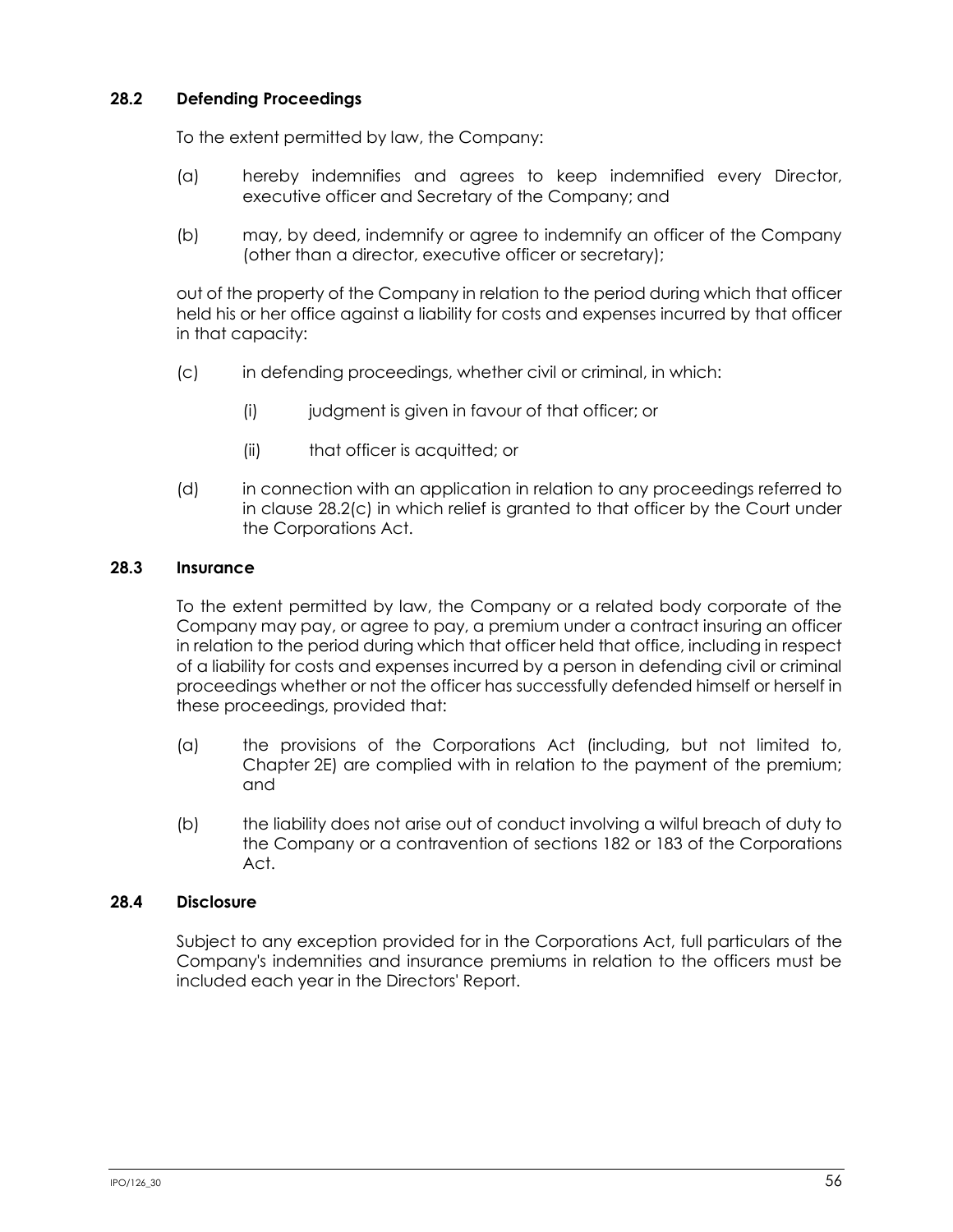### **28.5 Definition**

For the purposes of this clause [28](#page-61-0), "**officer**" means:

- (a) a Director, Secretary or executive officer of the Company, whether past, present or future by whatever name called and whether or not validly appointed to occupy or duly authorised to act in such a position; and
- (b) any person who by virtue of any applicable legislation or law is deemed to be a Director or officer of the Company, including without limitation, the persons defined as an officer of a company by section 9 of the Corporations Act.

Nothing in this clause [28](#page-61-0) precludes the Company from indemnifying employees (other than officers) and consultants or sub-contractors where the Directors consider it is necessary or appropriate in the exercise of their powers to manage the Company.

# **29. DIRECTORS' ACCESS TO INFORMATION**

Where the Directors consider it appropriate, the Company may:

- (a) give a former Director access to certain papers, including documents provided or available to the Directors and other papers referred to in those documents; and
- (b) bind itself in any contract with a Director or former Director to give the access.

### **30. OVERSEAS SHAREHOLDERS**

Each Shareholder with a registered address outside Australia acknowledges that, with the approval of the Home Branch, the Company may, as contemplated by the Listing Rules, arrange for a nominee to dispose of any of its entitlement to participate in any issue of Shares or Share Options by the Company to Shareholders.

## **31. LOCAL MANAGEMENT**

### <span id="page-63-1"></span>**31.1 Local Management**

The Directors may from time to time provide for the management and transaction of the affairs of the Company in any specified locality whether in or outside the State in such manner as it thinks fit and the provisions contained in clauses [31.2,](#page-63-0) [31.3](#page-64-0) an[d 31.4](#page-64-1) shall be without prejudice to the general powers conferred by this clause [31.1.](#page-63-1)

### <span id="page-63-0"></span>**31.2 Local Boards or Agencies**

The Directors may at any time and from time to time establish any local boards or agencies for managing any of the affairs of the Company in any specified locality and appoint any persons to be Shareholders of a local board or any managers or agents and may fix their remuneration. The Directors may from time to time and at any time delegate to any person so appointed any of the powers, authorities and discretions for the time being vested in the Directors other than the power of making calls and may authorise the Shareholders for the time being of any local board or any of them to fill up any vacancies on a local board and to act notwithstanding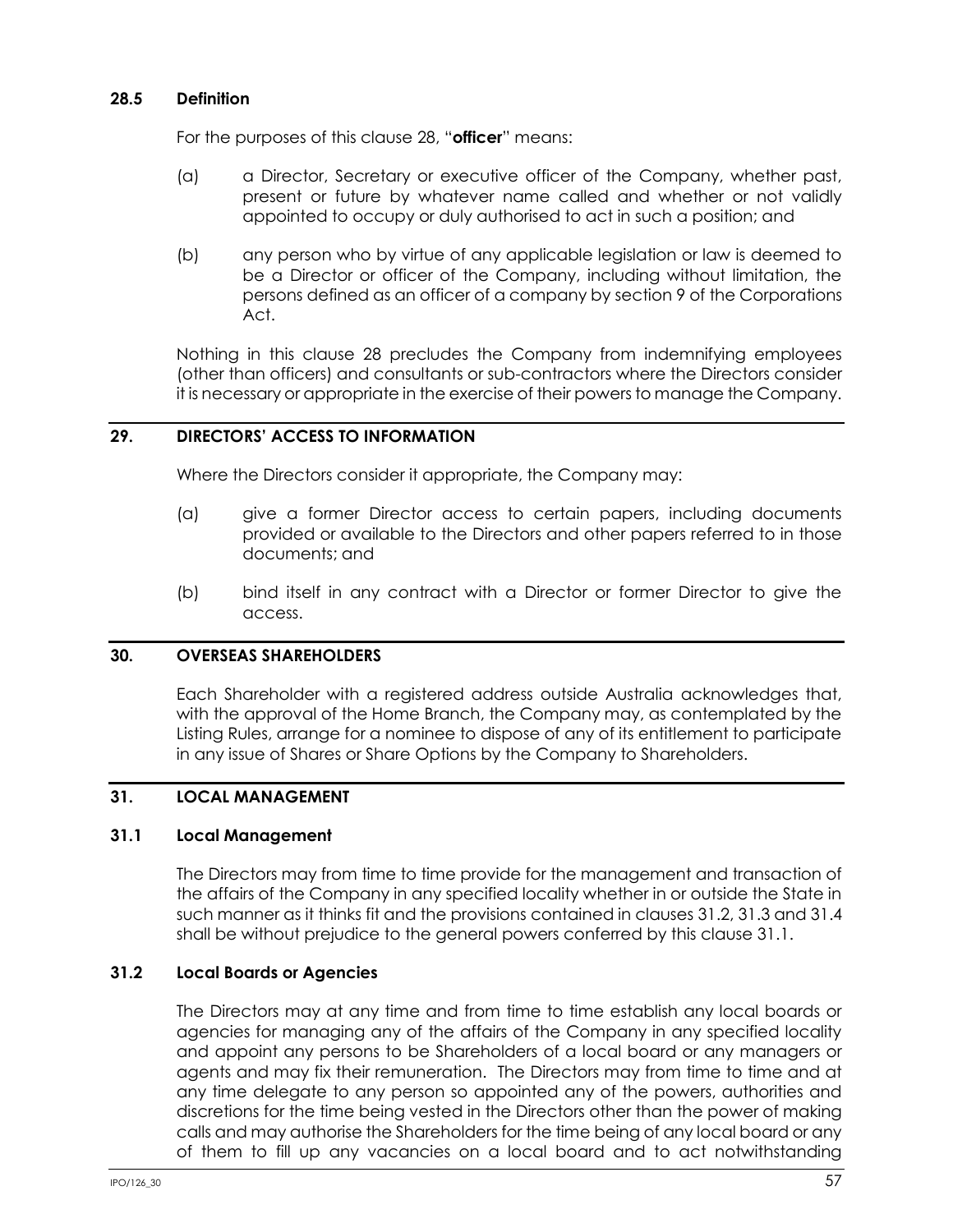vacancies. This appointment or delegation may be made on the terms and subject to the conditions that the Directors think fit and the Directors may at any time remove any person so appointed and may annul or vary any or all of this delegation.

## <span id="page-64-0"></span>**31.3 Appointment of Attorneys**

The Company may at any time and from time to time by power of attorney appoint any person or persons to be the attorney or attorneys of the Company for purposes and with powers, authorities and discretions (not exceeding those vested in or exercisable by the Company) and for the period and subject to the conditions that the Company may from time to time think fit. This appointment may (if the Company thinks fit) be made in favour of the Shareholders or any of the Shareholders of any local board established under clause [31.2](#page-63-0) or in favour of any company or of the Shareholders, directors, nominees or managers of any company or firm or in favour of any fluctuating body of persons whether or not nominated directly by the Company. The power of attorney may contain any provisions for the protection or convenience of persons dealing with such attorney or attorneys that the Company thinks fit.

## <span id="page-64-1"></span>**31.4 Authority of Attorneys**

Any such delegates or attorneys as appointed under this Constitution may be authorised by the Company to sub-delegate all or any of the powers, authorities and discretions for the time being vested in them.

### **32. DISCOVERY**

Save as provided by the Corporations Act or the Listing Rules no Shareholder shall be entitled to require discovery of any information in respect of any details of the Company's trading or any matter which is or may be in the nature of a trade secret, mystery of trade or technical process which may relate to the business of the Company and which in the opinion of the Directors it would be expedient in the interests of the Shareholders of the Company to communicate.

### **33. COMPLIANCE (OR INCONSISTENCY) WITH THE LISTING RULES**

- (a) In this Constitution, a reference to the Listing Rules is to have effect if, and only if, at the relevant time, the Company has been admitted to and remains on the Official List and is otherwise to be disregarded.
- (b) If the Company is admitted to the Official List, the following clauses apply:
	- (i) notwithstanding anything contained in this Constitution, if the Listing Rules prohibit an act being done, the act shall not be done;
	- (ii) nothing contained in this Constitution prevents an act being done that the Listing Rules require to be done;
	- (iii) if the Listing Rules require an act to be done or not to be done, authority is given for that act to be done or not to be done (as the case may be);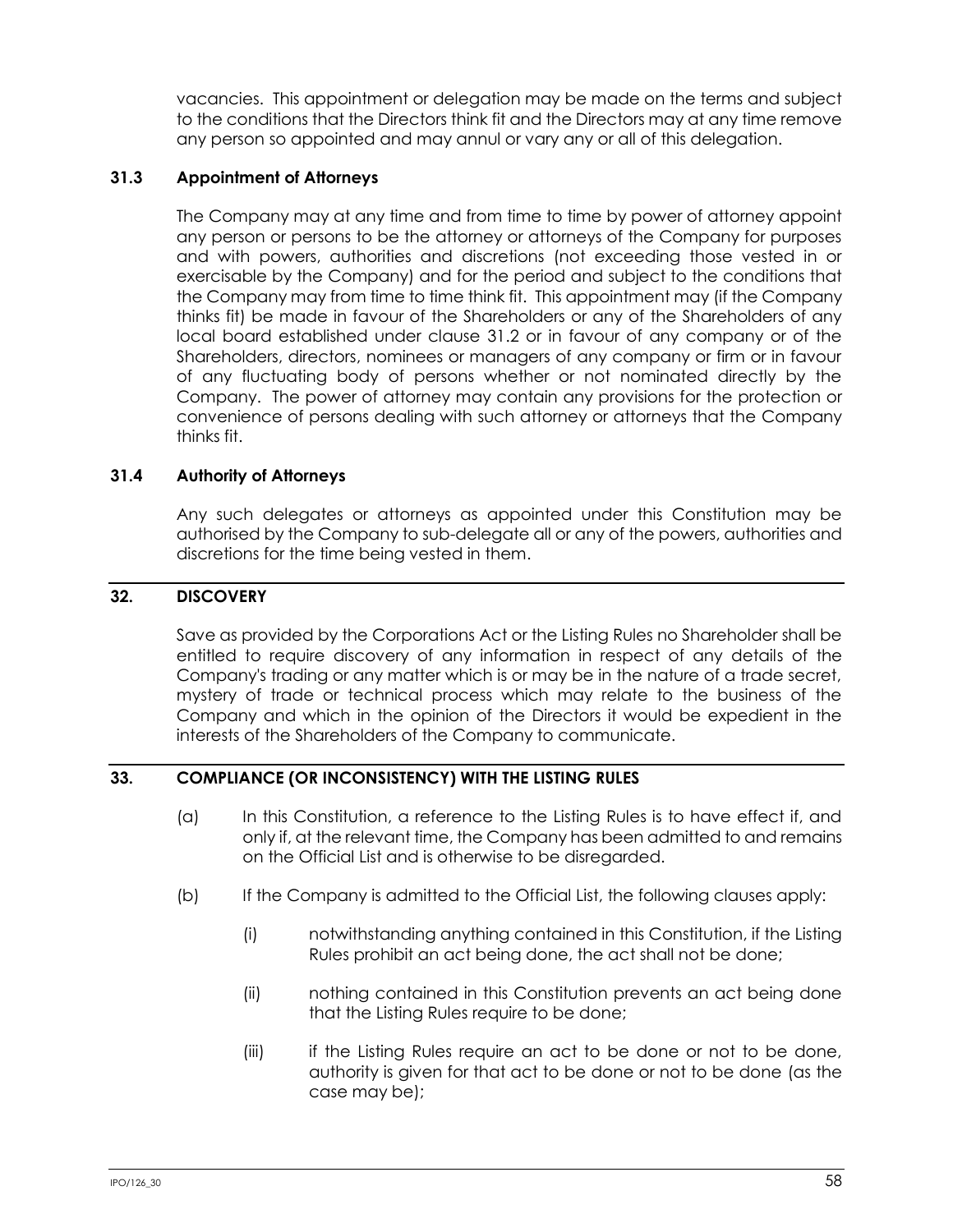- (iv) if the Listing Rules require this Constitution to contain a provision and it does not contain such a provision, this Constitution is deemed to contain that provision;
- (v) if the Listing Rules require this Constitution not to contain a provision and it contains such a provision, this Constitution is deemed not to contain that provision; and
- (vi) if any provision of this Constitution is or becomes inconsistent with the Listing Rules, this Constitution is deemed not to contain that provision to the extent of inconsistency.

# <span id="page-65-0"></span>**34. CONSISTENCY WITH CHAPTER 2E OF THE CORPORATIONS ACT**

## **34.1 Requirements of Chapter 2E**

Notwithstanding any other provision to the contrary contained in this Constitution:

- (a) the Company shall not give a financial benefit to a related party except as permitted by Chapter 2E of the Corporations Act;
- (b) all notices convening general meetings for the purposes of section 208 of the Corporations Act shall comply with the requirements of sections 217 to 227 of the Corporations Act;
- (c) all meetings convened pursuant to section 221 shall be held in accordance with the requirements of section 225 of the Corporations Act; and
- (d) no holder of Shares or person on their behalf shall be entitled to vote or vote on a proposed resolution under Part 2E.1 of the Corporations Act if that holder of Shares is a related party of the public company to whom the resolution would permit a financial benefit to be given or an associate of such a related party.

# **34.2 Definitions**

For the purposes of this clause [34](#page-65-0) the terms:

- (a) "**financial benefit**" and "related party" shall have the meanings given or indicated by Part 2E.1 and Part 2E.2 of the Corporations Act; and
- (b) "**associate**" shall have the meaning given to it in Division 2 of Part 1.2 of the Corporations Act.

## **35. INADVERTENT OMISSIONS**

If some formality required by this Constitution is inadvertently omitted or is not carried out the omission does not invalidate any resolution, act, matter or thing which but for the omission would have been valid unless it is proved to the satisfaction of the Directors that the omission has directly prejudiced any Shareholder financially. The decision of the Directors is final and binding on all Shareholders.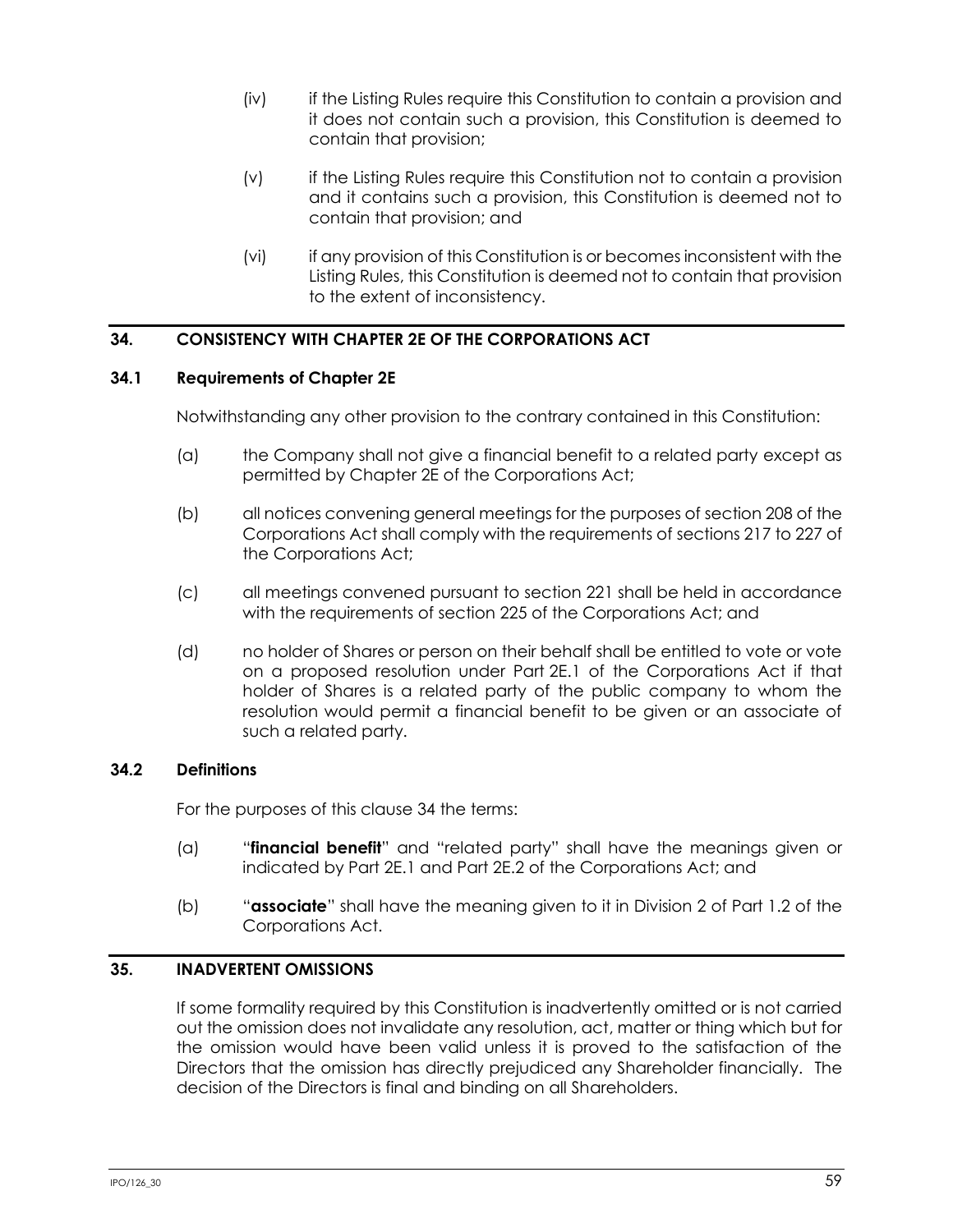# <span id="page-66-0"></span>**36. PARTIAL TAKEOVER PLEBISCITES**

### **36.1 Resolution to Approve Proportional Off-Market Bid**

- (a) Where offers have been made under a proportional off-market bid in respect of a class of securities of the Company ("**bid class securities**"), the registration of a transfer giving effect to a contract resulting from the acceptance of an offer made under the proportional off-market bid is prohibited unless and until a resolution (in this clause [36](#page-66-0) referred to as a "**prescribed resolution**") to approve the proportional off-market bid is passed in accordance with the provisions of this Constitution.
- (b) A person (other than the bidder or a person associated with the bidder) who, as at the end of the day on which the first offer under the proportional offmarket bid was made, held bid class securities is entitled to vote on a prescribed resolution and, for the purposes of so voting, is entitled to one vote for each of the bid class securities.
- (c) A prescribed resolution is to be voted on at a meeting, convened and conducted by the Company, of the persons entitled to vote on the prescribed resolution.
- (d) A prescribed resolution that has been voted on is to taken to have been passed if the proportion that the number of votes in favour of the prescribed resolution bears to the total number of votes on the prescribed resolution is greater than one half, and otherwise is taken to have been rejected.

## <span id="page-66-1"></span>**36.2 Meetings**

- (a) The provisions of this Constitution that apply in relation to a general meeting of the Company apply, with modifications as the circumstances require, in relation to a meeting that is convened pursuant to this clause [36.2](#page-66-1) as if the last mentioned meeting was a general meeting of the Company.
- (b) Where takeover offers have been made under a proportional off-market bid, the Directors are to ensure that a prescribed resolution to approve the proportional off-market bid is voted on in accordance with this clause [36](#page-66-0) before the 14<sup>th</sup> day before the last day of the bid period for the proportional off-market bid (the "**resolution deadline**").

## **36.3 Notice of Prescribed Resolution**

Where a prescribed resolution to approve a proportional off-market bid is voted on in accordance with this clause [36](#page-66-0) before the resolution deadline, the Company is, on or before the resolution deadline:

- (a) to give the bidder; and
- (b) if the Company is listed each relevant financial market (as defined in the Corporations Act) in relation to the Company;

a notice in writing stating that a prescribed resolution to approve the proportional off-market bid has been voted on and that the prescribed resolution has been passed, or has been rejected, as the case requires.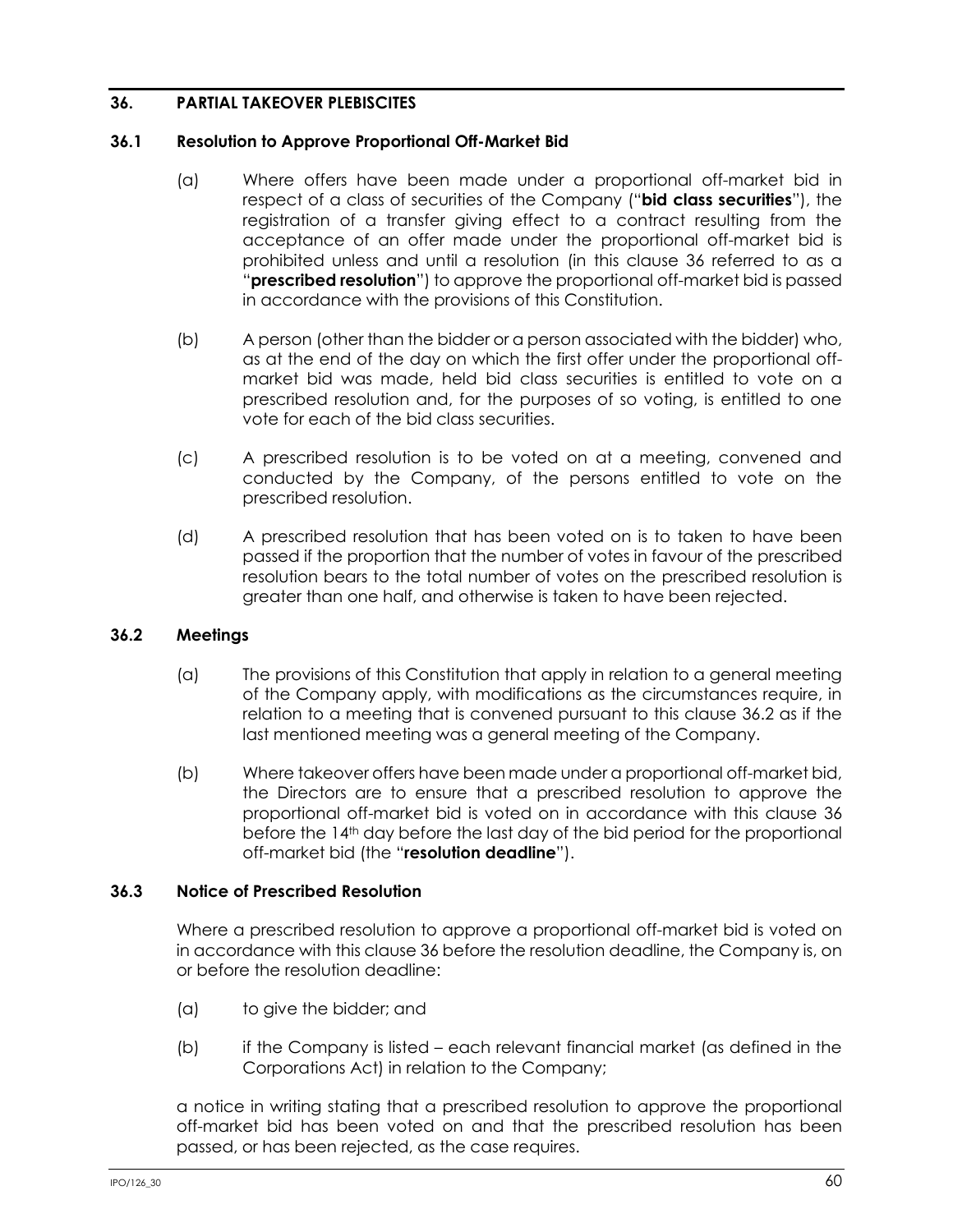## **36.4 Takeover Resolution Deemed Passed**

Where, at the end of the day before the resolution deadline, no prescribed resolution to approve the proportional off-market bid has been voted on in accordance with this clause [36,](#page-66-0) a resolution to approve the proportional off-market bid is to be, for the purposes of this clause [36,](#page-66-0) deemed to have been passed in accordance with this clause [36.](#page-66-0)

### **36.5 Takeover Resolution Rejected**

Where a prescribed resolution to approve a proportional off-market bid under which offers have been made is voted on in accordance with this clause [36](#page-66-0) before the resolution deadline, and is rejected, then:

- <span id="page-67-0"></span>(a) despite section 652A of the Corporations Act:
	- (i) all offers under the proportional off-market bid that have not been accepted as at the end of the resolution deadline; and
	- (ii) all offers under the proportional off-market bid that have been accepted and from whose acceptance binding contracts have not resulted as at the end of the resolution deadline,

are deemed to be withdrawn at the end of the resolution deadline;

- (b) as soon as practicable after the resolution deadline, the bidder must return to each person who has accepted any of the offers referred to in clause [36.5\(a\)\(ii\)](#page-67-0) any documents that were sent by the person to the bidder with the acceptance of the offer;
- (c) the bidder:
	- (i) is entitled to rescind; and
	- (ii) must rescind as soon as practicable after the resolution deadline,

each binding takeover contract resulting from the acceptance of an offer made under the proportional off-market bid; and

(d) a person who has accepted an offer made under the proportional offmarket bid is entitled to rescind the takeover contract (if any) resulting from the acceptance.

### **36.6 Renewal**

This clause [36](#page-66-0) ceases to have effect on the third anniversary of the date of the adoption of the last renewal of this clause [36.](#page-66-0)

### **37. TRANSITIONAL**

### <span id="page-67-1"></span>**37.1 Provisions Relating to Official Quotation of Securities**

Subject to clause [37.2](#page-68-0) the provisions of this Constitution which relate to the official quotation of the Company's securities on ASX (**Official Quotation**), including but not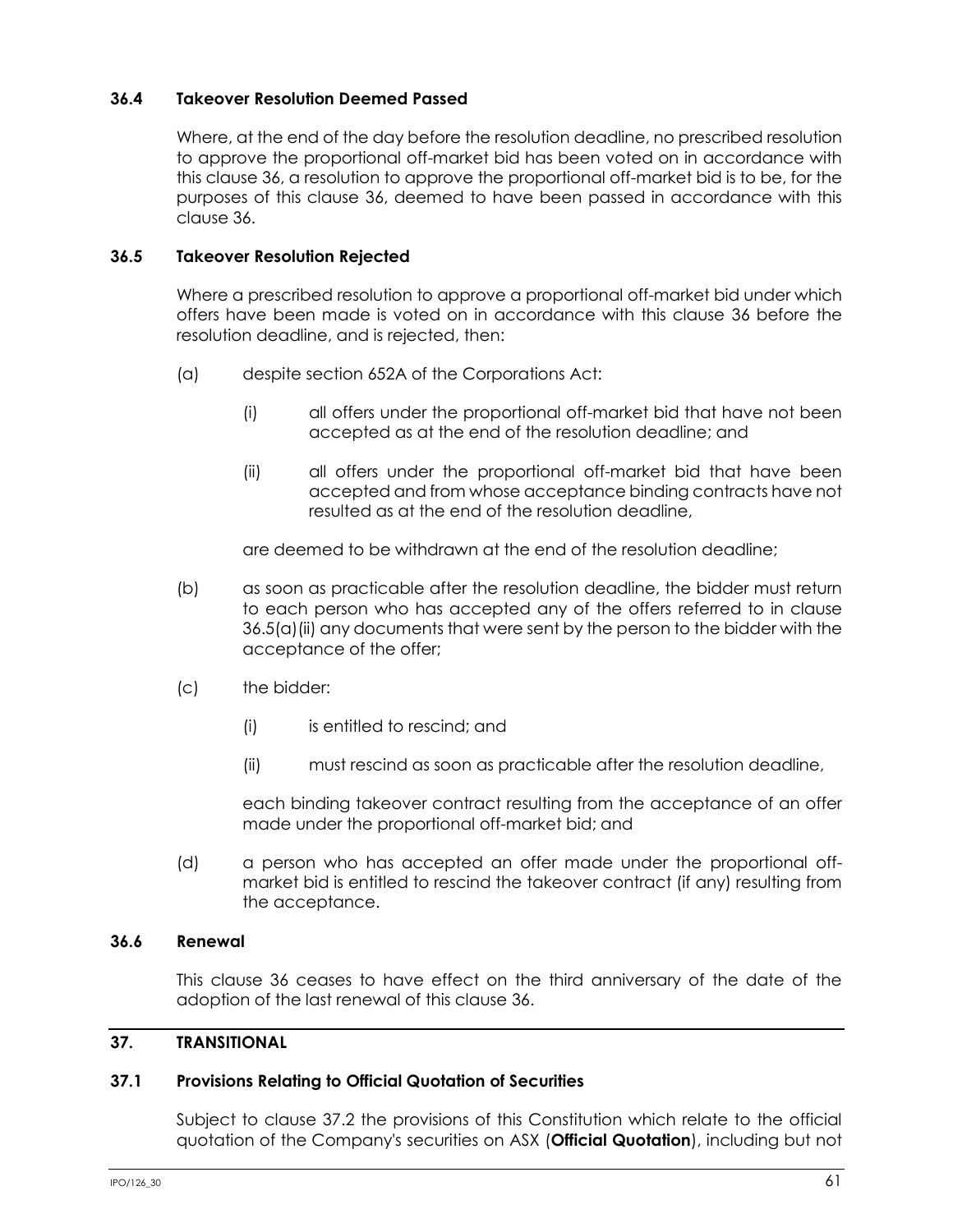limited to clauses which refer to ASX, the Listing Rules, the ASX Settlement Operating Rules, the Home Exchange, CHESS, Restricted Securities or Listed Securities shall not have effect except while the Company is admitted to the official list of entities that ASX has admitted and not removed.

## <span id="page-68-0"></span>**37.2 Severance**

To the extent that any of the provisions of this Constitution referred to in clause [37.1](#page-67-1) above can continue to have effect following severance of the matters relating to Official Quotation, then such provisions shall be valid and effectual, notwithstanding clause [37.1,](#page-67-1) as from the date of adoption of this Constitution by special resolution of the Shareholders of the Company.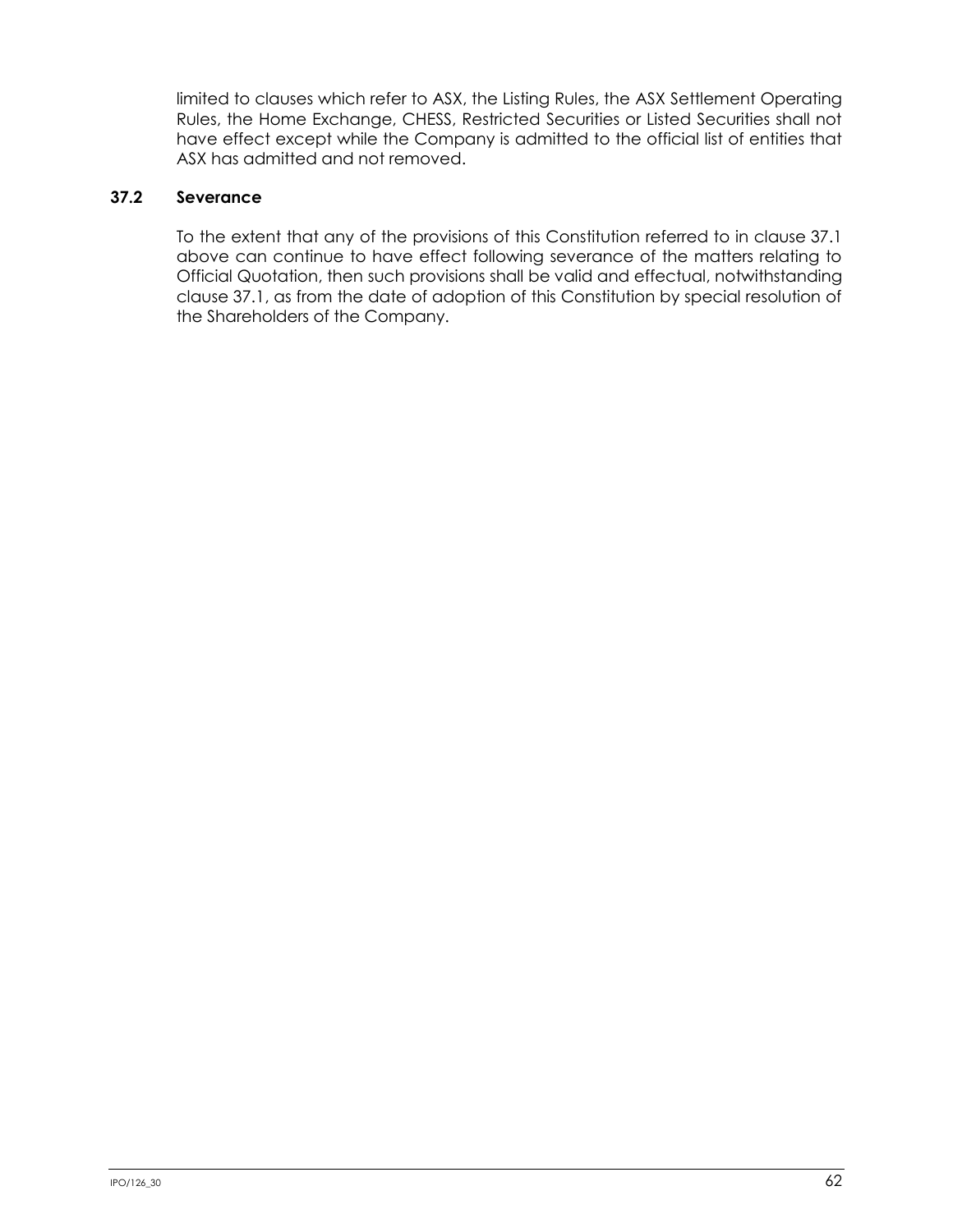# **SCHEDULE 1 – PREFERENCE SHARES (CLAUSE [2.6](#page-12-0) )**

1. In this schedule, unless the context otherwise requires:

**Dividend Date** means, in relation to a Preference Share, a date specified in the Issue Resolution on which a dividend in respect of that Preference Share is payable.

**Dividend Rate** means, in relation to a Preference Share, the term specified in the Issue Resolution for the calculation of the amount of dividend to be paid in respect of that Preference Share on any Dividend Date, which calculation may be wholly or partly established by reference to an algebraic formula.

**Franked Dividend** has the same meaning ascribed to Franked Distribution in Part 3-6 of the Tax Act.

**Issue Resolution** means the resolution specified in clause [4](#page-70-0) of this schedule.

**Preference Share** means a preference share issued under clause [2.6.](#page-12-0)

**Redeemable Preference Share** means a Preference Share which the Issue Resolution specified as being, or being at the option of the Company to be, liable to be redeemed.

**Redemption Amount** means, in relation to a Redeemable Preference Share, the amount specified to be paid on redemption of the Redeemable Preference Share.

**Redemption Date** means, in relation to a Redeemable Preference Share, the date specified in the Issue Resolution for the redemption of that Preference Share.

**Tax Act** means the *Income Tax Assessment Act 1997*.

- <span id="page-69-0"></span>2. Each Preference Share confers upon its holder:
	- (a) the right in a winding up to payment in cash of the capital (including any premium) then paid up on it, and any arrears of dividend in respect of that Preference Share, in priority to any other class of Shares;
	- (b) the right in priority to any payment of dividend to any other class of Shares to a cumulative preferential dividend payable on each Dividend Date in relation to that Preference Share calculated in accordance with the Dividend Rate in relation to that Preference Share; and
	- (c) no right to participate beyond the extent elsewhere specified in clause [2](#page-69-0) of this schedule in surplus assets or profits of the Company, whether in a winding up or otherwise.
- <span id="page-69-1"></span>3. Each Preference Share also confers upon its holder the same rights as the holders of ordinary Shares to receive notices, reports, audited accounts and balance sheets of the Company and to attend general meetings and confers upon its holder the right to vote at any general meeting of the Company in each of the following circumstances and in no others:
	- (a) during a period during which a dividend (or part of a dividend) in respect of the Preference Share is in arrears;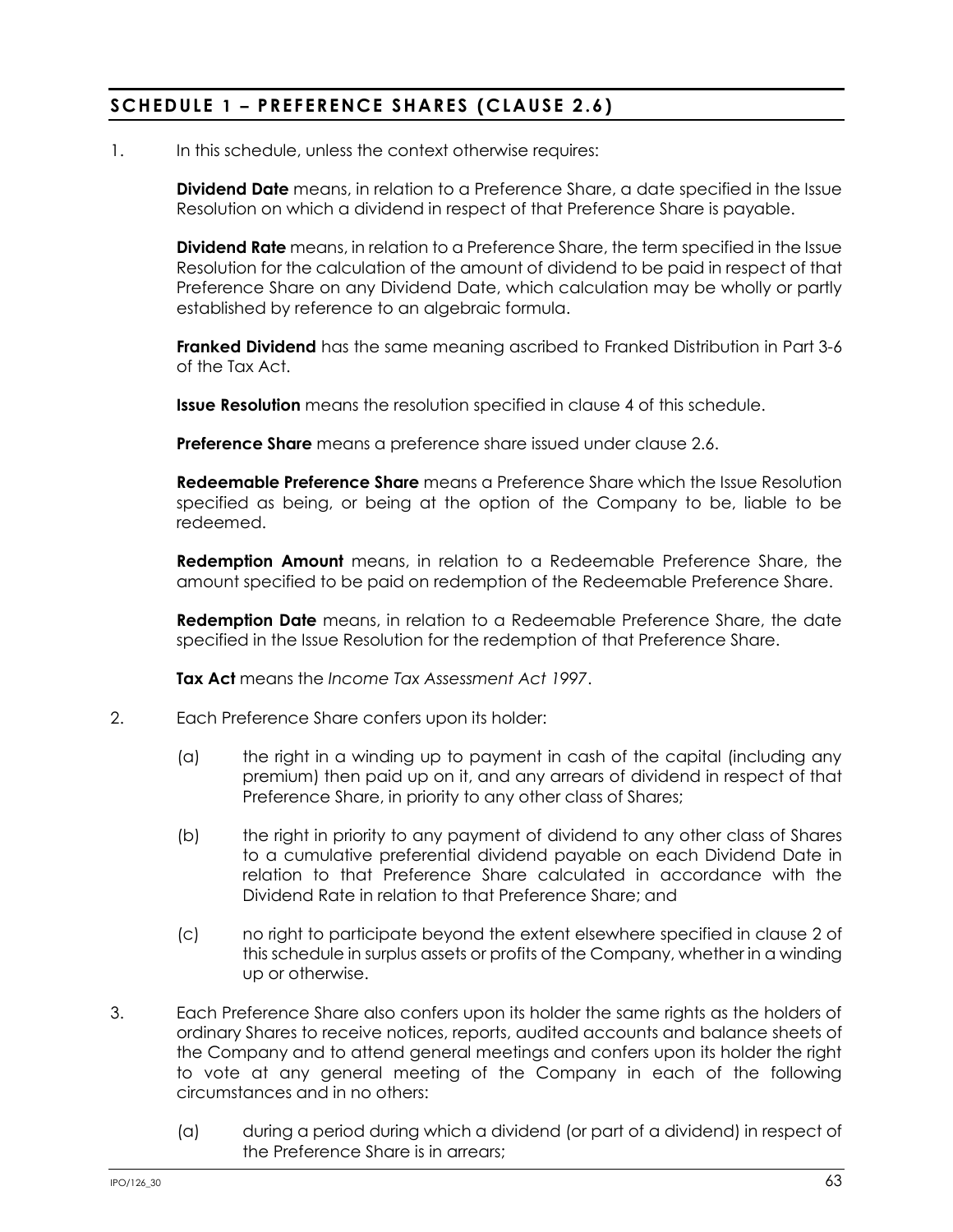- (b) on a proposal to reduce the Company's share capital;
- (c) on a resolution to approve the terms of a buy-back agreement;
- (d) on a proposal that affects rights attached to the Preference Share;
- (e) on a proposal to wind up the Company;
- (f) on a proposal for the disposal of the whole of the Company's property, business and undertaking;
- (g) during the winding up of the Company; and
- (h) in any other circumstances in which the Listing Rules require holders of preference shares to vote.
- <span id="page-70-0"></span>4. The Board may only allot a Preference Share where by resolution it specifies the Dividend Date, the Dividend Rate, and whether the Preference Share is or is not, or at the option of the Company is to be, liable to be redeemed, and, if the Preference Share is a Redeemable Preference Share, the Redemption Amount and Redemption Date for that Redeemable Preference Share and any other terms and conditions to apply to that Preference Share.
- 5. The Issue Resolution in establishing the Dividend Rate for a Preference Share may specify that the dividend is to be one of:
	- (a) fixed;
	- (b) variable depending upon any variation of the respective values of any factors in an algebraic formula specified in the Issue Resolution; or
	- (c) variable depending upon such other factors as the Board may specify in the Issue Resolution,

and may also specify that the dividend is to be a Franked Dividend or not a Franked Dividend.

- 6. Where the Issue Resolution specifies that the dividend to be paid in respect of the Preference Share is to be a Franked Dividend the Issue Resolution may also specify:
	- (a) the extent to which such dividend is to be franked (within the meaning of the Tax Act); and
	- (b) the consequences of any dividend paid not being so franked, which may include a provision for an increase in the amount of the dividend to such an extent or by reference to such factors as may be specified in the Issue Resolution.
- 7. Subject to the Corporations Act, the Company must redeem a Redeemable Preference Share on issue:
	- (a) on the specified date where the Company, at least 15 Business Days before that date, has given a notice to the holder of that Redeemable Preference